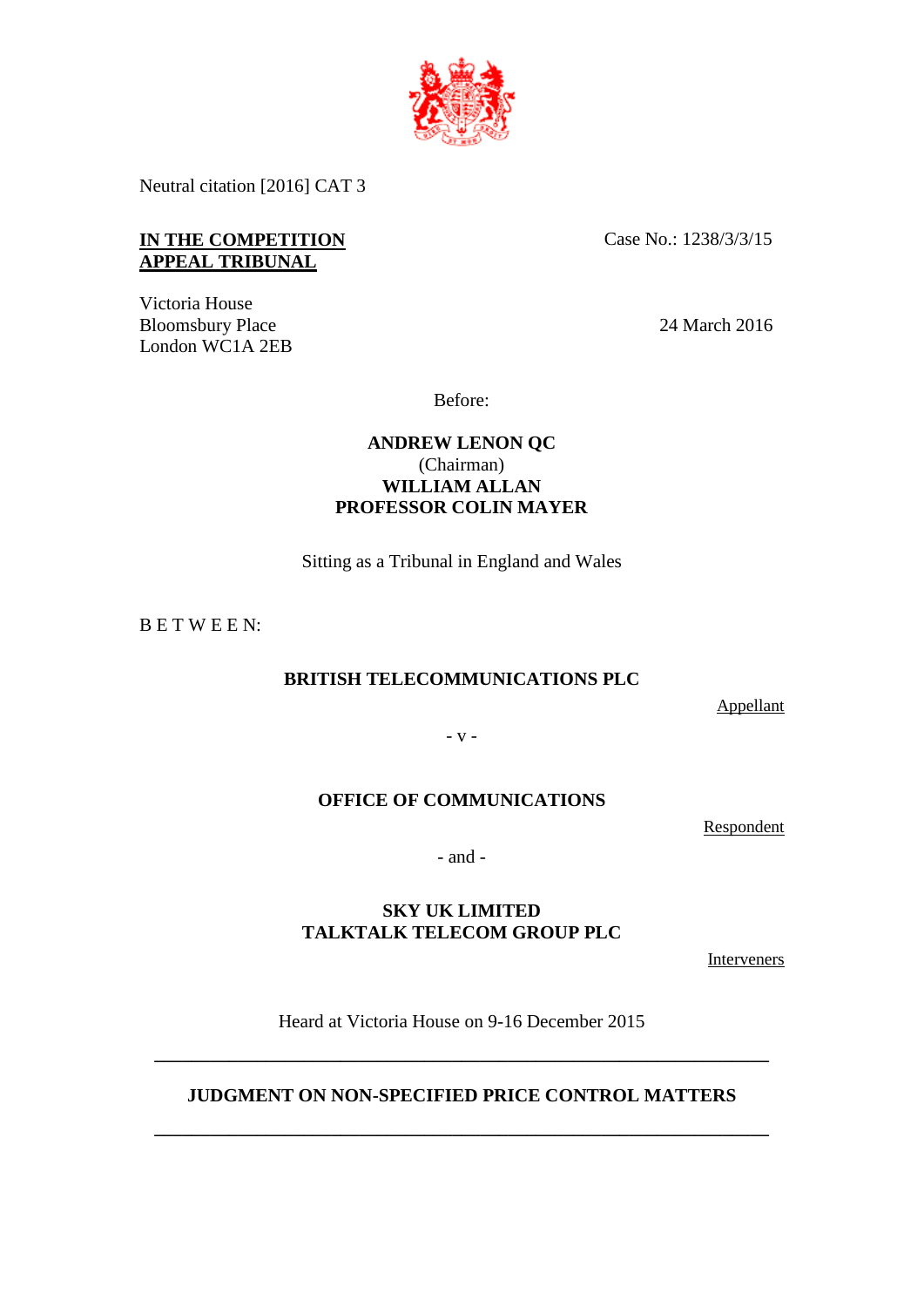# **APPEARANCES**

Mr Rhodri Thompson QC, Mr Nicholas Gibson and Ms Anita Davies (instructed by BT Legal) appeared on behalf of the Appellant (British Telecommunications Plc).

Mr Josh Holmes and Mr Tristan Jones (instructed by Ofcom) appeared on behalf of the Respondent.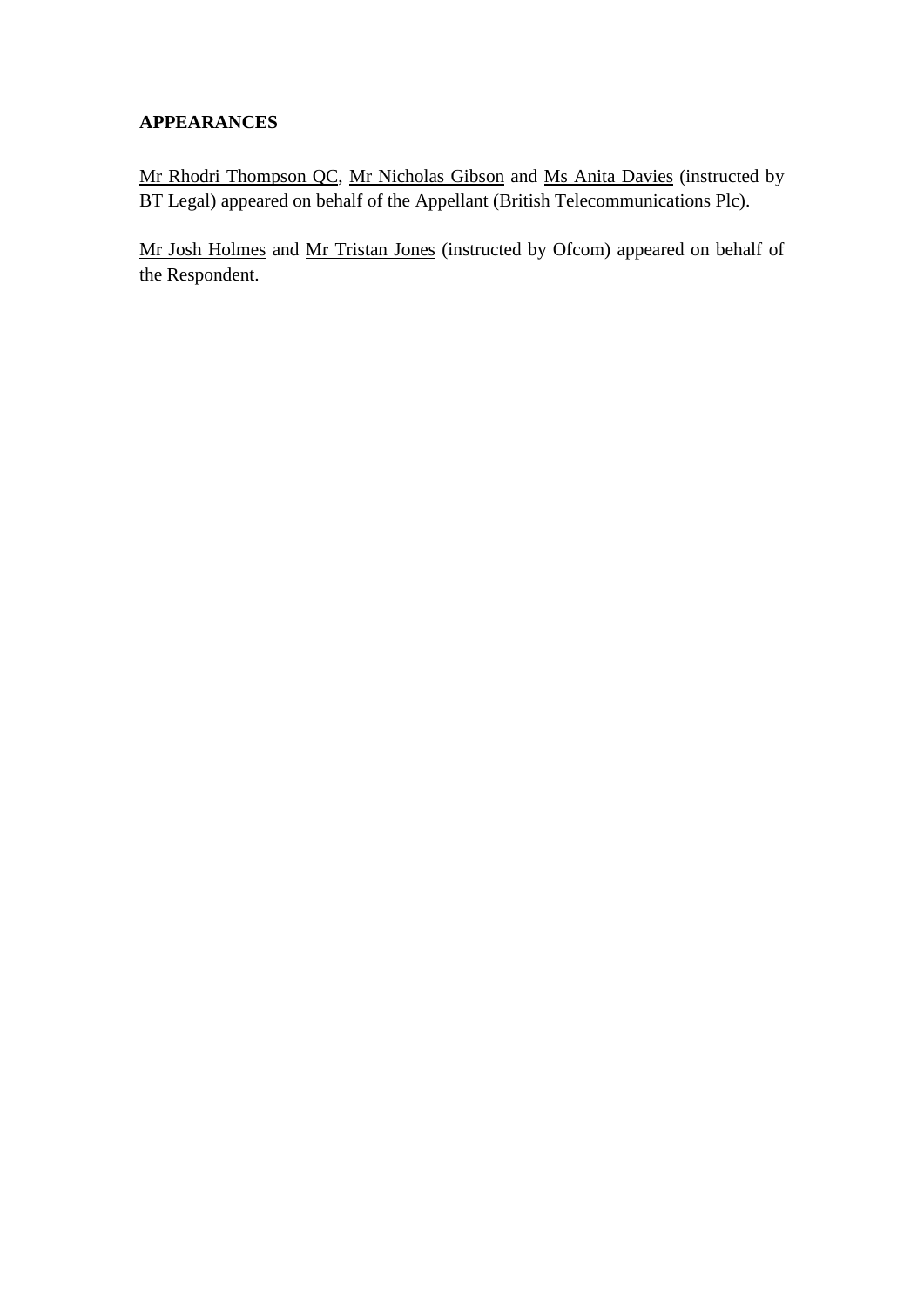# TABLE OF CONTENTS

| 1. |      |                                                                           |  |
|----|------|---------------------------------------------------------------------------|--|
| 2. |      |                                                                           |  |
| 3. |      |                                                                           |  |
| 4. |      |                                                                           |  |
| 5  |      |                                                                           |  |
|    | 5(A) | Did Ofcom adopt the wrong approach to the assessment of relevant risk     |  |
|    | 5(B) | Did Ofcom err in law by failing to take account in its market analysis of |  |
|    | 5(C) | Did Ofcom fail to give sufficient weight to existing legal and regulatory |  |
|    | 5(D) | Was Ofcom wrong to consider that additional regulation was required       |  |
|    | 5(E) | Did Ofcom fail to analyse the prevailing market conditions to the         |  |
|    |      |                                                                           |  |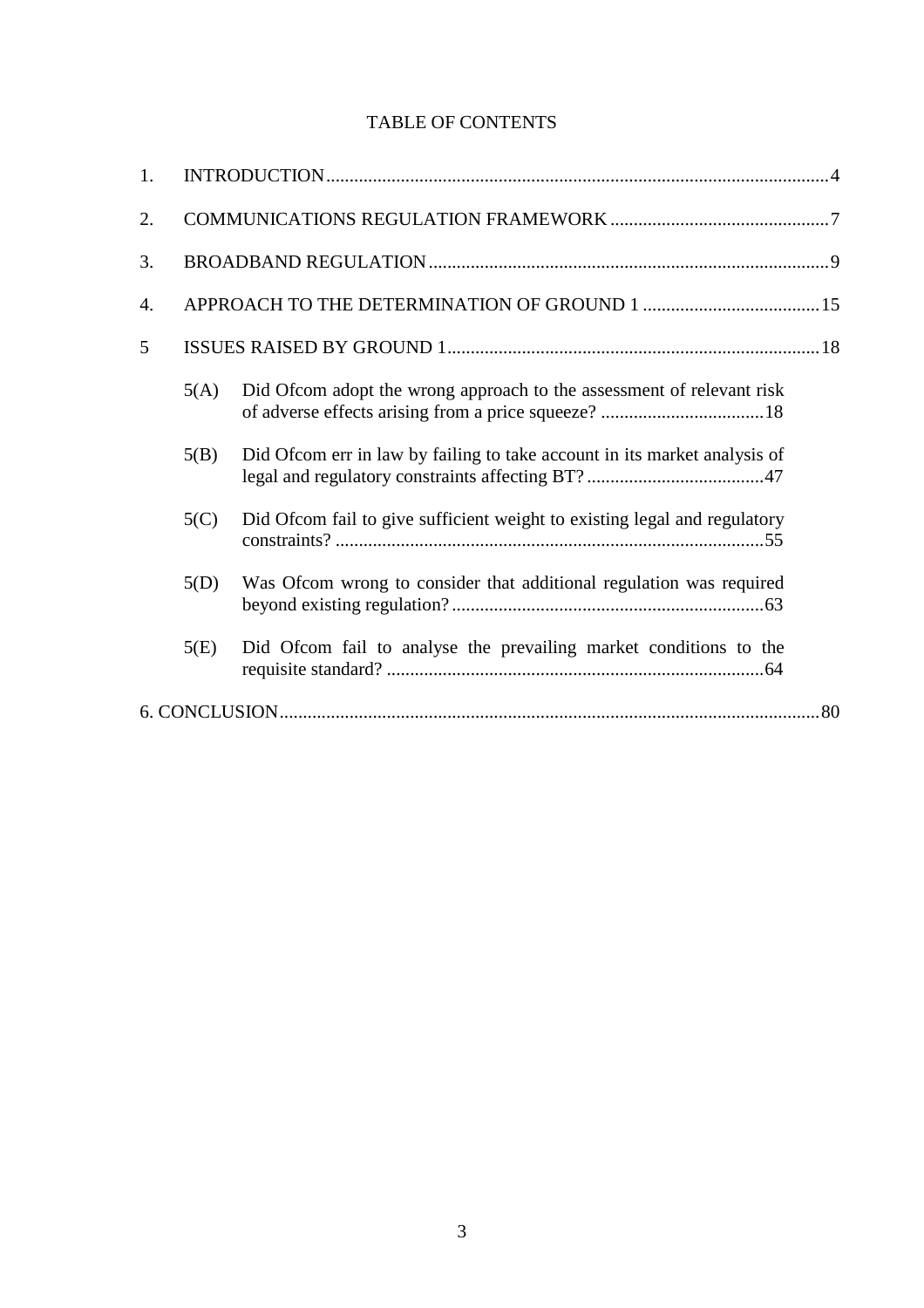#### <span id="page-3-0"></span>**1. INTRODUCTION**

- 1. This appeal by British Telecommunications PLC ("BT") is against the decision of the Office of Communications ("Ofcom") contained in its Statement entitled "*Fixed Access Market Reviews: Approach to the VULA margin*" dated 19 March 2015 (the "Statement"). VULA stands for "Virtual Unbundled Local Access"; it is the wholesale product through which communications providers ("CPs") have access to BT's next (or second) generation network, which supports the provision of superfast broadband ("SFBB") services to consumers. In the Statement, Ofcom says that it is concerned that BT could distort the development of competition in SFBB by setting an insufficient margin between the price of VULA and the price of its retail packages which use VULA as an input. The Statement imposes obligations on BT that regulate the VULA margin and are intended to ensure that other CPs have sufficient margin to be able to compete with BT in the provision of SFBB packages to consumers.
- 2. The appeal is brought under section 192 of the Communications Act 2003 (the "2003 Act") and is subject to the procedure set out in section 193 of that Act. That procedure requires the Tribunal to identify whether an appeal raises any "specified price control matters". The price control matters to which the procedure applies have been specified in Rule 116 of the Competition Appeal Tribunal Rules 2015 (SI 2015 No. 1648). If an appeal does raise specified price control matters, then those matters must be referred by the Tribunal to the Competition and Markets Authority ("CMA") for determination. Matters raised by the appeal which are not specified price control matters are to be decided by the Tribunal. Once the CMA has notified the Tribunal of its determination of a price control matter referred to it, the Tribunal must decide an appeal in relation to that matter in accordance with the determination of the CMA, unless the Tribunal decides, applying the principles applicable on an application for judicial review, that the CMA's determination would fall to be set aside on such an application.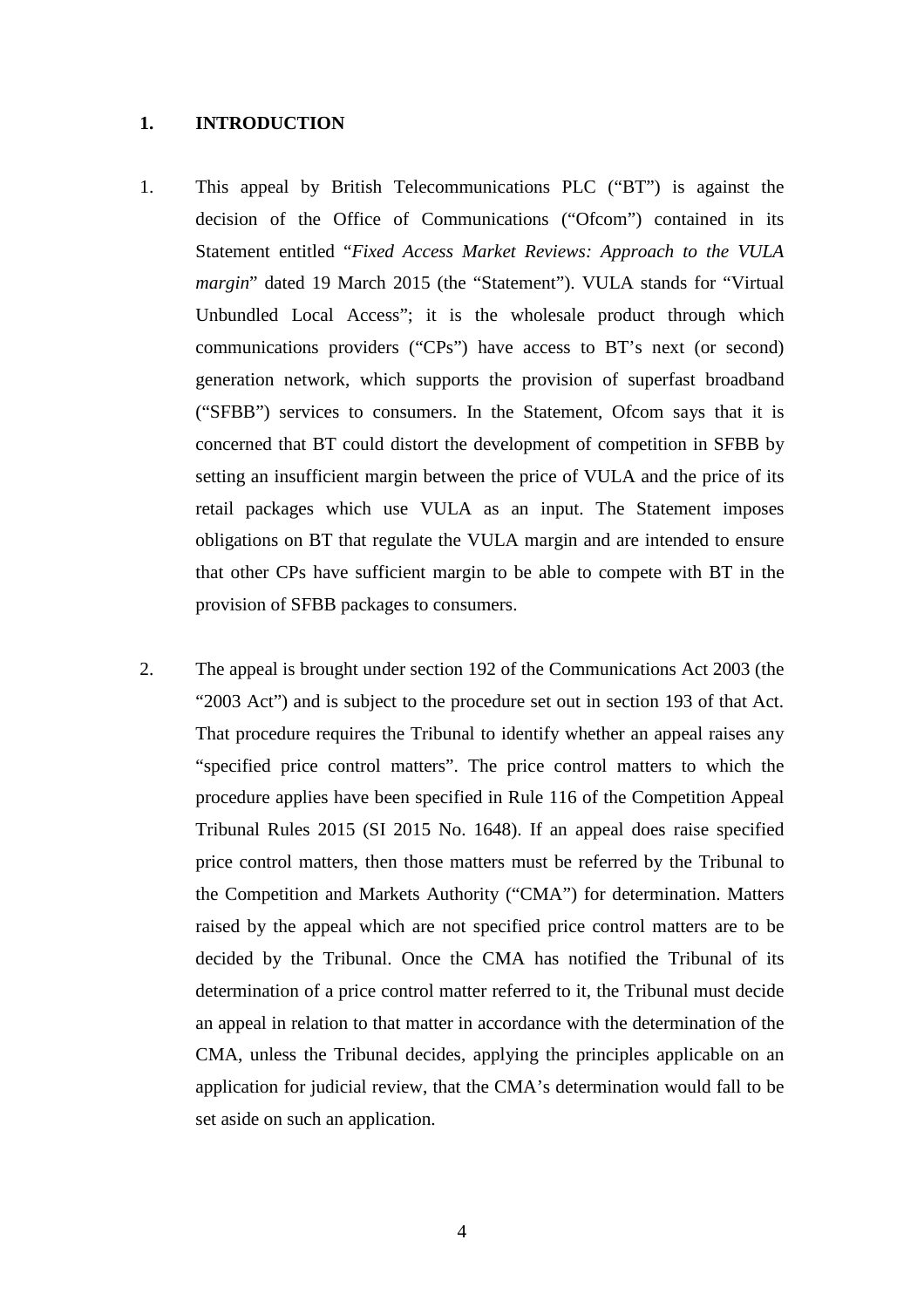- 3. The Statement is the subject of two appeals: one by BT (Case 1238/3/3/15) and the other by TalkTalk Telecom Group PLC ("TalkTalk") (Case 1237/3/3/15). Following a case management conference on 18 June 2015, the Tribunal decided to permit interventions by Sky UK Limited ("Sky") and TalkTalk in Case  $1238<sup>1</sup>$  $1238<sup>1</sup>$  and intervention by BT in Case 1237.
- 4. Both appeals raise specified price control matters; these were referred to the CMA on 5 January 2016 with directions to determine the references within six months.
- 5. BT's appeal also raises non-specified price control matters. The categorisation of the various grounds in BT's Notice of Appeal as either specified or nonspecified price control matters was considered at the case management conference on 18 June 2015. There was no disagreement that Ground 1 was a non-specified price control matter that would fall to be determined by the Tribunal. However, the Tribunal decided that Ground 5A should also be categorised as such. Under this ground, BT contends that Ofcom was wrong to consider that any additional regulation was required beyond that already in existence. In its Ruling following the case management conference, the Tribunal held as follows:

"41. The debate over the classification of Ground 5A highlights the potential overlap between specified and non-specified PCMs [price control matters] and the need to analyse closely both the nature and context of an appellant's case in order to determine on which side of the line a ground of appeal falls. BT submits that Ground 5A (like Ground 6) raises an issue of proportionality, calling into question whether the regulatory status quo, including the fair and reasonable condition imposed by the Fixed Asset Market Review 2014 (the "FRAND measure"), is a sufficient form of price control. It contends that that question of proportionality is a matter of design and that Ground 5A therefore raises a specified PCM.

42. We accept that, if there were no existing FRAND measure and BT's complaint was that Ofcom had erred in imposing the Condition rather than the FRAND measure, that would be a design question raising a specified PCM. In that context, the prior question would be as to whether there was

<span id="page-4-0"></span><sup>&</sup>lt;sup>1</sup> The role of the interveners in BT's appeal (that is, Sky and TalkTalk) was initially limited to written submissions. Subsequently, both parties applied to participate at the hearing. Following confirmation by BT that it did not wish to cross examine any of the witnesses of fact or (in the case of Sky) the economic expert tendered by the interveners, they withdrew those applications.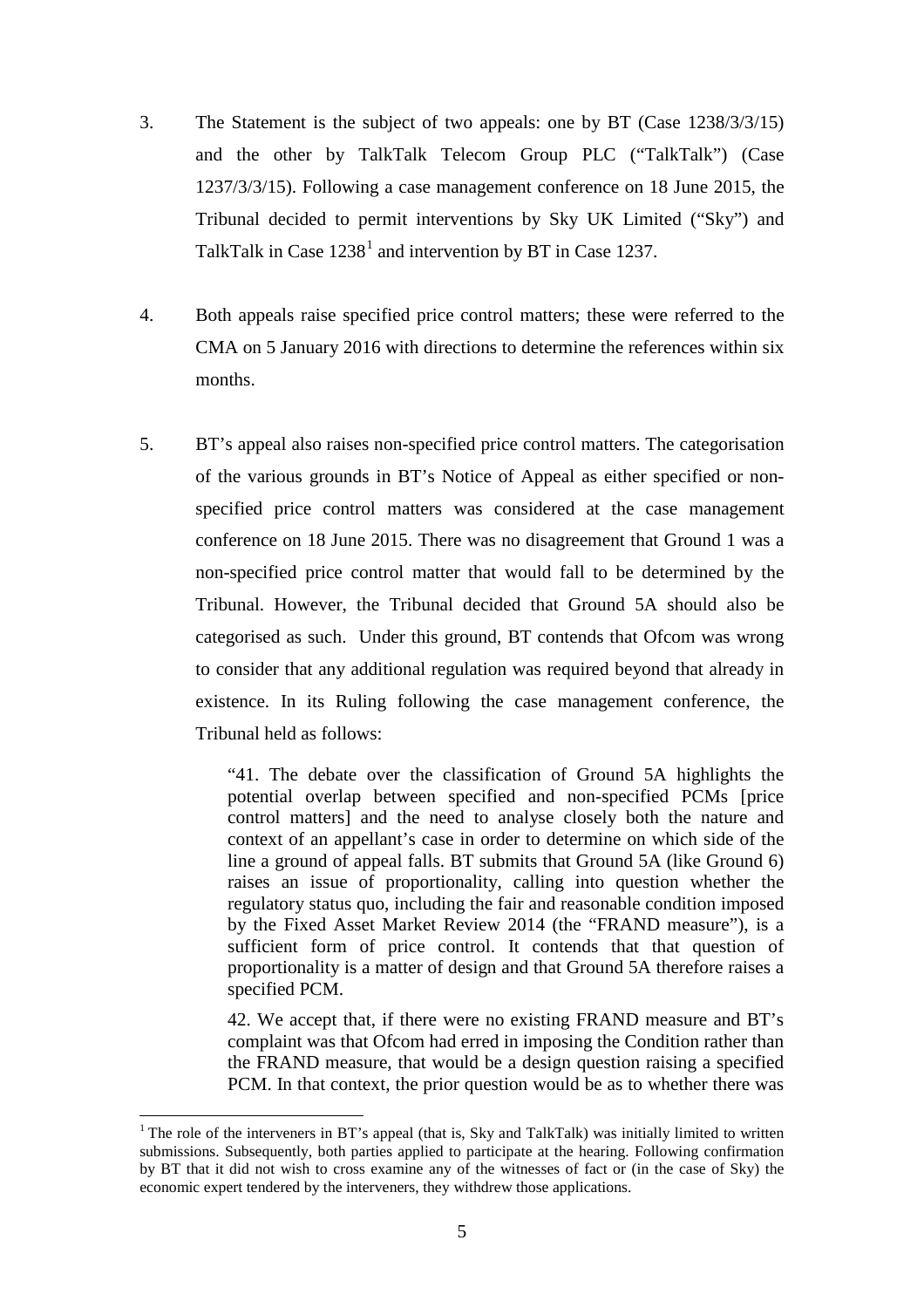a need for any price control at all (a non-specified PCM): but, in view of BT's acceptance of the need for the FRAND measure, that question would not be raised. In the present context, the prior question is (as the CMA submitted) whether, given the existence of the FRAND measure, there is an outstanding problem that needs to be remedied by an enhanced price control. Ground 5A essentially raises that question and is therefore not a specified PCM. ([2015] CAT 13, [41]-[42])

- 6. Following that Ruling, BT amended its Notice of Appeal so that Ground 1 now also encompasses the arguments previously raised under Ground 5A. Ground 1 of the amended Notice of Appeal alleges that the decision contained in the Statement fails to make out a 'relevant risk of adverse effects arising from price distortion' as required by section  $88(1)(a)$  of the 2003 Act. That is based on a range of arguments that Ofcom's market analysis is deficient and cannot withstand profound and rigorous scrutiny.
- <span id="page-5-0"></span>7. This is the Tribunal's unanimous judgment on Ground 1, dealing with the nonspecified price control matters in BT's appeal.
- 8. In the remainder of this judgment we first give a broad outline of the regulatory framework; this is followed by a brief overview of the history of broadband regulation in the UK and a summary of the Statement in so far as it is relevant. We then set out our approach to the determination of Ground 1. Finally, we consider the arguments that BT advances under Ground 1, grouping them, for the sake of convenience, in the following way:
	- A. Did Ofcom adopt the wrong approach to the assessment of relevant risk of adverse effects arising from a price squeeze? (paragraphs [49](#page-18-0)[-133\)](#page-46-1)
	- B. Did Ofcom err in law by failing to take account in its market analysis of legal and regulatory constraints affecting BT? (paragraphs [135](#page-47-0)[-158\)](#page-53-0)
	- C. Did Ofcom fail to give sufficient weight to existing legal and regulatory constraints? (paragraphs [159-](#page-54-1)[183\)](#page-62-1)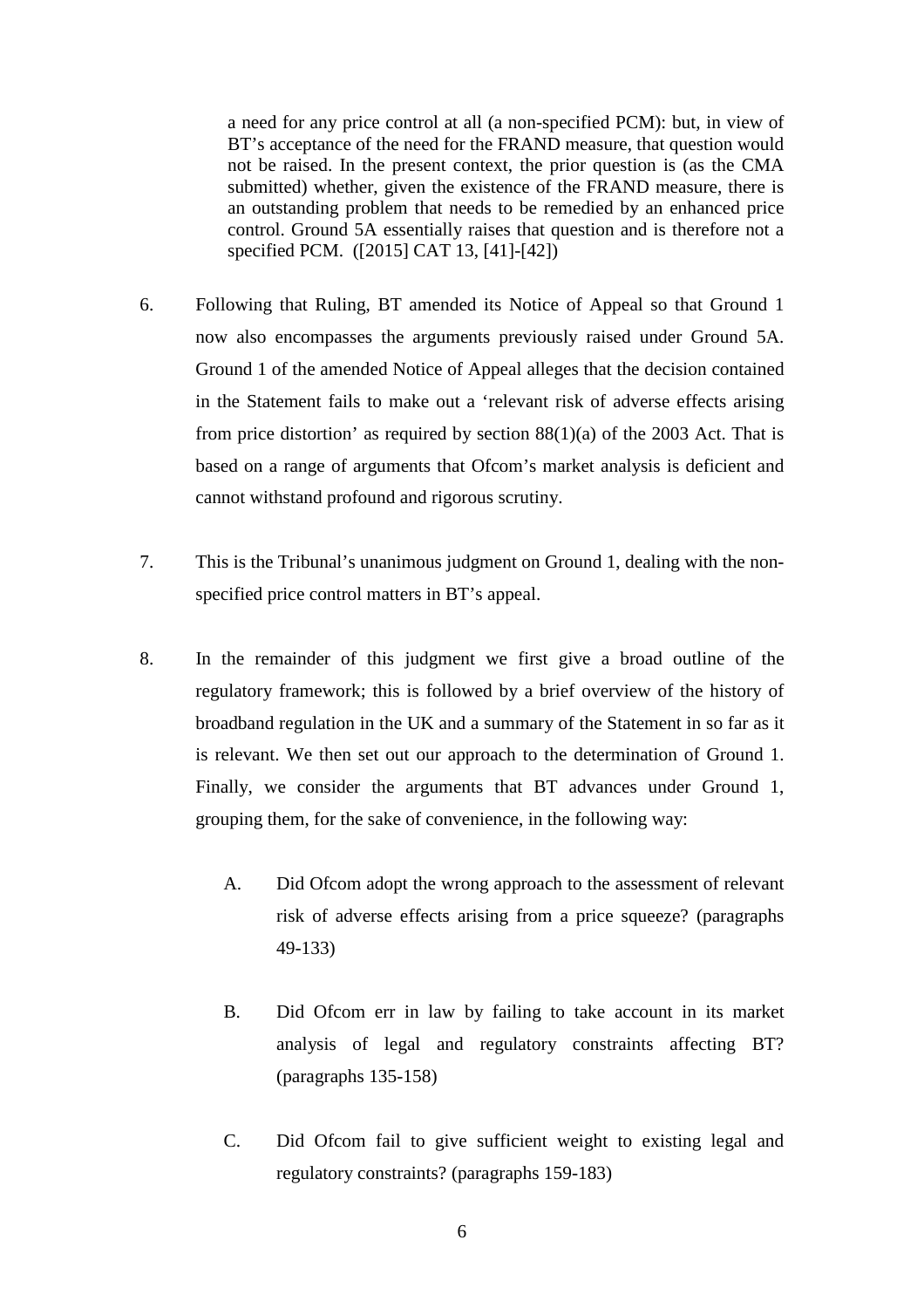- D. Was Ofcom wrong to consider that additional regulation was required? (paragraphs [184](#page-62-2)[-185\)](#page-63-1)
- E. Did Ofcom fail to analyse the prevailing market conditions to the requisite standard? (paragraphs [186-](#page-63-2)[234\)](#page-78-0)

### <span id="page-6-0"></span>**2. COMMUNICATIONS REGULATION FRAMEWORK**

- 9. In this part we give a broad outline of the legal framework that applies to communications regulation, including broadband, in so far as it is relevant to this judgment.
- 10. Communications regulation has been harmonised at European level by a suite of directives that are referred to collectively as the Common Regulatory Framework (the "CRF"). The relevant directives for the purpose of this judgment are the Framework Directive (2002/21/EC) (the "FD") and the Access Directive (2002/19/EC) (the "AD"). Under the CRF, national regulatory authorities ("NRAs") are required to define relevant markets within their territory, to analyse those markets in order to determine whether they are effectively competitive and to identify operators that have significant market power ("SMP"), in accordance with the procedure specified in Articles 15(3) and 16 of the FD. Pursuant to Article 8(2) of the AD, where an operator is designated as having SMP, NRAs are required to impose one or more of the obligations specified in Articles 9 to 13 of the AD ("SMP conditions") as appropriate. The powers relevant to the present case arise under Article 13 of the AD which provides for the imposition of price control and cost accounting obligations in the circumstances described more fully below.
- 11. The CRF is implemented in the UK primarily by the 2003 Act. Ofcom is the appointed NRA in the UK. The obligations regarding market analysis and SMP findings referred to in the preceding paragraph are mirrored in sections 78 and 79 of the 2003 Act. Ofcom's duty to set SMP conditions is set out in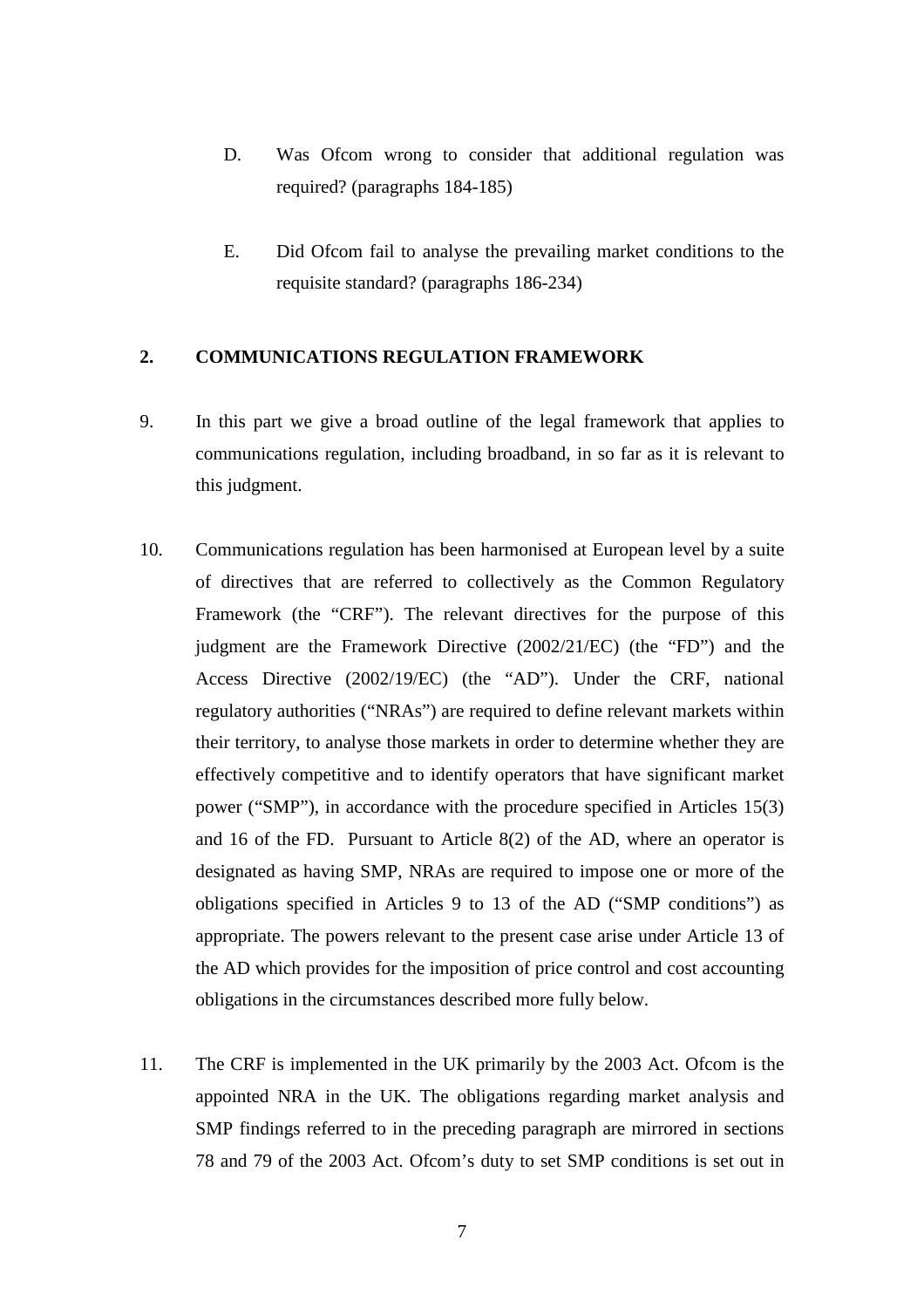section 87. Section 87(9) specifies that Ofcom's power to impose price controls is subject to section 88. Section 88, which is the principal provision with which this judgment is concerned, provides:

#### "**88 Conditions about network access pricing etc**.

(1) Ofcom are not to set an SMP condition falling within section 87(9) except where—

(a) it appears to them from the market analysis carried out for the purpose of setting that condition that there is a relevant risk of adverse effects arising from price distortion; and

(b) it also appears to them that the setting of the condition is appropriate for the purposes of—

(i) promoting efficiency;

(ii) promoting sustainable competition; and

(iii) conferring the greatest possible benefits on the end-users of public electronic communications services.

(2) In setting an SMP condition falling within section 87(9) Ofcom must take account of the extent of the investment in the matters to which the condition relates of the person to whom it is to apply.

(3) For the purposes of this section there is a relevant risk of adverse effects arising from price distortion if the dominant provider might—

(a) so fix and maintain some or all of his prices at an excessively high level, or

(b) so impose a price squeeze,

as to have adverse consequences for end-users of public electronic communications services.

(4) In considering the matters mentioned in subsection (1)(b) Ofcom may—

(a) have regard to the prices at which services are available in comparable competitive markets;

(b) determine what they consider to represent efficiency by using such cost accounting methods as they think fit.

(5) In this section "the dominant provider" has the same meaning as in section 87.

- 12. Section 88(1)(a) and (b) of the 2003 Act require Ofcom to consider two questions:
	- (i) a "threshold" question as to the existence of a relevant risk of adverse effects arising from price distortion (section 88(1)(a)); and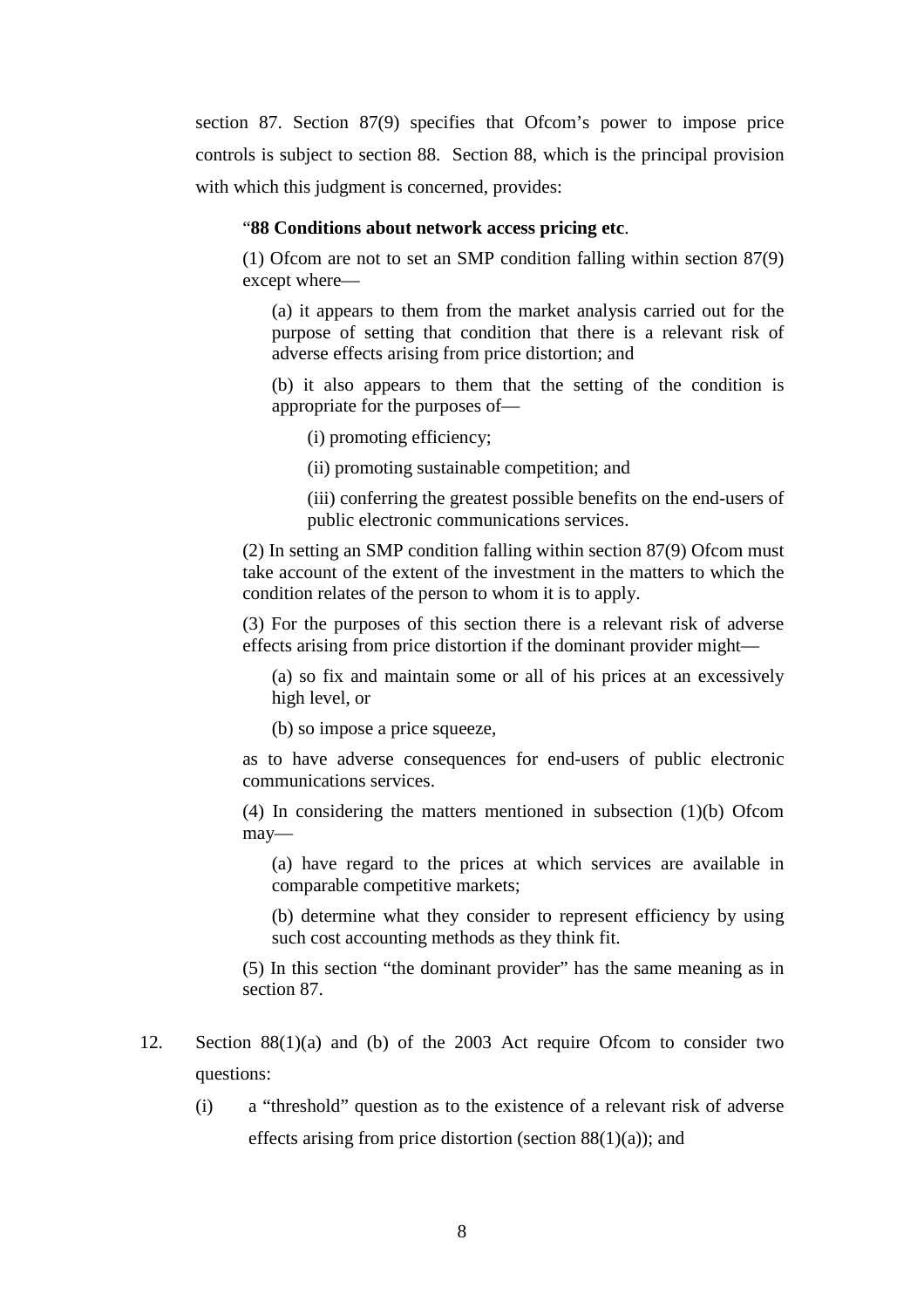- (ii) a "design" question as to the appropriateness of the proposed condition in view of the statutory criteria (section  $88(1)(b)$ ).
- 13. Section 88(3) states that a price distortion may arise from excessively high prices or from a price squeeze. This case is concerned solely with the latter possibility.
- 14. For clarity and convenience only, in this judgment a "price squeeze" means a price squeeze for the purposes of the CRF and a "margin squeeze" means a margin squeeze as described in the jurisprudence and decisional practice applying Article 102 of the Treaty on the Functioning of the European Union ("TFEU") and its precursors.<sup>[2](#page-8-1)</sup>
- 15. We consider at paragraphs [49-](#page-18-0)[133](#page-46-1) below the arguments advanced by the parties on the interpretation of this section.

## <span id="page-8-0"></span>**3. BROADBAND REGULATION**

 $\overline{a}$ 

#### **The development of broadband products and regulation**

- 16. Ofcom provided a helpful overview of the background and context to broadband regulation by way of the witness statement of Mr Clarkson; this was supplemented by the perspectives offered by BT, Sky and TalkTalk.
- 17. There are two networks in the UK that support the majority of broadband connections: BT's network, which (taken as a whole) has near ubiquitous coverage, and Virgin Media's end-to-end network, which currently covers about 44% of UK premises. Given the scale of BT's network, both in geographic reach and number of customers that rely on it, Ofcom has found that BT has SMP in wholesale markets related to the supply of broadband. BT has not appealed that finding.

<span id="page-8-1"></span><sup>&</sup>lt;sup>2</sup> Where appropriate, references to Article 102 TFEU include references to its precursors, Article 86 EEC and Article 82 EU, which are expressed in substantially identical terms.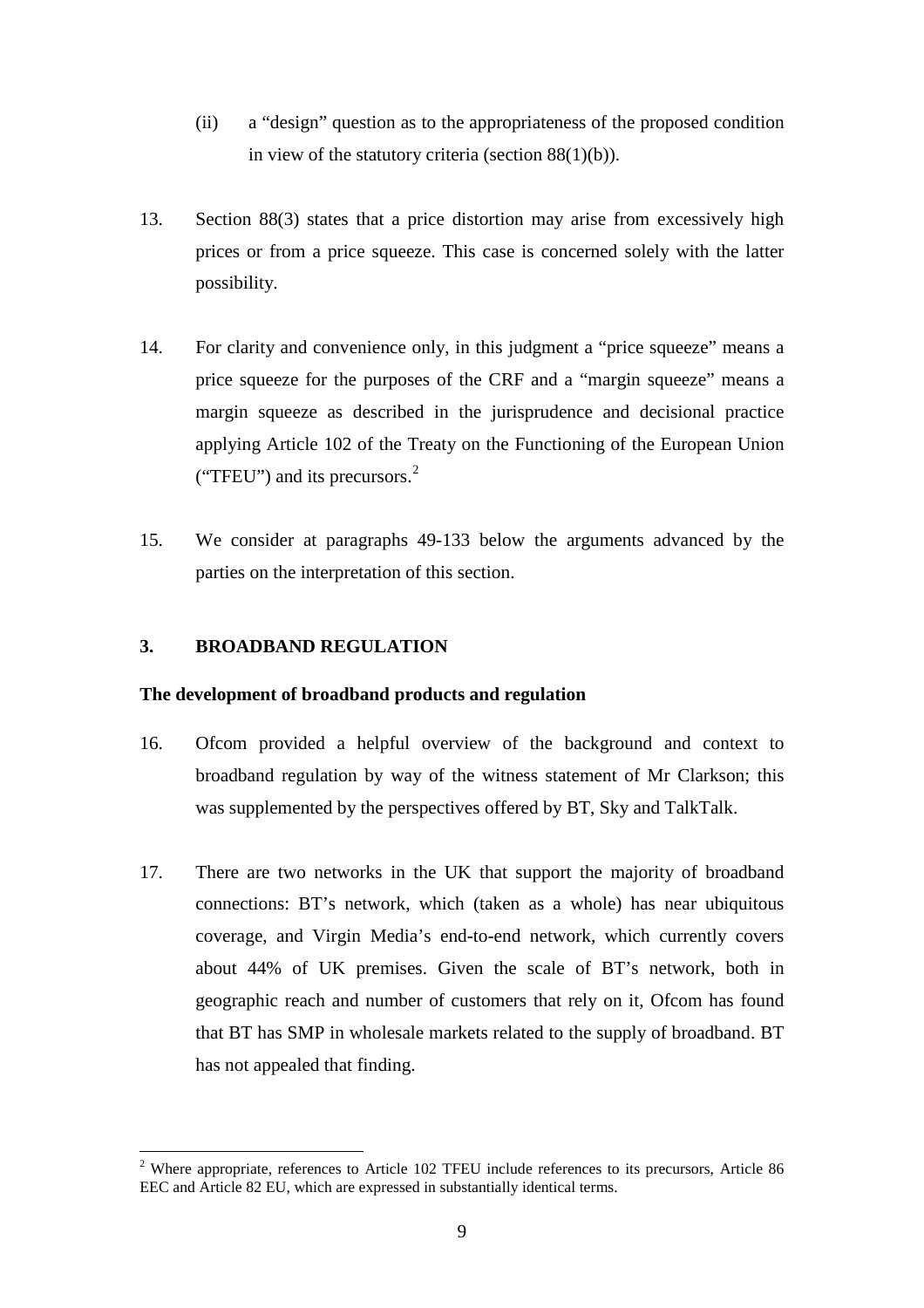- 18. Over the past 15 years, BT has been required to provide wholesale access to its network in various forms. Competitors have used this to build their own retail broadband services, which they offer to consumers in competition with BT and with one another.
- 19. BT started to make broadband available in 1999, using the asymmetric digital subscriber (or "ADSL") technology in its local exchanges. This network technology is often referred to as 'first generation' broadband and the associated retail services are often referred to as standard broadband (or "SBB"). Since 2005, access to that network has primarily been through a process known as Local Loop Unbundling (or "LLU"). LLU gives other operators access to BT's existing telephone lines (i.e. the copper wires that run between the local exchange and the consumer premises) so that they can deploy their own equipment and make available their own broadband services. Ofcom has regulated the absolute level of LLU charges from its introduction and still does so today.
- 20. Commencing in 2009, BT made a significant investment in the deployment of fibre broadband. This principally took the form of a fibre bypass from the local exchange to the cabinet adjacent to 100 - 200 residential premises which replaced the copper link in a way that is both quicker and more reliable. This network technology, which is often referred to as 'next generation' access or 'second generation' broadband, supports the provision of SFBB services at the retail level.
- 21. The first time that BT's next generation broadband products were regulated under the 2003 Act was in Ofcom's Statement entitled *Review of the wholesale local access market, Statement on market definition, market power determinations and remedies* in 2010 (the "2010 Statement"). Ofcom required BT to provide wholesale access to its new fibre broadband network, in the form of VULA, on fair and reasonable terms, conditions and charges (Condition FAA 11.2) and on an Equivalence of Inputs basis (Condition FAA 11.3); the latter means that BT must not provide VULA access for its own services unless it provides such access to third parties on the same basis.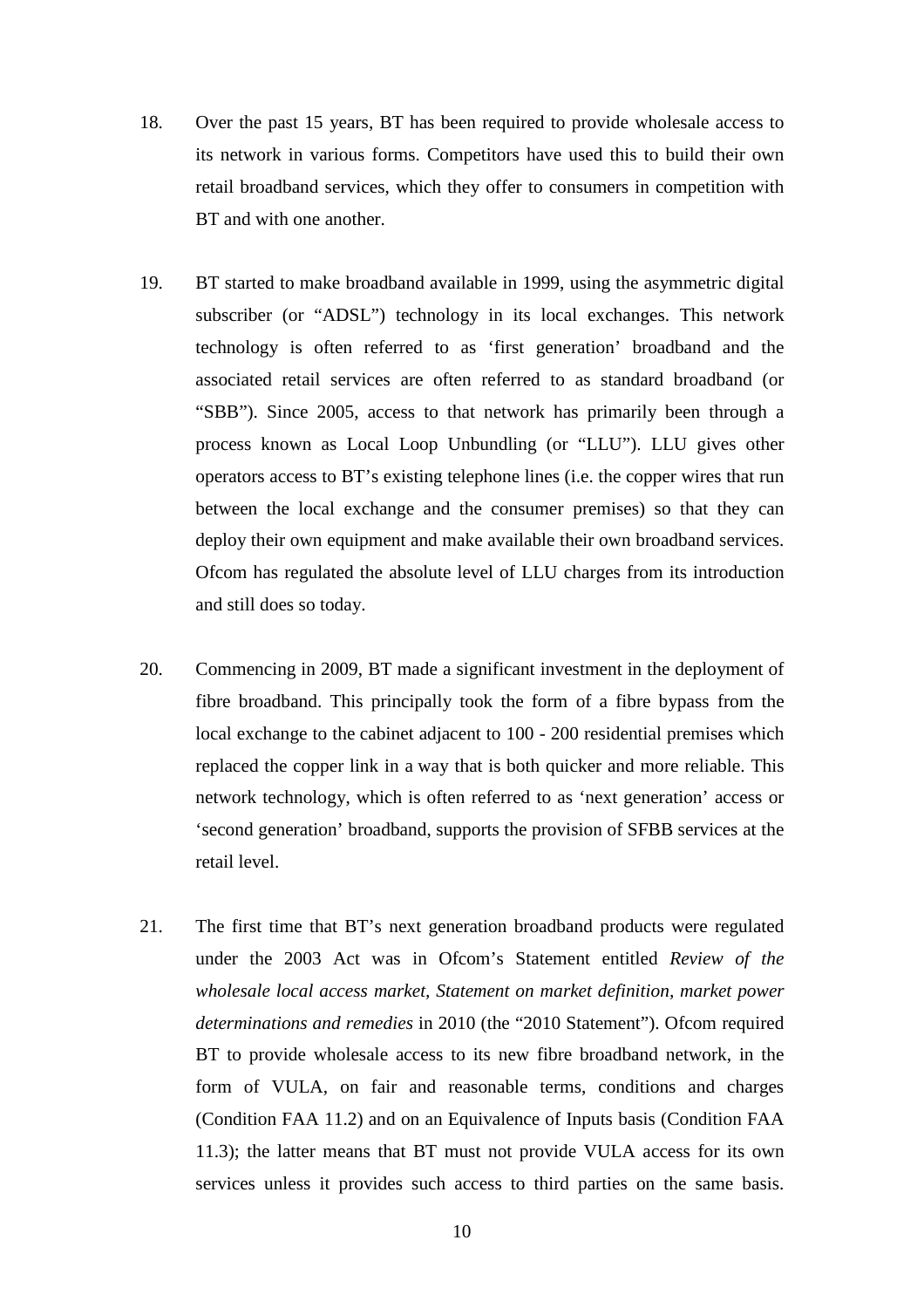Ofcom did not regulate the absolute level of prices set for VULA but instead set out some high level principles about how the margin between those prices and BT's prices for retail services based on VULA (commonly referred to as the "VULA margin") should be assessed.

- <span id="page-10-1"></span>22. The regulation of VULA next arose in the fixed access market reviews that Ofcom undertook during 2013 and 2014. In the consultation document dated 3 July 2013 and entitled '*Fixed access market reviews: wholesale local access, wholesale fixed analogue exchange lines, ISDN2 and ISDN30* (the "2013 FAMR Consultation"), Ofcom identified three price squeeze scenarios as possible sources of concern<sup>[3](#page-10-0)</sup> (corresponding to the three remedial options that it ultimately identified in the Statement). Following consultation, it published a statement entitled '*Fixed access market reviews: wholesale local access, wholesale fixed analogue exchange lines, ISDN2 and ISDN30'* in June 2014 (the "2014 FAMR Statement"). Ofcom decided that BT would continue to possess SMP in the relevant wholesale local access market (the "WLA market") and that BT should continue to be required to provide wholesale access to its fibre network in the form of VULA with pricing flexibility as to the absolute level of the VULA price. At that stage, some stakeholders asked for greater clarity on how Ofcom would assess a potential price distortion.
- 23. Also in June 2014, in a document entitled '*Fixed Access Market Reviews: Approach to the VULA margin*' (the "2014 VULA Margin Consultation"), Ofcom consulted on a set of proposals for regulating the margin between BT's wholesale VULA and retail SFBB prices. Of com considered that a greater degree of regulatory and market certainty was necessary to support effective retail competition. There were a number of different ways of achieving this, but ultimately Ofcom chose to use an SMP condition imposing a specific control on the VULA margin, supplemented with detailed guidance. It considered that this approach would limit the opportunities for gaming and disputes and therefore provide greater certainty for stakeholders.

<span id="page-10-0"></span><sup>&</sup>lt;sup>3</sup> See paragraph 11.288 of the 2013 FAMR Consultation.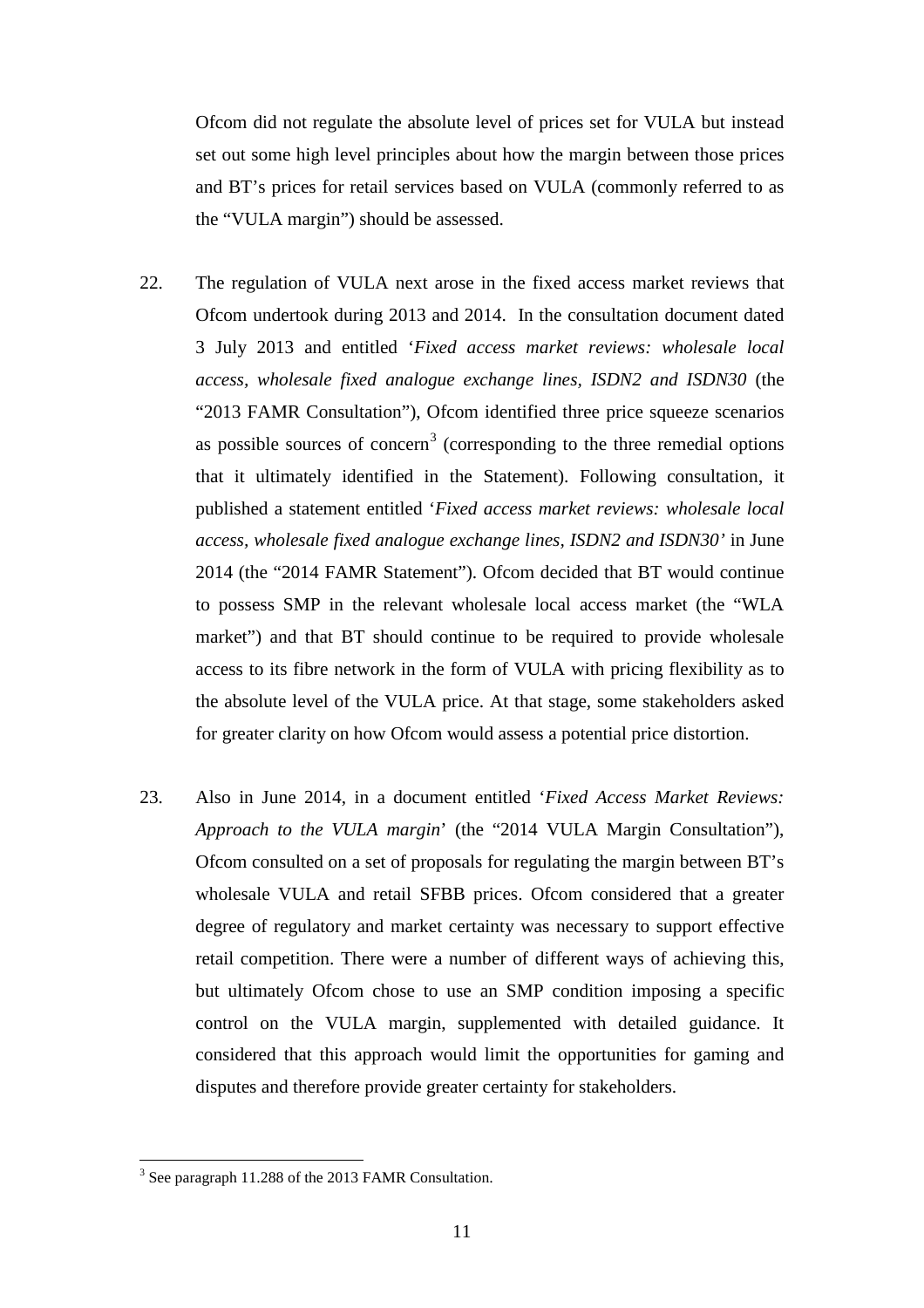24. Following consideration of stakeholder responses to the 2014 VULA Margin Consultation, Ofcom notified the European Commission of its proposals on 15 January 2015 as required under Article 7 of the FD. After receiving comments from the European Commission, it published the Statement on 19 March 2015.

## **The Statement**

- <span id="page-11-0"></span>25. The Statement sets out Ofcom's approach to regulating the VULA margin in the 2014 to 2017 market review period.
- 26. Following an executive summary and introduction in Sections 1 and 2, Section 3 of the Statement explains why Ofcom considers, against the background of the legal framework and in light of its market analysis, that there is a relevant risk of adverse effects arising from price distortion in that BT might so impose a price squeeze as to have adverse consequences for end users of public electronic communications services.
- 27. Ofcom notes that its assessment is structured on the basis that a relevant risk of adverse effects arising from price distortion can be identified where (absent regulation):
	- (i) BT has the *ability* to impose a price squeeze;
	- (ii) BT has the *incentive* to impose a price squeeze;
	- (iii) there is no other factor in the market which would *remove the risk* of a price squeeze; and
	- (iv) if realised, this risk will have *adverse consequences for the end users* of public electronic communications services.
- 28. The approach stated in points  $(i) (iii)$  above follows the Tribunal's judgment in *Hutchison 3G (UK) v Ofcom* ("*Hutchison 3G (CAT)*") [2008] CAT 11 at [286].
- 29. Ofcom concludes that BT has the ability to impose a price squeeze by reason of its SMP in the WLA market: Statement paragraphs  $3.60 - 3.63$ . BT does not contest the finding of SMP, though it does contest its implications.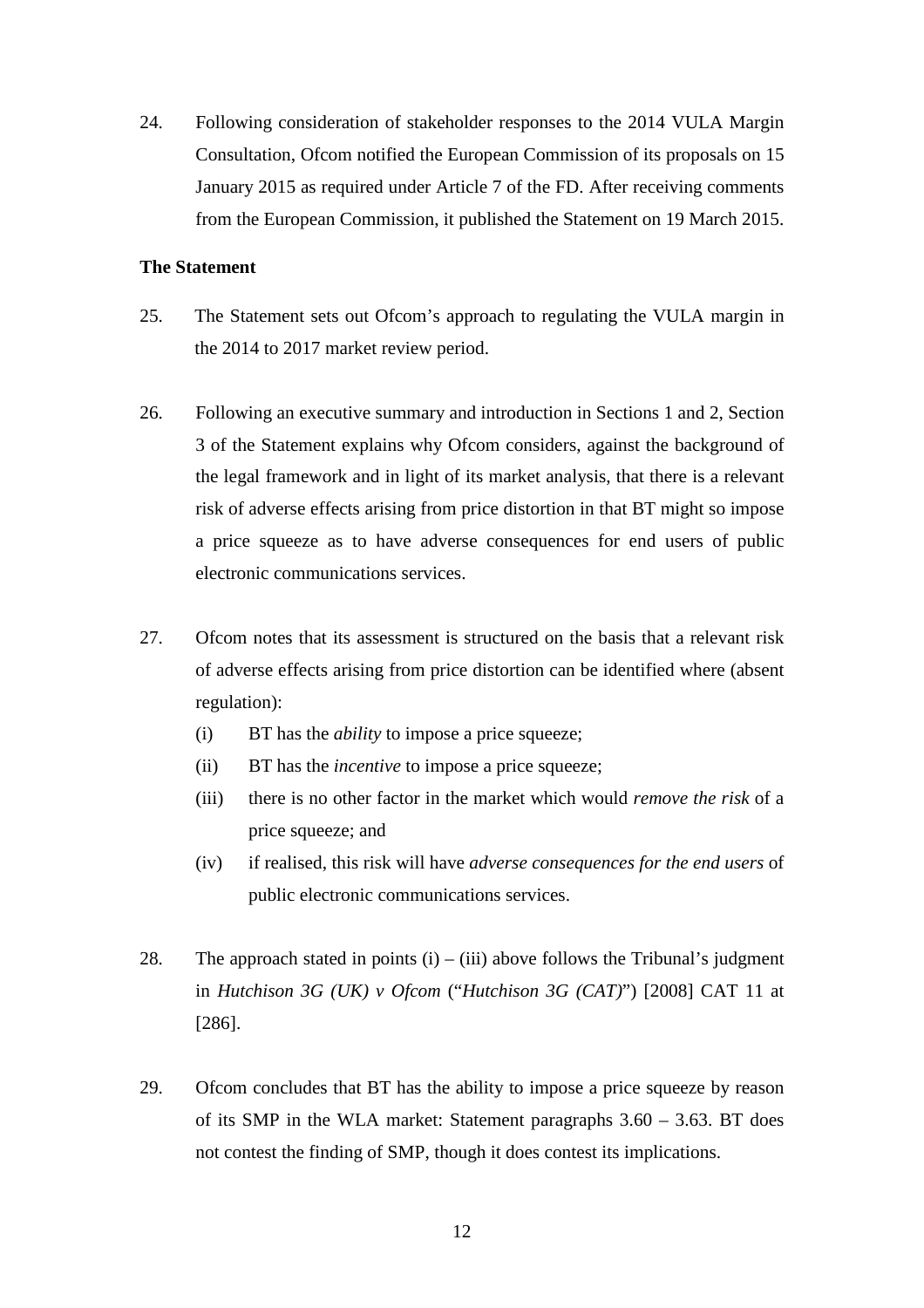- 30. Ofcom then concludes that there is a "significant and real risk" that BT has the incentive to impose a price squeeze (Statement, paragraph 3.64) based on the immediate and long term competitive advantages (marketing, enhanced scale and weakened competitive pressure) that BT could gain in the expanding SFBB segment from raising its rivals' costs and deterring their future investment in that segment: Statement, paragraphs 3.64-3.76.
- 31. That risk is not, in Ofcom's assessment, removed by any other factor in the market. Specifically, Ofcom rejects BT's representations that either existing legal and regulatory constraints or prospects for increased competition would have that effect: Statement, paragraphs  $3.77 - 3.82$  and Section 4.
- 32. Finally, Ofcom concludes that any price squeeze by BT would have adverse consequences for users in a number of respects within and beyond the period under review (Statement, paragraphs 3.83 – 3.89): (i) competitive pressures would diminish to the detriment of consumers in terms of price and a range of non-price factors; and (ii) consumer choice and innovation would both be reduced. Such conduct could, furthermore, indicate BT's willingness to punish rivals that compete too aggressively, leading to a further weakening of competitive pressures with similar effects to those already noted.
- 33. Having reached those conclusions, Ofcom explains its regulatory aim in paragraph 3.93 of the Statement:

"[O]ur regulatory aim is to address this risk: that is, to promote competition by ensuring that BT cannot use its SMP in the WLA market to set the VULA margin over the period of the market review such that it causes retail competition in SFBB to be distorted by virtue of imposing a price squeeze which has adverse consequences for end users of public electronic communications and services."

34. Ofcom considered three options (corresponding to the potential concerns identified in the 2013 FAMR Consultation, noted in paragraph [22](#page-10-1) above) to achieve its regulatory aim as set out in the Statement at paragraph 3.100, namely: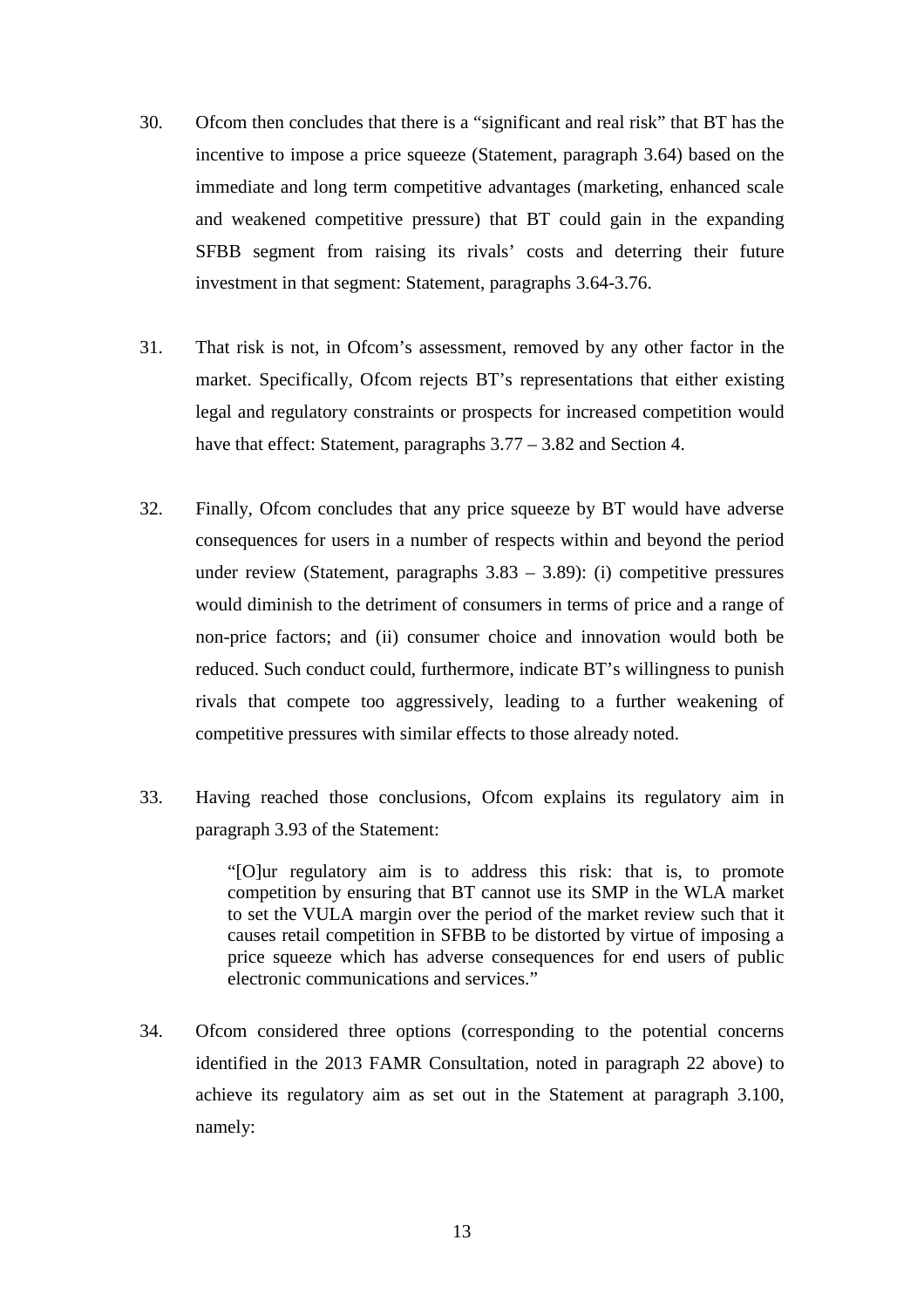**Option 1**: to ensure that BT does not set the VULA margin such that it prevents an operator with the same costs as BT being able to profitably match BT's retail SFBB offers.

**Option 2**: to ensure that BT does not set the VULA margin such that it prevents an operator that has slightly higher costs than BT (or some other slight commercial drawback relative to BT) being able to profitably match BT's retail SFBB offers.

**Option 3**: to ensure that BT does not set the VULA margin such that it prevents an operator as described in Option 2 being able to profitably undercut significantly BT's retail SFBB offers.

- 35. All three options were based on a long run incremental cost (or "LRIC") assessment. "Incremental cost" means the extra cost of producing an additional product or service over a specified period of time. Option 1, being based on BT's own costs, was described as an implementation of the "equally efficient operator" (or "EEO") principle: equating in this instance to a LRIC standard. As Options 2 and 3 involve upward adjustments to BT's costs, they were referred to as "adjusted EEO", equating in this instance to a LRIC+ standard.
- 36. As Ofcom explained at paragraph 3.101 of the Statement, Options 2 and 3 (based on LRIC+) would be likely to require BT to have a higher VULA margin than would be necessary to achieve Option 1 (based on LRIC) . This higher margin would enable rival retailers with slightly higher costs or some other slight commercial drawback relative to BT to compete in the retail provision of SFBB. BT argued in response to the 2014 VULA Margin Consultation that Ofcom was wrong to reject Option 1. In the event, Ofcom decided to impose a price control in terms of Option 2.
- 37. Section 4 considers whether in light of Ofcom's regulatory aim, it is appropriate to impose some form of regulation to control the VULA margin.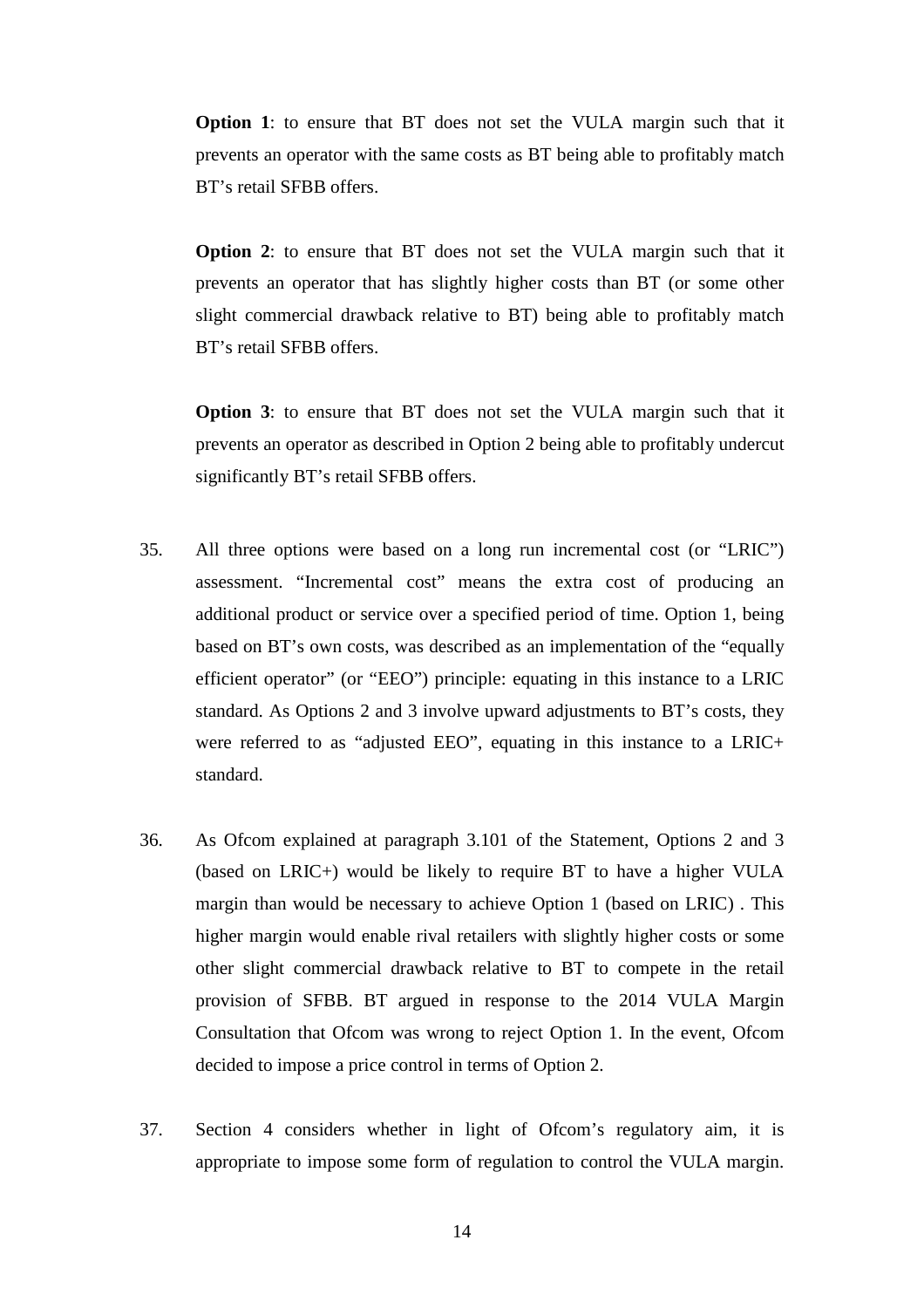Ofcom first considers whether competition law is sufficient to address its aim and then sets out its conceptual approach to *ex ante* margin regulation.

<span id="page-14-1"></span>38. Section 5 sets out the detail of the VULA margin assessment; Section 6 discusses the treatment of costs and revenues and Section 7 sets out Ofcom's overall conclusions.

## <span id="page-14-0"></span>**4. APPROACH TO THE DETERMINATION OF GROUND 1**

### **Principles that inform the Tribunal's approach**

- 39. Appeals against decisions by Ofcom to set SMP conditions (including price controls) are brought under section 192 of the 2003 Act. Section 192(6) requires the appellant to set out the grounds of appeal in sufficient detail to indicate to what extent (if any) the appellant contends that the decision appealed against is based on an error of fact or is wrong in law or both, and to what extent (if any) the appellant is appealing against the exercise of discretion.
- 40. Section 195(2) provides that the Tribunal "shall decide the appeal on the merits and by reference to the grounds of appeal set out in the notice of appeal". The meaning of an "appeal on the merits" under section 195 has been considered in a number of cases, for example in *British Telecommunications Plc v Ofcom* [2010] CAT 17 (appeal dismissed, [2011] EWCA Civ 245):

"70. …the first limb of section [195](2) quite clearly requires that the appeal be conducted "on the merits" and not in accordance with the rules that would apply on a judicial review. This point was very clearly made in *Hutchison 3G UK Limited v Office of Communications* [2008] CAT 11 at paragraph [164]:

'However, this is an appeal on the merits and the Tribunal is not concerned solely with whether the 2007 Statement is adequately reasoned but also with whether those reasons are correct. The Tribunal accepts the point made by H3G in their Reply on the SMP and Appropriate Remedy issues that it is a specialist court designed to be able to scrutinise the detail of regulatory decisions in a profound and rigorous manner. The question for the Tribunal is not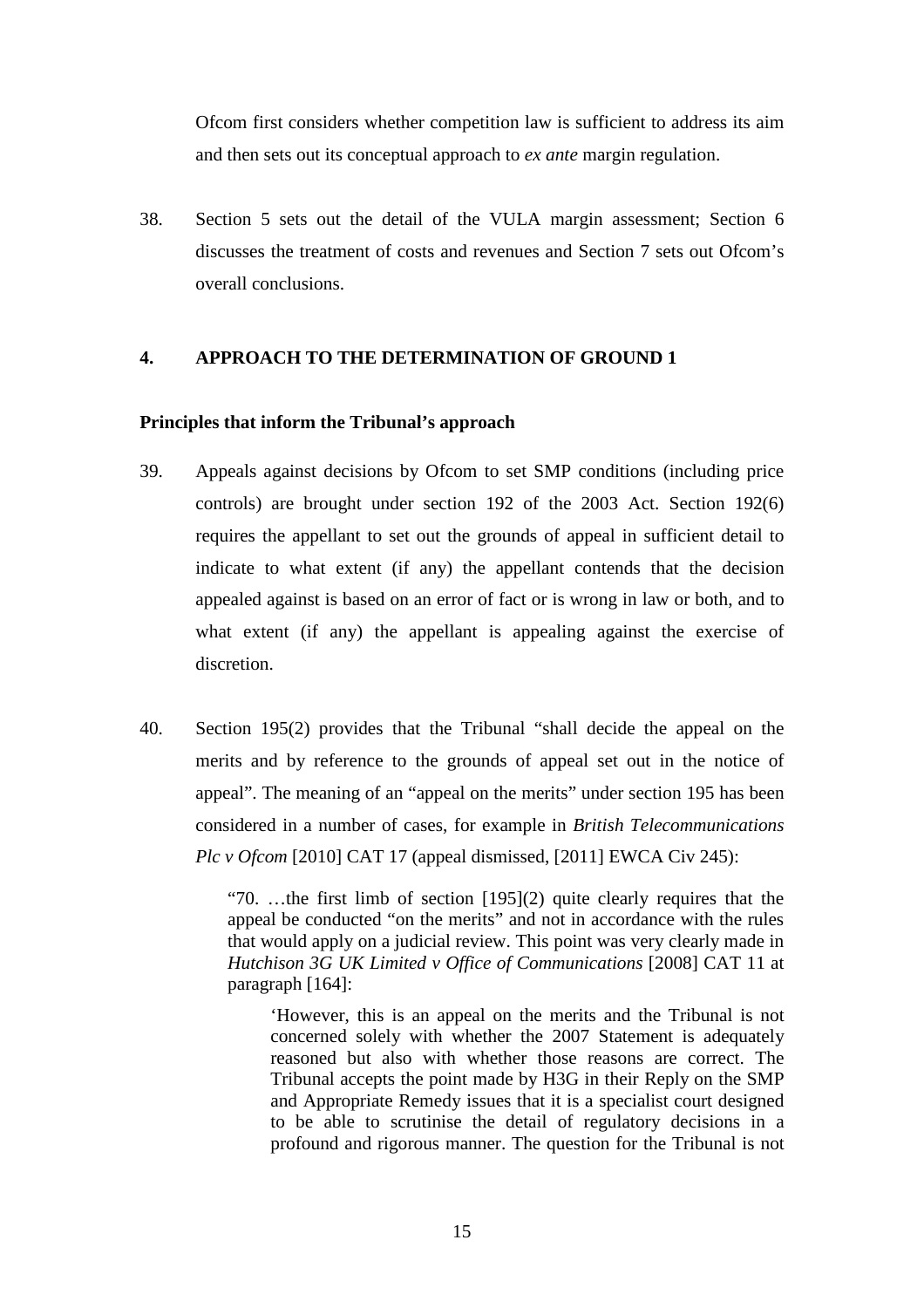whether the decision to impose a price control was within the range of reasonable responses but whether the decision was the right one.'

We consider that this correctly states the legal consequences of section 193(2).

71. That said, Jacob LJ in *T-Mobile (UK) Limited v Office of Communications* [2008] EWCA Civ 1373 made absolutely clear that the Section 192 Appeal Process is not intended to duplicate, still less, usurp, the functions of the regulator. In paragraph [31], he stated:

'After all it is inconceivable that Article 4 [of the Framework Directive], in requiring an appeal which can duly take into account the merits, requires Member States to have in effect a fully equipped duplicate regulatory body waiting in the wings just for appeals. What is called for is an appeal body and no more, a body which can look into whether the regulator had got something materially wrong. That may be very difficult if all that is impugned is an overall value judgment based upon competing commercial considerations in the context of a public policy decision.' "

41. A more comprehensive summary of the applicable principles may be found in *British Sky Broadcasting Ltd and others v Ofcom* [2012] CAT 20 (the "*Pay TV* judgment") (a case which concerned an appeal from a decision by Ofcom under section 316 of the 2003 Act) at [84]:

> "… [W]e consider that the following principles should inform our approach to disputed questions upon which Ofcom has exercised a judgment of the kind under discussion:

- (a) Since the Tribunal is exercising a jurisdiction "on the merits", its assessment is not limited to the classic heads of judicial review, and in particular it is not restricted to an investigation of whether Ofcom's determination of the particular issue was what is known as *Wednesbury* unreasonable or irrational or outside the range of reasonable responses.
- (b) Rather the Tribunal is called upon to consider whether, in the light of the grounds of appeal and the evidence before it, the determination was wrong. For this purpose it is not sufficient for the Tribunal simply to conclude that it would have reached a different decision had it been the designated decision-maker.
- (c) In considering whether the regulator's decision on the specific issue is wrong, the Tribunal should consider the decision carefully, and attach due weight to it, and to the reasons underlying it. This follows not least from the fact that this is an appeal from an administrative decision not a *de novo* rehearing of the matter, and from the fact that Parliament has chosen to place responsibility for making the decision on Ofcom.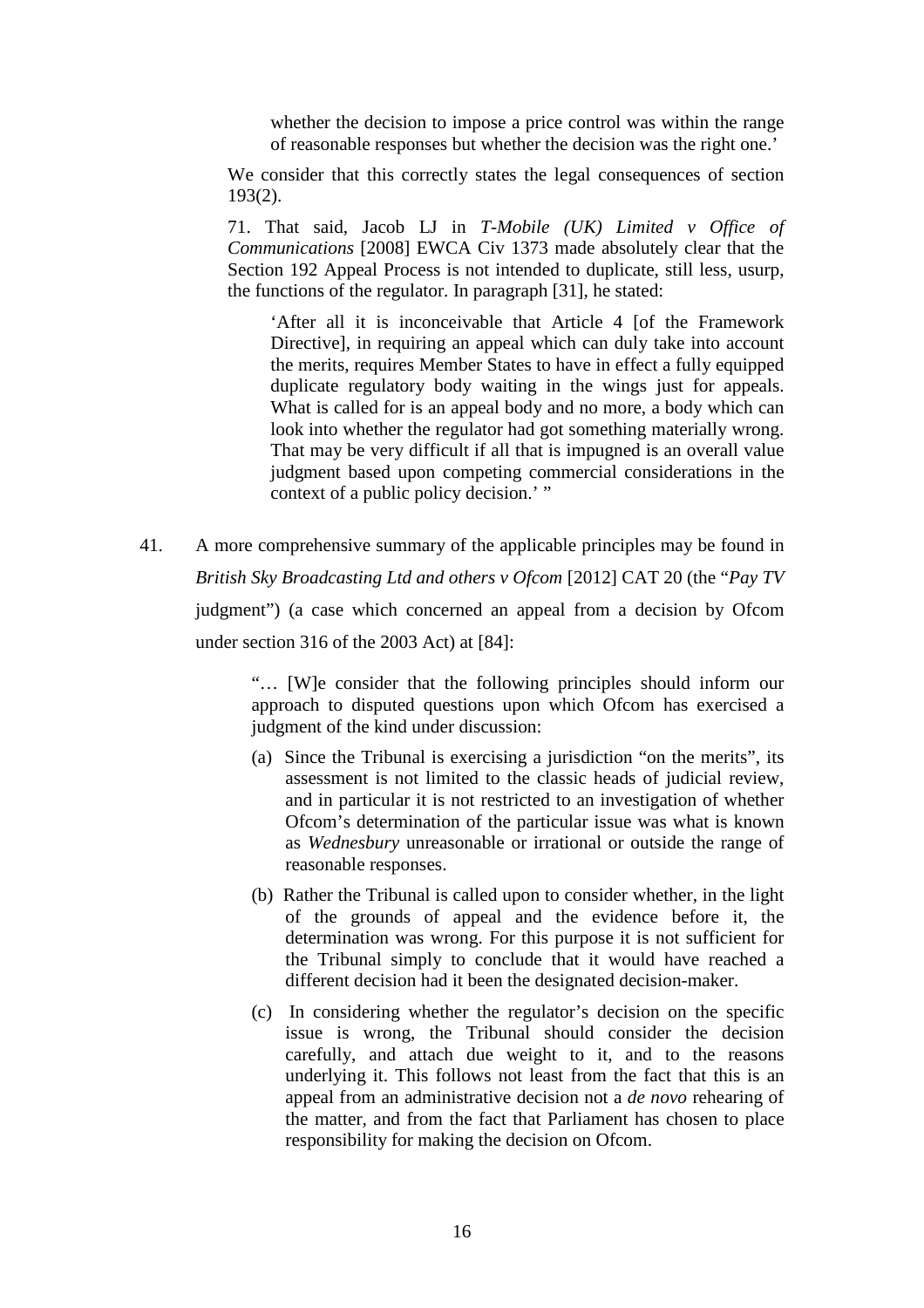- (d) When considering how much weight to place upon those matters, the specific language of section 316 to which we have referred, and the duration and intensity of the investigation carried out by Ofcom as a specialist regulator, are clearly important factors, along with the nature of the particular issue and decision, the fullness and clarity of the reasoning and the evidence given on appeal. Whether or not it is helpful to encapsulate the appropriate approach in the proposition that Ofcom enjoys a margin of appreciation on issues which entail the exercise of its judgment, the fact is that the Tribunal should apply appropriate restraint and should not interfere with Ofcom's exercise of a judgment unless satisfied that it was wrong."
- 42. This statement of the principles that inform the Tribunal's role was endorsed by the Court of Appeal on appeal $<sup>4</sup>$  $<sup>4</sup>$  $<sup>4</sup>$  and is not in dispute in this case.</sup>
- 43. Within the framework of those principles, there is also no dispute that, as stated by the Tribunal in *Vodafone v Ofcom* [2008] CAT 22 at [46]:

"… [I]t is … incumbent on Ofcom, in light of their obligations under section 3 of the CA 2003, to conduct their assessment with appropriate care, attention and accuracy so that their results are *soundly based* and can withstand the *profound and rigorous scrutiny* that the Tribunal will apply on an appeal on the merits under section 192 of the CA 2003." (emphasis added).

# **Application to the present case**

- 44. Although these basic principles are not in dispute, there are certain implications that may usefully be clarified.
- 45. The first arises from the way in which BT puts its case. The first element of Ground 1 is that the market analysis in Section 3 of the Statement is wholly inadequate to withstand 'profound and rigorous scrutiny'. However, the degree of scrutiny that the Tribunal applies is not a ground of appeal in its own right. As noted above, section 192(6) provides that the grounds of appeal must set out in sufficient detail to what extent (if any) the appellant contends that the decision appealed against is based on an error of fact or is wrong in law or both; and to what extent (if any) the appellant is appealing against the exercise

<span id="page-16-0"></span> $\overline{a}$  $4$  [2014] EWCA Civ 133 at [88].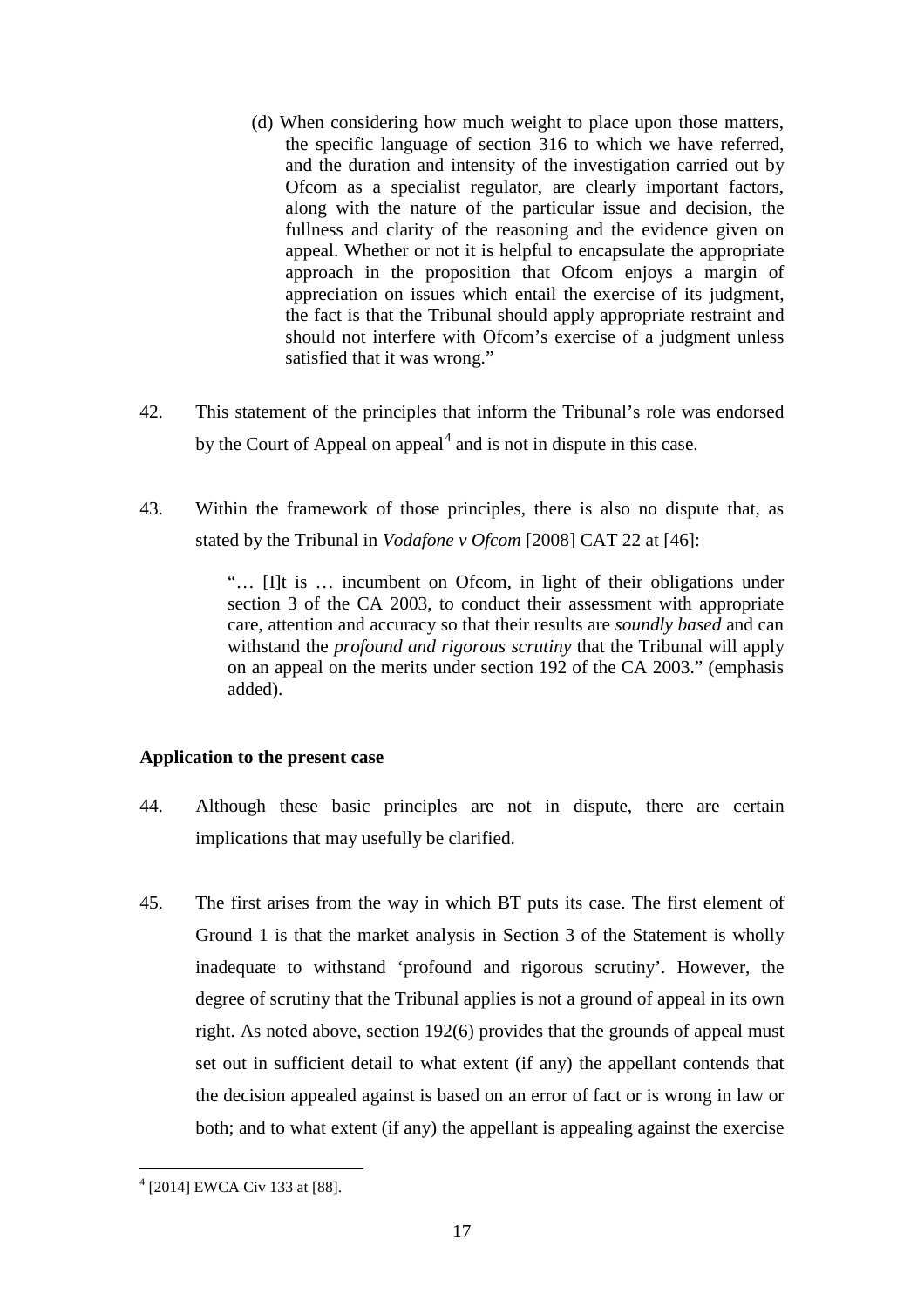of a discretion. Allegations that Ofcom's analysis 'does not withstand profound and rigorous scrutiny' are more appropriately formulated and particularised as errors of law, fact or the exercise of discretion. In the present case, we consider the detailed contentions under this part of Ground 1 in part 5 below.

- 46. Secondly, Ground 1 is confined to the threshold question arising under section  $88(1)(a)$  as to the existence of a relevant risk of adverse effects arising from a price distortion. The remaining grounds of BT's appeal go to the design question arising under section 88(1)(b). As Mr Thompson QC (who appeared for BT) rightly acknowledged during the hearing, there are times when submissions and evidence as to the threshold question may stray into design issues. It is important, in the present context, to avoid being drawn down that path. The consideration of the threshold question should not be extended in a way that pre-empts matters that properly fall to be considered by the CMA when it is considering the specified price control matters.
- 47. Thirdly, the Tribunal's review must be undertaken by reference to the question under examination. Where, as here, that question concerns the existence of a relevant risk, it is important to avoid an over-zealous application of the 'profound and rigorous review' principle that has the effect of raising the threshold beyond that stipulated by the legislation.

## <span id="page-17-0"></span>**5 ISSUES RAISED BY GROUND 1**

- 48. We now turn to consider the issues raised by Ground 1 of BT's amended Notice of Appeal; for convenience we group these under the five separate headings outlined in paragraph [7](#page-5-0) above.
- <span id="page-17-1"></span>**5(A) Did Ofcom adopt the wrong approach to the assessment of relevant risk of adverse effects arising from a price squeeze?**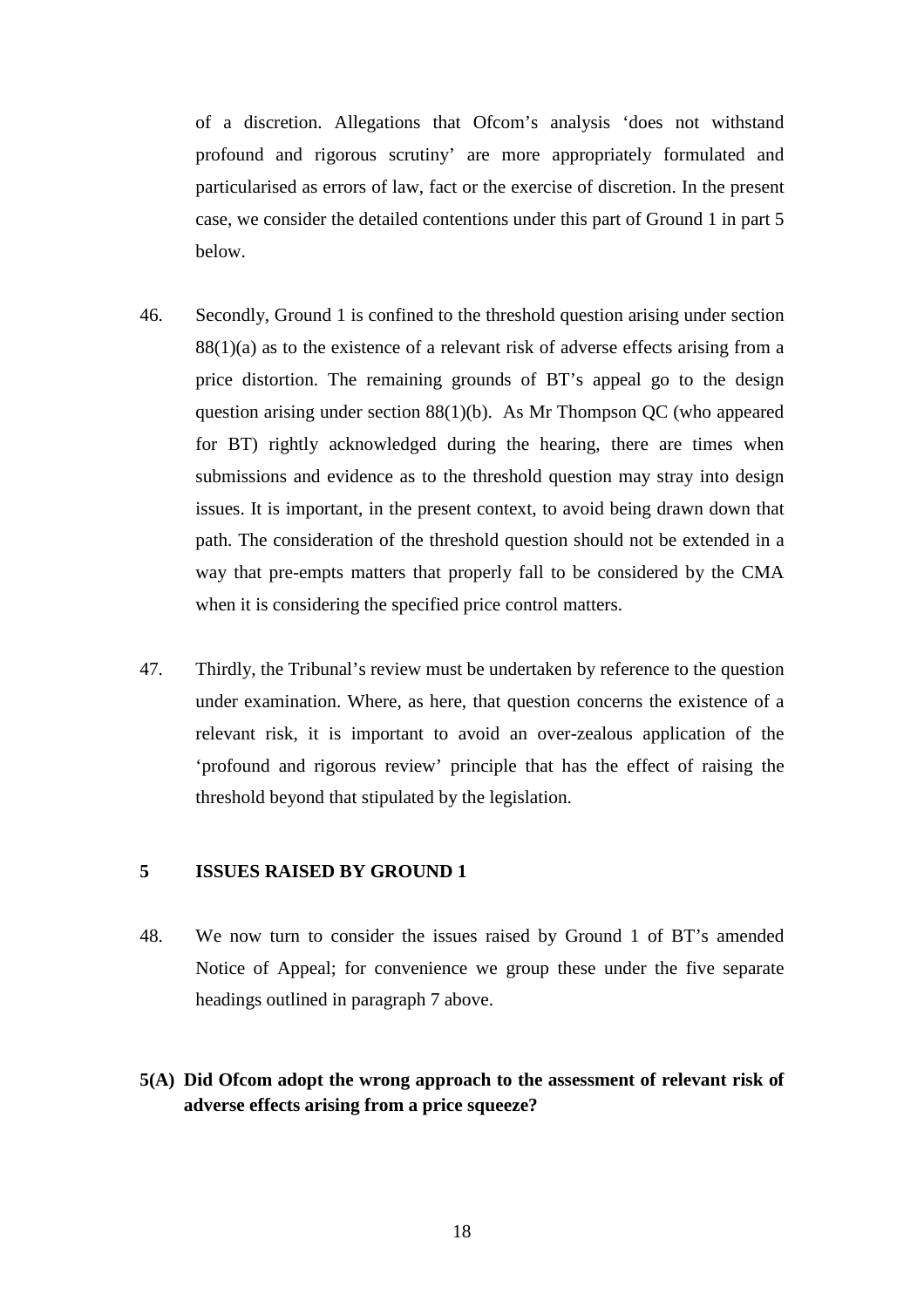#### *Introduction*

- <span id="page-18-0"></span>49. BT contends that Ofcom's market analysis must demonstrate (in a fashion that withstands profound and rigorous scrutiny) that there is a realistic likelihood that BT might cause harm to end-users through a price squeeze. The focus of the assessment should be on the harm to end-users: the price squeeze is merely the mechanism by which that harm would be effected. The fact that BT's retail margin may not cover its retail costs, or that competitors' interests may be prejudiced by a price squeeze (even to the point that some competitors exit, or some potential competitors do not enter, the retail market) does not mean that end users will be harmed: to the contrary, they benefit from the intensified competition. Harm to end-users will only arise if competitors are so marginalised that they cannot exercise an effective competitive constraint on BT. Ofcom has not demonstrated there is a realistic likelihood that that will happen or that the retail market will cease to be vigorously competitive. That being so, the threshold condition is not satisfied.
- <span id="page-18-1"></span>50. BT's case is based on the following central propositions:
	- (i) Ofcom's regulatory power to impose SMP conditions under section 88 should be interpreted restrictively;
	- (ii) A price squeeze for the purposes of section 88 is to be given the same meaning as a margin squeeze as defined by the jurisprudence of the Court of Justice of the European Union ("CJEU") on the application of Article 102 TFEU;
	- (iii) A price squeeze only gives rise to a price distortion for the purposes of section 88 where it has a *probable or likely* adverse effect on end-users.
- 51. Ofcom takes issue with those contentions, maintaining that BT's interpretation conflicts with the essential purpose of the regulatory scheme established in the CRF to promote and maintain sustainable competition. Moreover, it is not in line with the wording of section 88, which requires Ofcom to demonstrate that it believes, on the basis of its market analysis, that there is a relevant risk BT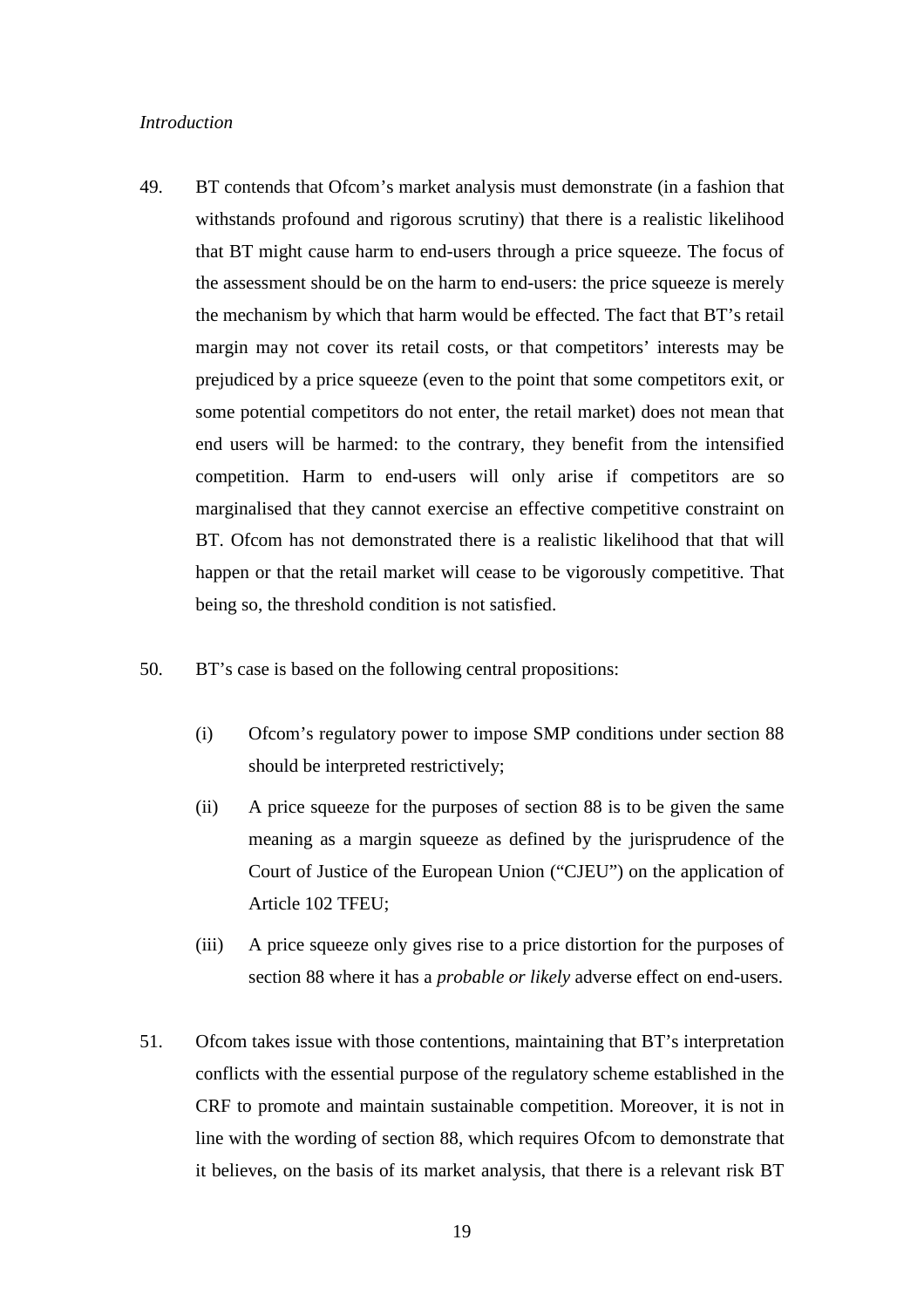*might* (or, in the wording of the AD, *may*) engage in a price distortion (that is, a price squeeze with adverse consequences for end-users). The issues to which BT's contentions gives rise are considered below.

*Proposition (i): Are Ofcom's SMP powers to be interpreted restrictively?*

### Arguments of the parties

- 52. BT submits that a restrictive interpretation of Ofcom's SMP powers is directed by the CRF and is consistent with the Tribunal's own case law, the case law of the CJEU as well as Ofcom's own regulatory policy and good regulatory practice more broadly.
- 53. BT emphasises that the CRF comprises, first and foremost, a set of measures designed to open the national markets in electronic communication systems and services with a view to establishing a single internal market operating under harmonised regulatory standards. In such a context, the emphasis is upon maximising individual operators' freedom of action with the correlative consequence that any restraints on such freedom should be kept to a minimum.
- 54. BT submits that that approach to interpretation is reflected in the Tribunal's reference to the "stringent conditions" that have to be satisfied before the SMP powers can be exercised: see *Telefónica v Ofcom* [2012] CAT 28 at [25] (quoted at paragraph [68](#page-23-0) below). BT also refers to the case law of the CJEU, exemplified by Case C-16/10 *The Number UK and Conduit Enterprises v Ofcom* [2011] ECR I-691, as indicative of a refusal on the part of the CJEU to extend the scope of the SMP powers beyond their strictly defined limits.
- <span id="page-19-0"></span>55. The restrictive approach to interpretation, BT contends, reflects sound policy. In support of that proposition, BT refers to Ofcom's own publication, *Better Policy Making – Ofcom's Approach to Impact Assessment* (21 July 2005), in which the first paragraph endorsed that approach: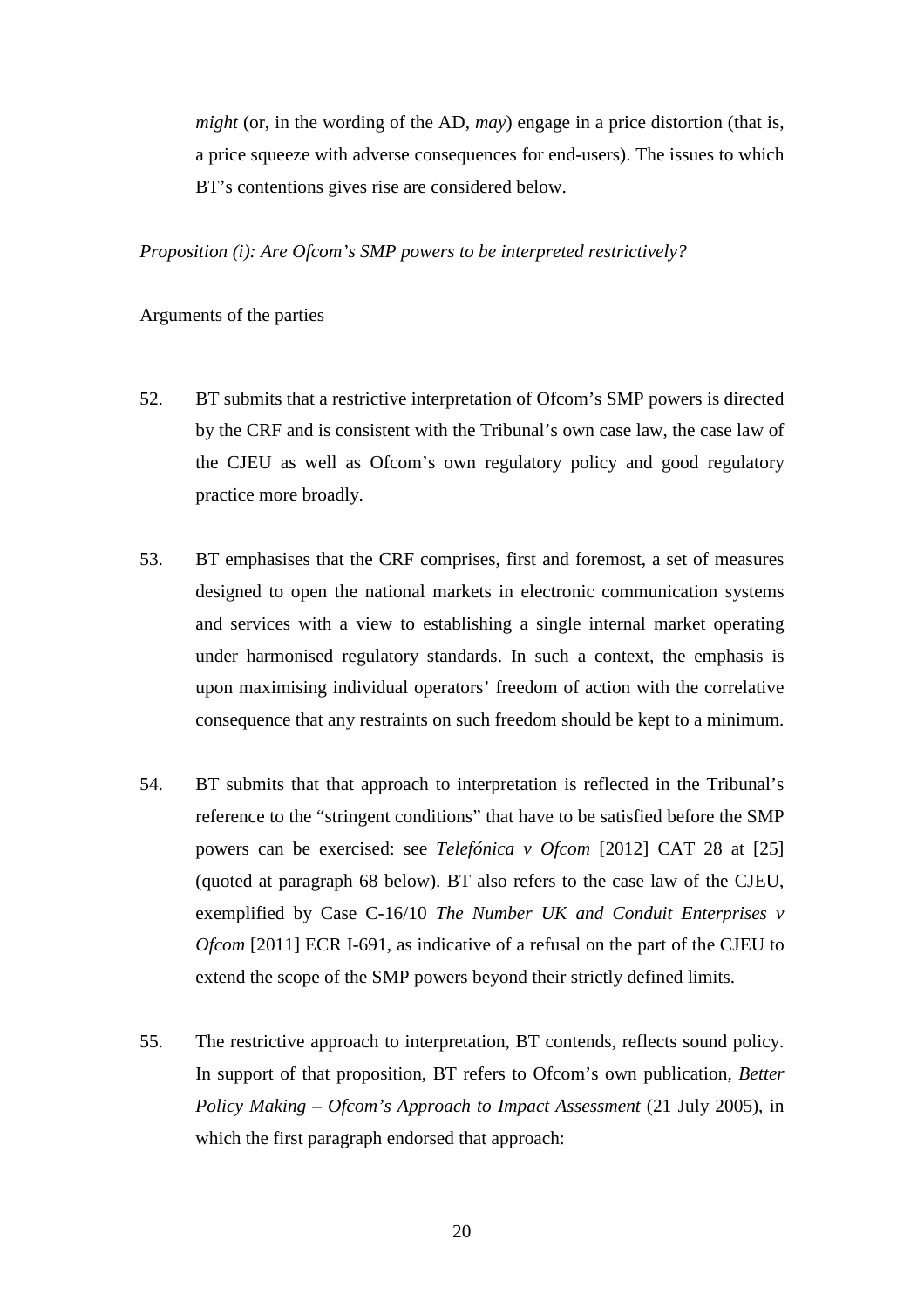"One of our key regulatory principles is that we have a bias against intervention. This means that a high hurdle must be overcome before we regulate. If intervention is justified, we aim to choose the least intrusive means of achieving our objectives, recognising the potential for regulation to reduce competition." (paragraph 1.1)

<span id="page-20-0"></span>56. Furthermore, BT suggests that sound regulatory policy favours a reliance on *ex post* competition law to *ex ante* sector regulation, as evidenced by the opinion of Alex Chisholm (Chief Executive of the CMA and, previously, a telecoms regulator) that:

> "…[T]he significant risks associated with premature, broad-brush *ex ante* legislation or rule-making point towards a need to shift away from sector-specific regulation to *ex post* antitrust enforcement, which is better adapted to the period we're in, with its fast-changing technology and evolving market reactions."

57. Ofcom does not dispute the market-opening purposes of the CRF but is of the opinion that the CRF itself and the other material cited by BT do not limit the scope of powers expressly conferred by the CRF or their proper application in accordance with their terms.

#### The Tribunal's assessment

- 58. Section 88 implements the corresponding provisions of the CRF and is to be interpreted in a manner consistent with those provisions. No suggestion of inconsistency has been made by BT nor could it plausibly have been made in view of Lord Sumption's observation in an earlier case to which BT was a party that *"it is common ground that the [CRF] Directives are accurately transposed in the [2003] Act"* (*BT v Telefónica et al (080 numbers)* [2014] UKSC 42 at [14]). Consequently, to make good the point that section 88 is to be given a restrictive interpretation, BT must demonstrate that the corresponding provisions of the CRF are to be given such an interpretation.
- <span id="page-20-1"></span>59. The definition of a price distortion in section 88(3)(b) of the 2003 Act reflects AD, Article 13(1) which states that SMP conditions may be imposed where "*a lack of effective competition means that the operator concerned … may apply a price squeeze, to the detriment of end-users*." Although the AD does not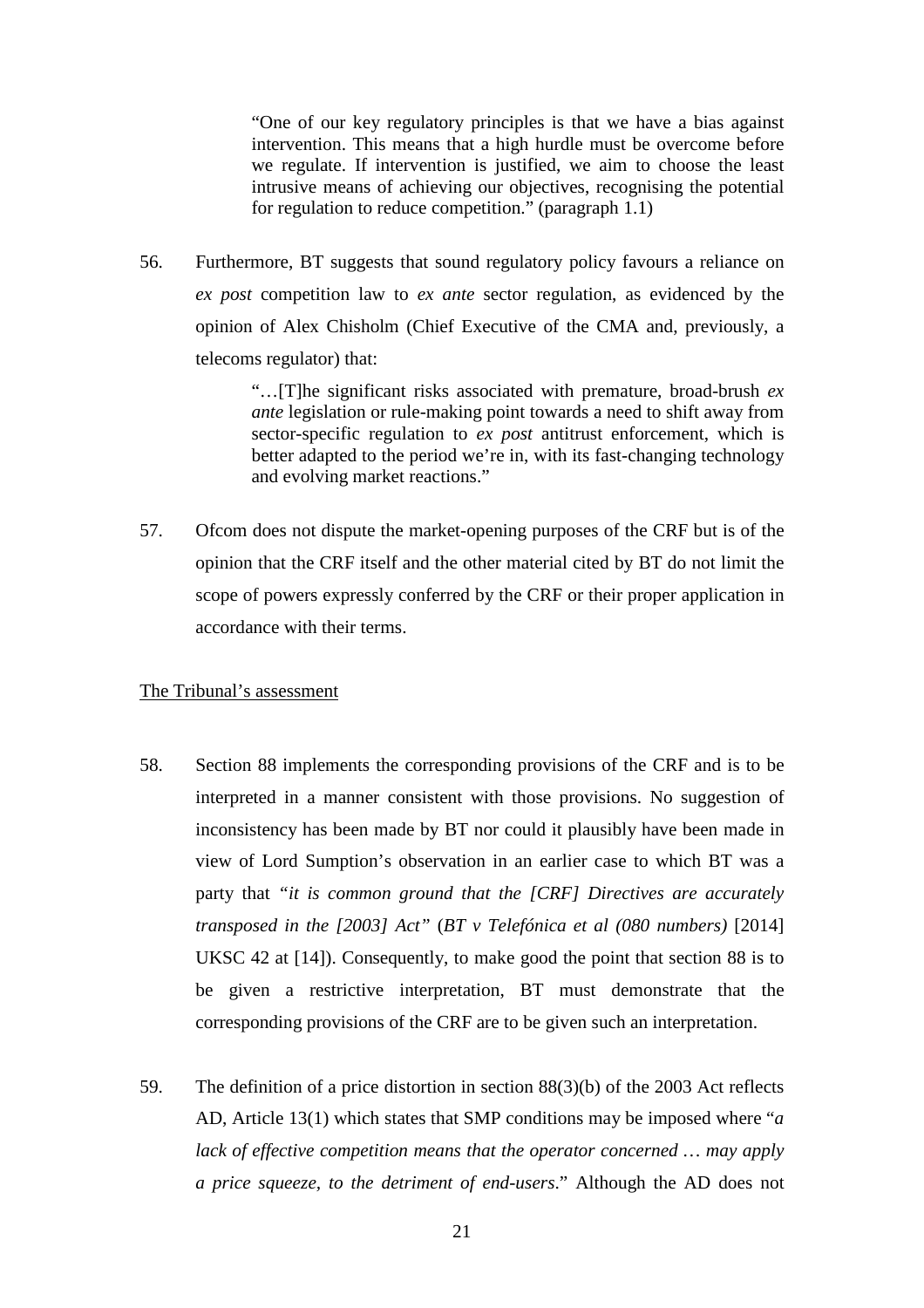define a price squeeze, it contains the following descriptive reference in Recital (20) upon which Ofcom relied in the Statement at paragraph 3.4, footnote 35:

"[O]perators with significant market power should avoid a price squeeze whereby the difference between their retail prices and the interconnection prices charged to competitors who provide similar retail services is *not adequate to ensure sustainable competition*." (emphasis added)

- 60. The regulation of markets affected by such price distortions falls within the overall framework established by Article 8 of the FD which lays down the fundamental policy objectives and regulatory principles that an NRA such as Ofcom is obliged to follow, namely (in summary):
	- (i) to promote competition in the provision of electronic communications networks and services and in associated facilities and services (Article 8(2));
	- (ii) to contribute to the development of the internal market (Article  $8(3)$ ); and
	- (iii) to promote the interests of EU citizens (Article  $8(4)$ ).

Section 4 of the 2003 Act obliges Ofcom to act in accordance with these "Community requirements" when carrying out its functions including those in issue in this case.

- 61. Recital (25) of the FD states that "*there is a need for ex ante obligations in certain circumstances in order to ensure the development of a competitive market*." Those circumstances are, as BT submitted, so defined as to ensure that regulation within the market does not exceed that which is required for its proper development and operation.
- <span id="page-21-0"></span>62. The latter objective is accomplished principally by the limitation of *ex ante* obligations to cases in which SMP is established. The policy is stated in Recital (27) of the FD:

"It is essential that *ex ante* regulatory obligations should only be imposed where there is not effective competition, i.e. in markets where there are one or more undertakings with significant market power, and where national and Community competition law remedies are not sufficient to address the problem. …"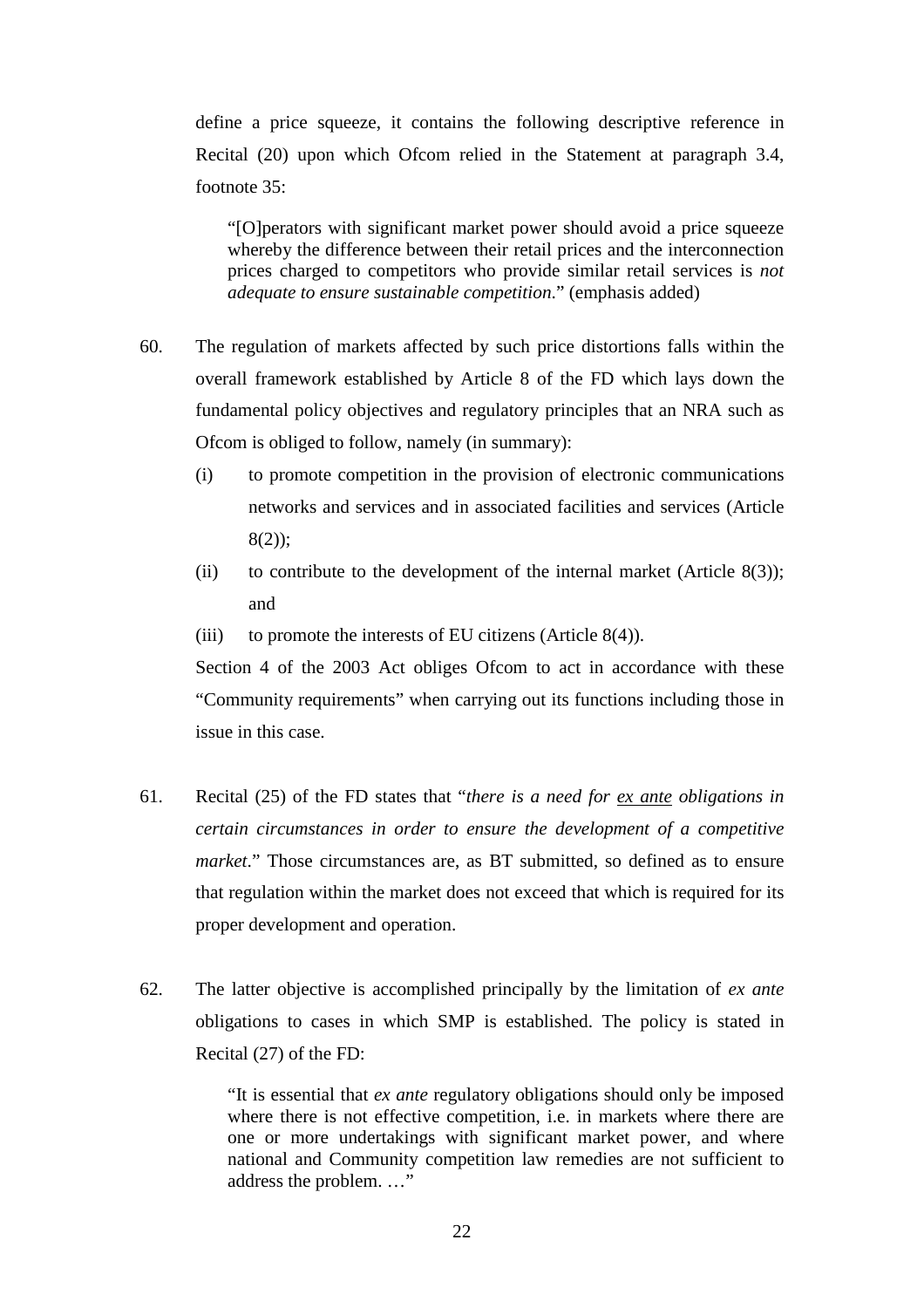It is then implemented by FD, Article  $16(3)$  and  $(4)$ :

"(3) Where a national regulatory authority concludes that the market is effectively competitive, it shall not impose or maintain any of the specific regulatory obligations referred to in paragraph 2 of this Article [*which includes the price control obligations in AD Article 13*]. …

(4) Where a national regulatory authority determines that a relevant market is not effectively competitive, it shall identify undertakings which individually or jointly have a significant market power on that market … and the national regulatory authority shall on such undertakings impose appropriate specific regulatory obligations referred to in paragraph 2 of this Article [*which includes the price control obligations in AD Article 13*]… "

- 63. In our judgement, neither the purposes nor the specific drafting of the CRF support the proposition that the legislative provisions conferring the SMP powers in issue should be interpreted restrictively. The evident concern to avoid the use of SMP powers in circumstances where there is effective competition (see paragraph [62](#page-21-0) above) does not direct a restrictive approach to the imposition of SMP conditions in circumstances such as those that obtain in this case, where it follows from BT's acceptance that it has SMP on the WLA market that there is not effective competition.
- 64. Still less are we persuaded of that proposition by provisions such as those to be found in Article 8 of the FD which enjoin NRAs to promote effective competition. In circumstances where effective competition does not presently exist, we take such provisions to direct the appropriate use of SMP powers rather than their non-use. That position is confirmed, in our view, by Article 8(2) of the AD which provides that:

"Where an operator is designated as having significant market power on a specific market …, national regulatory authorities *shall* impose the obligations set out in Articles 9 to 13 of this Directive as appropriate." (emphasis added)

65. The statement in Recital (27) of the FD (quoted in paragraph [62](#page-21-0) above) that "*ex ante regulatory obligations should only be imposed … where national and Community competition law remedies are not sufficient to address the*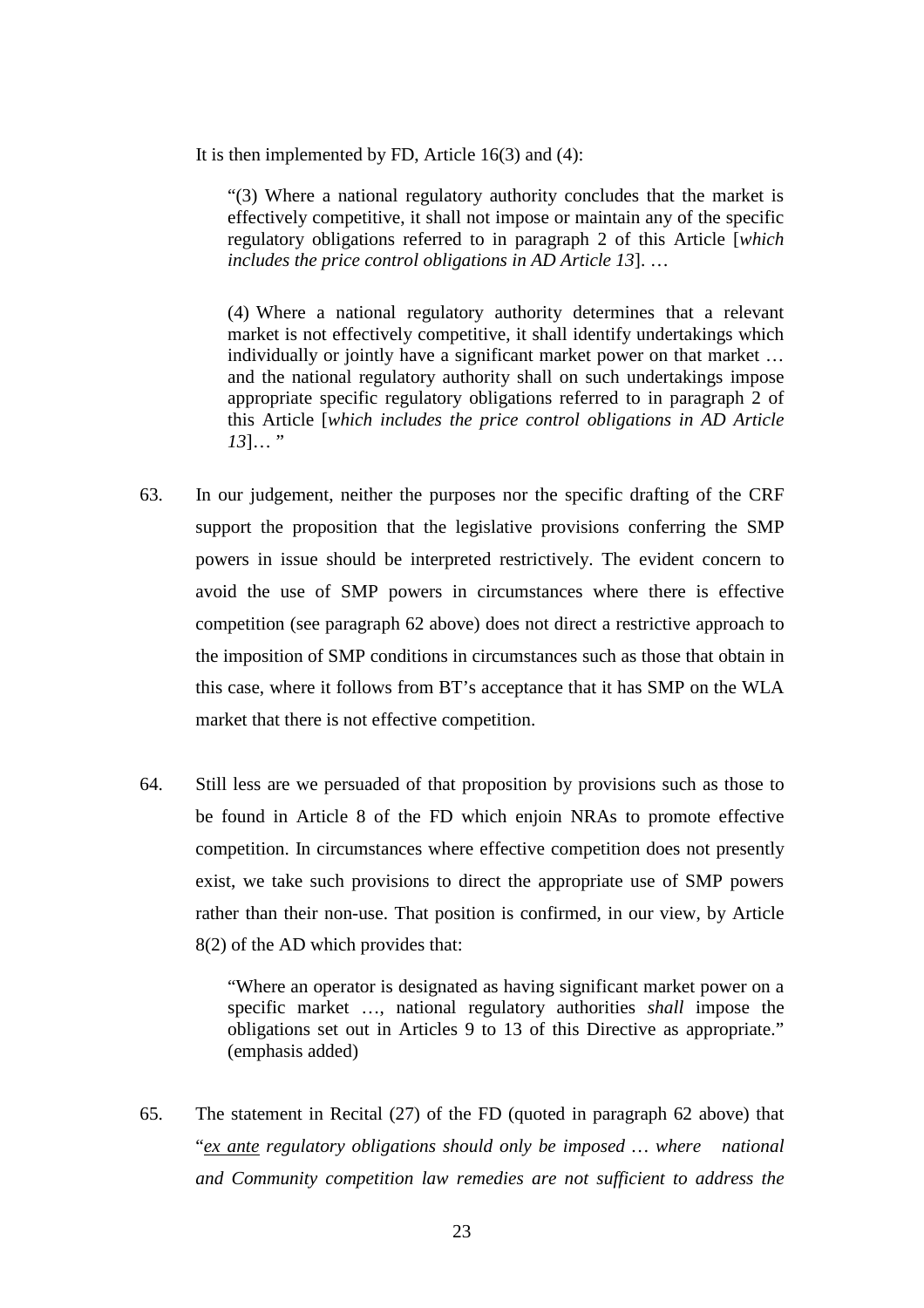*problem.* ..." clearly indicates a specific purpose to remedy gaps left by EU or national competition remedies.

66. To the extent that restraint is required in the exercise of those powers, that is expressly provided for in AD Article 8(4):

> "Obligations imposed in accordance with this Article shall be based on the nature of the problem identified, proportionate and justified in the light of the objectives laid down in Article 8 of [the] Framework Directive. …"

- 67. That provision is reinforced by the general principle of EU law (commonly identified by reference to *MAFF ex parte Fedesa*<sup>[5](#page-23-1)</sup> and applied in this Tribunal under the soubriquet of the *Tesco* principle<sup>[6](#page-23-2)</sup>), which requires that administrative action should be limited to that which is necessary to pursue a legitimate aim, least burdensome to the affected undertakings and proportionate to the costs incurred.
- <span id="page-23-0"></span>68. None of the foregoing conclusions are altered by the other material to which BT refers. With respect to the Tribunal's case law, BT particularly relies upon *Telefónica v Ofcom* [2012] CAT 28 at [25] where the Tribunal said:

"The imposition of price controls is generally recognised as being the most intrusive form of regulation available to a NRA, and this is reflected in section 88 which lays down stringent conditions which have to be satisfied before such controls may be imposed."

69. That observation echoes the remarks of the Tribunal in *Hutchison 3G (CAT)* at [150]:

> "H3G characterised these provisions as imposing stringent pre-conditions for the imposition of a price control condition because price control is a highly intrusive form of regulation which may have unintended adverse consequences, both for the company being regulated and, more generally, for competition. H3G stressed that the implications for a business of not being able to set the price for its own service over a four year period in a dynamic and fast-changing market are very severe and we do not understand that Ofcom disagreed with this description of the statutory scheme."

<span id="page-23-1"></span><sup>5</sup> Case C-331/88 *R v Ministry of Agriculture, Fisheries and Food and Secretary of State for Health ex parte Fedesa* [1990] ECR I-4023.

<span id="page-23-2"></span><sup>6</sup>*Tesco Plc v Competition Commission* [2009] CAT 6, [137]-[139] and [143].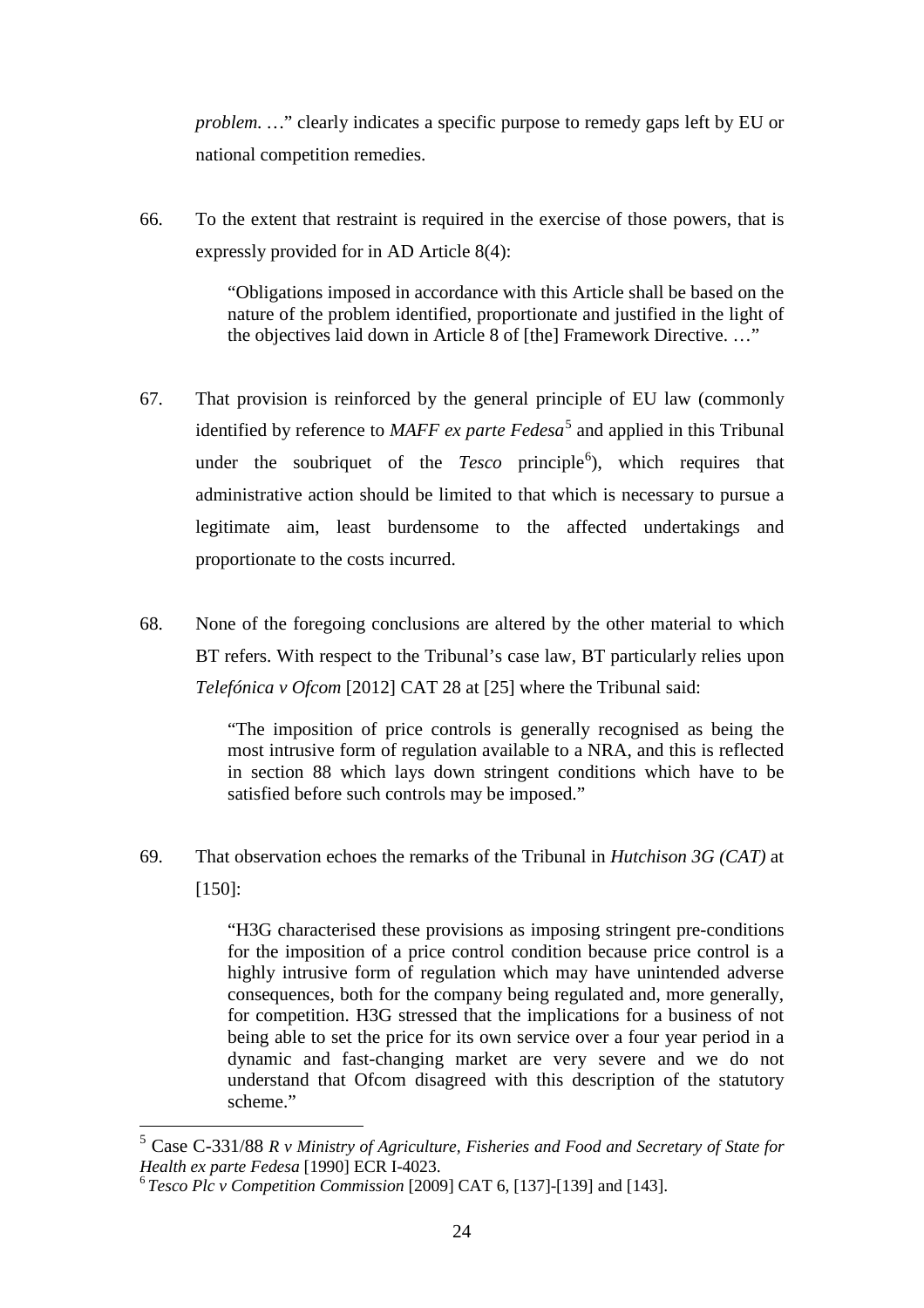- 70. We note that the reference to "these provisions" in the latter citation embraces not only section 88 as a whole but the suite of price control provisions including the prior finding of SMP: see *Hutchison 3G (CAT)* at [147] – [150]. Moreover, neither judgment focuses on the threshold question. In any event, adopting Ofcom's submission in relation to *Telefónica*, we conclude that both observations are descriptive rather than interpretative – and, as such, they are not controversial.
- 71. Turning to the jurisprudence of the CJEU, BT referred to paragraphs 30 and 31 of that Court's judgment in *The Number v Ofcom* in which the Court said that order-making powers that arose by way of exception should be interpreted strictly.<sup>[7](#page-24-0)</sup> That statement, however, does not provide any basis for limiting the exercise of SMP powers in respect of the activities of an undertaking to which the finding of SMP relates: on the contrary, that is precisely the case envisaged by FD, Article 16(4), quoted in paragraph [62](#page-21-0) above.
- 72. The policy materials BT cites (summarised in paragraphs [55-](#page-19-0)[56](#page-20-0) above) cannot limit the scope of powers properly deduced from their terms. They have no legislative force. Moreover, even taken at their strongest, they represent positions taken within a single Member State which cannot alter the interpretation of Union legislation. In any event, neither citation does anything more than enjoin the due care and proportion in the application of these powers which is already stated in the legislation and required by the general principles of law noted above.
- 73. For these reasons, we are not persuaded by BT's arguments. In our view, there is no good reason for taking the restrictive approach to the interpretation of SMP powers for which BT contends.

<span id="page-24-0"></span><sup>&</sup>lt;sup>7</sup> The case concerned the power under the Authorisation Directive (2002/20/EC) to impose obligations on undertakings designated to provide universal service. The specific question at issue was whether that power was limited to the universal service that the designated undertaking provided or extended to the regulation of other services provided by the designated undertaking in order to promote the provision of universal services by others.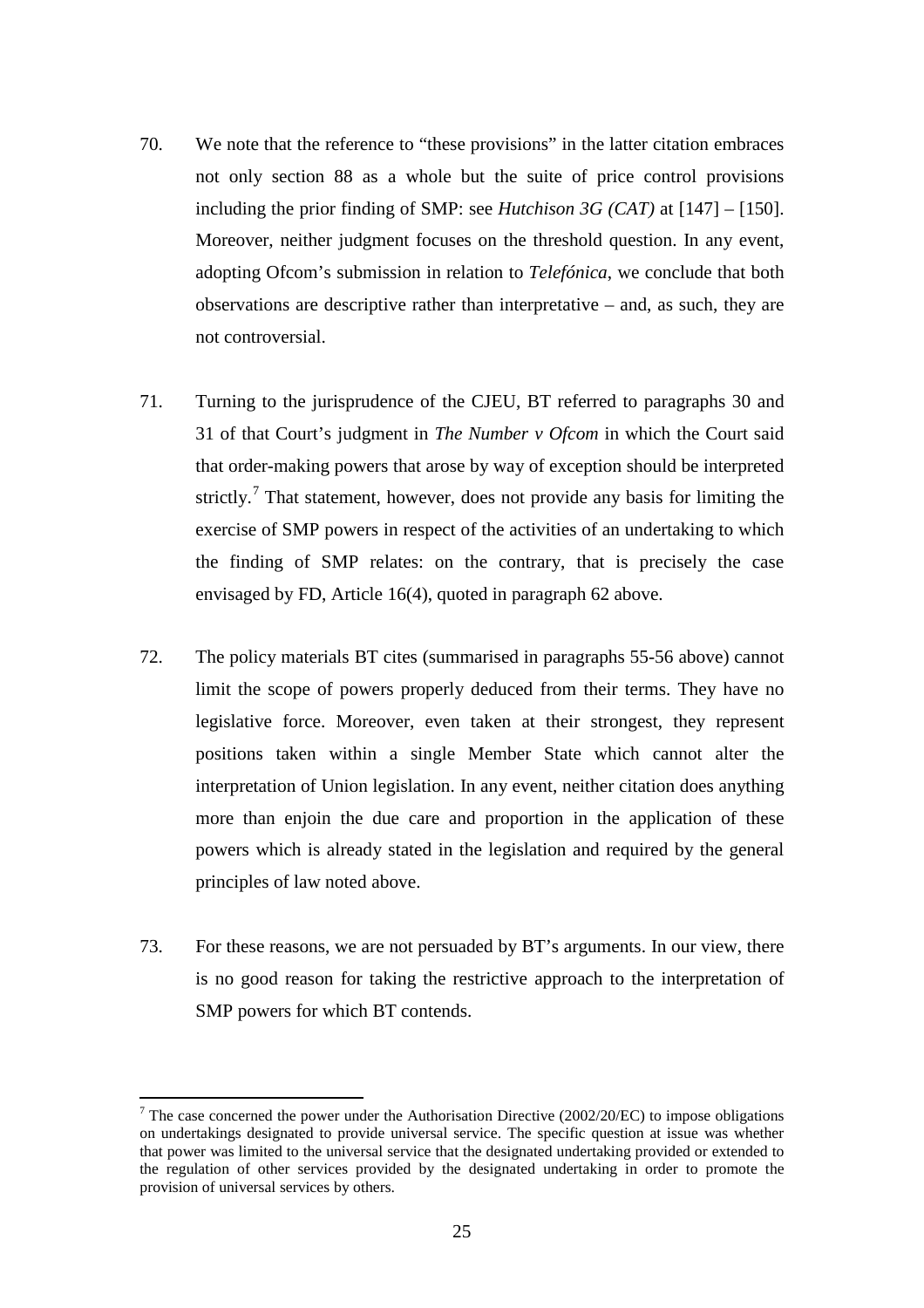- 74. BT's case is based on the central claim that the meaning of a price squeeze is to be determined in accordance with the jurisprudence of the CJEU relating to the application of Article 102 TFEU to margin squeezes. As noted above, that claim comprises two propositions, the first (proposition (ii) in paragraph [50](#page-18-1)  above) as to the meaning of a price squeeze and the second (proposition (iii) in paragraph [50](#page-18-1) above) as to the foreseeability that such a price squeeze will have an adverse effect on end users. We structure our discussion in three parts. This part sets out the arguments of the parties and the supporting evidence in relation to both propositions. The following parts set out our assessment of the arguments in relation to each of the propositions separately.
- <span id="page-25-0"></span>75. BT submits that the jurisprudence of the CJEU conclusively establishes the following binding principles in respect of all pricing abuses including a price squeeze in the context of the CRF:
	- (i) The legality of a dominant firm's pricing practices must be determined by reference to its own costs and pricing strategy (citing Case C-280/08P *Deutsche Telekom v Commission* [2010] ECR I-9555 at [198] and Case C-52/09 *Konkurrensverket v TeliaSonera Sverige* [2011] ECR I-527 at [41]).
	- (ii) A dominant firm's prices only infringe EU competition law where they satisfy any of the criteria set out in points (iii) and (iv) below (citing Case C-202/07P *France Télécom v Commission* [2009] ECR I-2369 at [109] and the operative part of the judgment in Case C-209/10 *Post Danmark v Konkurrencerådet* [2012] 4 CMLR 23 ("*Post Danmark I"*)).
	- (iii) A dominant firm's prices infringe EU competition law where they are set at a level that does not cover its average variable costs (citing *France Télécom* as above).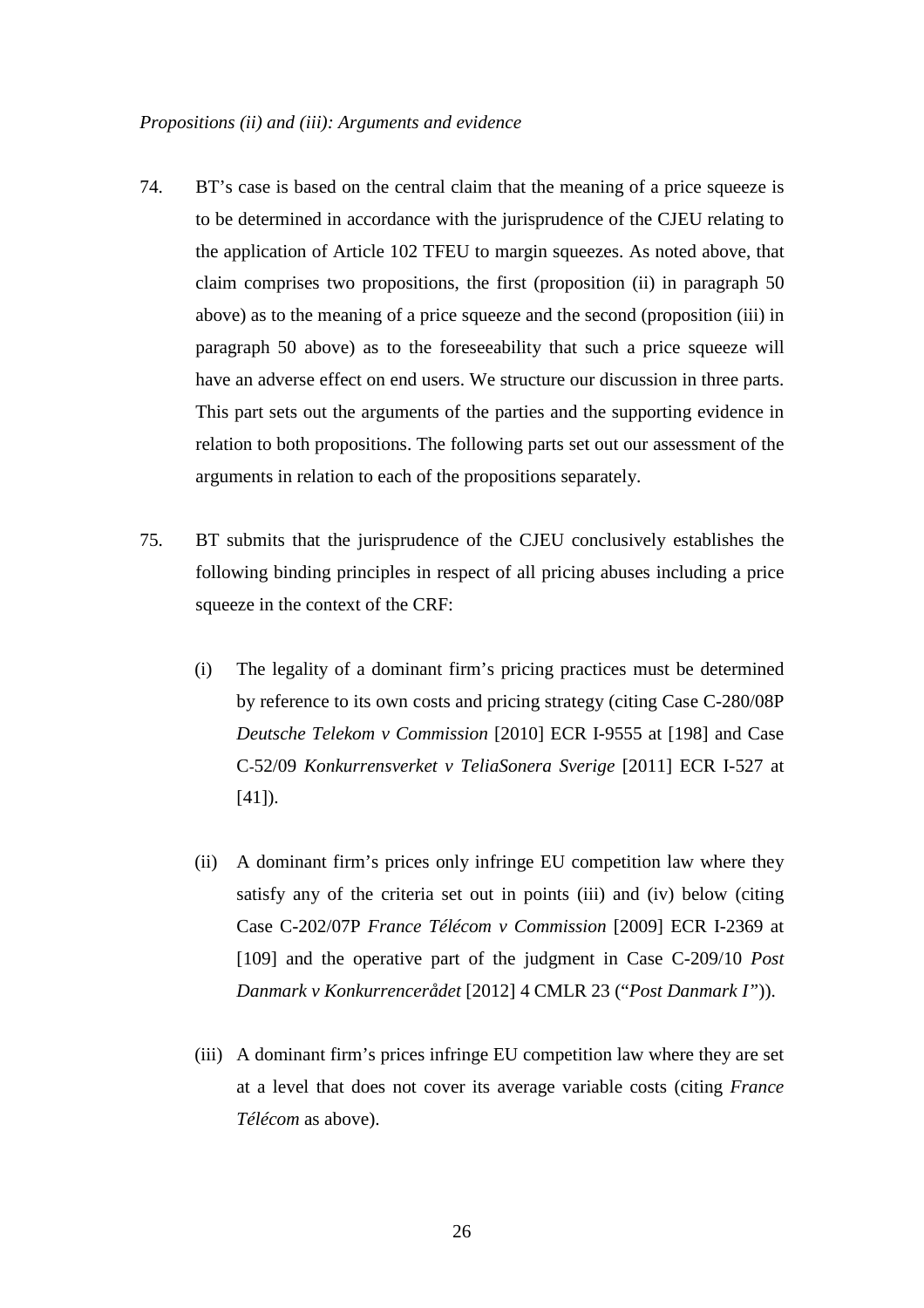- (iv) A dominant firm's prices also infringe EU competition law where they cover its average variable costs but do not cover its total costs and either:
	- (a) they form part of a deliberate exclusionary strategy (citing *France Télécom* as above); or
	- (b) they produce an actual or likely exclusionary effect, to the detriment of competition and, thereby, of consumers' interests (citing *Post Danmark I* as above).
- (v) In a case based on anticipated exclusionary effects, those effects must at least be demonstrably likely or probable (citing the judgments in *Post Danmark I* as above and Case C-23/14 *Post Danmark v Konkurrencerådet* [2015] 5 CMLR 25 ("*Post Danmark II"*) at [74]).
- (vi) A prospective analysis requires great care, recognizing the predictive nature of an exercise in which it is necessary to consider the various chains of cause and effect with a view to ascertaining which of them are the most likely (citing the judgment to that effect in Case C-12/03P *Commission v Tetra Laval BV* [2005] ECR I-987 at [42] –[43]).
- 76. Points (i) (iv) correspond to proposition (ii) as to the meaning of a price squeeze. In the present case, BT submits that no attempt had been made to establish that BT will engage in a pricing strategy falling within points (iii) or  $(iv)(a)$ . The only suggestion is that BT may engage in a pricing strategy that will have an exclusionary effect, so falling within point (iv)(b). BT submits that this argument, however, must fail for multiple reasons, including that (contrary to point (i)) potential price squeezes have not been assessed on the basis of BT's own costs but on an adjusted version of those costs, and (contrary to points (i) and (iv)), the proposed condition is based on a cost threshold that exceeds BT's own total costs.
- 77. Ofcom contends that BT's propositions do not provide an accurate statement of the Article 102 jurisprudence in relation to margin squeeze: the cases relied upon are not authority for the proposition that specific tests applicable to other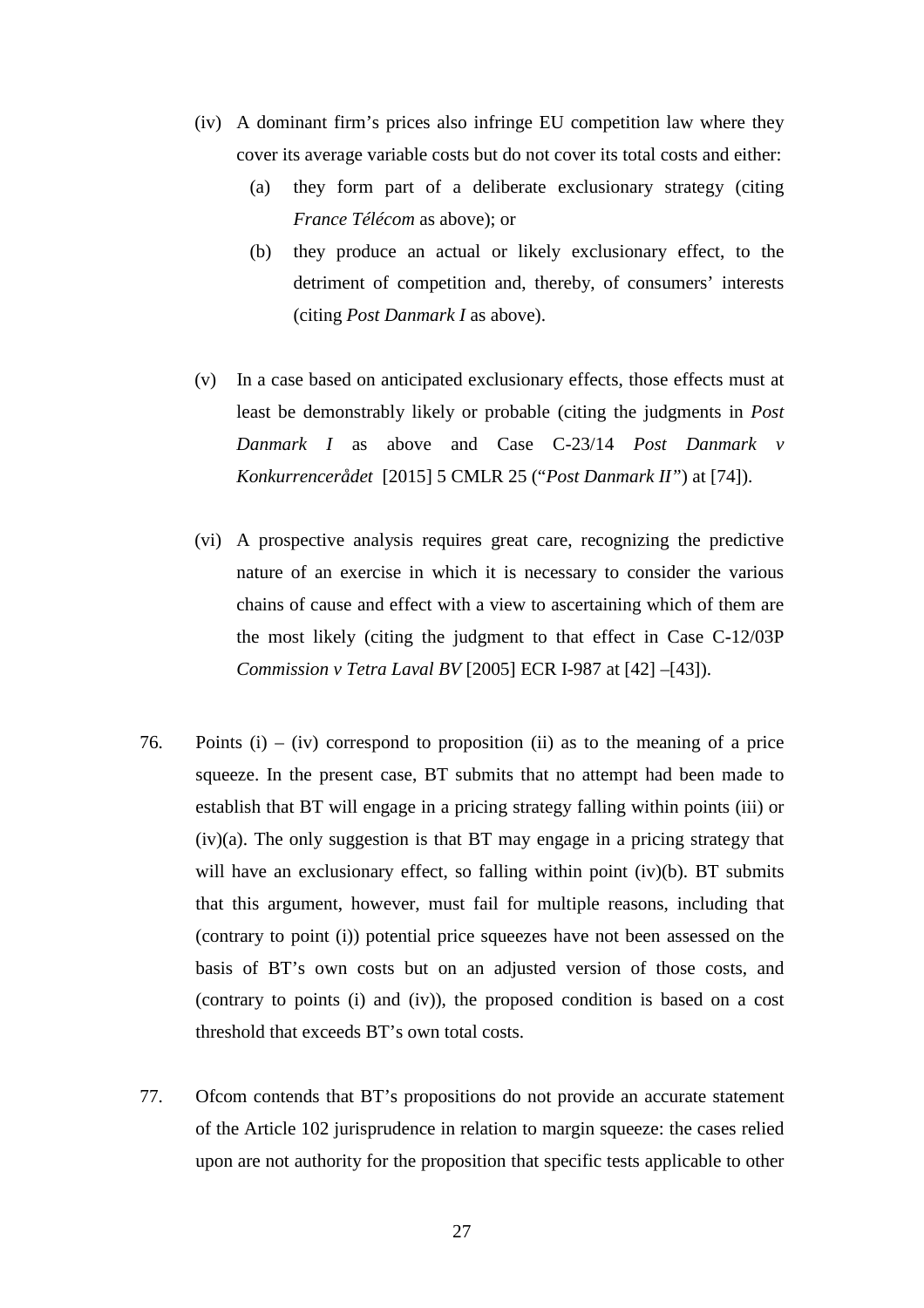types of pricing abuse (such as predatory pricing) are also applicable to margin squeeze. More fundamentally, Ofcom does not accept BT's basic premise that the Article 102 jurisprudence is determinative in relation to the concept of a price squeeze. That concept has its own standard (expressed in Recital (20) to the AD quoted at paragraph [59](#page-20-1) above) which, with its reference to ensuring the maintenance of sustainable competition, is more inclusive than the standard for a margin squeeze.

- 78. Points (v) and (vi) in paragraph [75](#page-25-0) above correspond to proposition (iii) as to the foreseeability that a price distortion will have an adverse effect on endusers. BT maintains that Ofcom must show that there is a realistic likelihood *both* that BT will engage in a price squeeze *and* that that squeeze will have an adverse effect on end-users. In that respect, BT also relies upon Case T-201/04 *Microsoft Corporation v Commission* [2007] ECR II-3601 at [561] in support of the proposition that 'risk' and 'likelihood' of elimination of competition are used interchangeably by the Union Courts and the reference to 'risk' in section 88 is, therefore, to be read as a reference to 'likelihood'.
- 79. Ofcom accepts that it must find that there is a real risk, that is more than a fanciful risk, but rejects any suggestion that the possibility of a price distortion has to be more likely than not, or that more than a risk of harm to end-users has to be established. In saying that, Ofcom emphasises the importance of giving the statutory language its ordinary and natural meaning. Section 88 refers to a "relevant risk" which is defined in terms of a consideration as to whether BT 'might' or 'may' engage in a price squeeze harmful to end-users.
- 80. In response to the Tribunal's request at the end of the hearing that they clarify their positions in relation to foreseeability, both parties confirmed that they envisaged a unitary test. Ofcom restated its position that it was sufficient to demonstrate that there is a realistic risk of harm to end-users arising from a price squeeze – which imported that it is sufficient that there is a realistic risk that BT will engage in such conduct. BT likewise maintained its position, saying that Ofcom is required to demonstrate that there is a realistic likelihood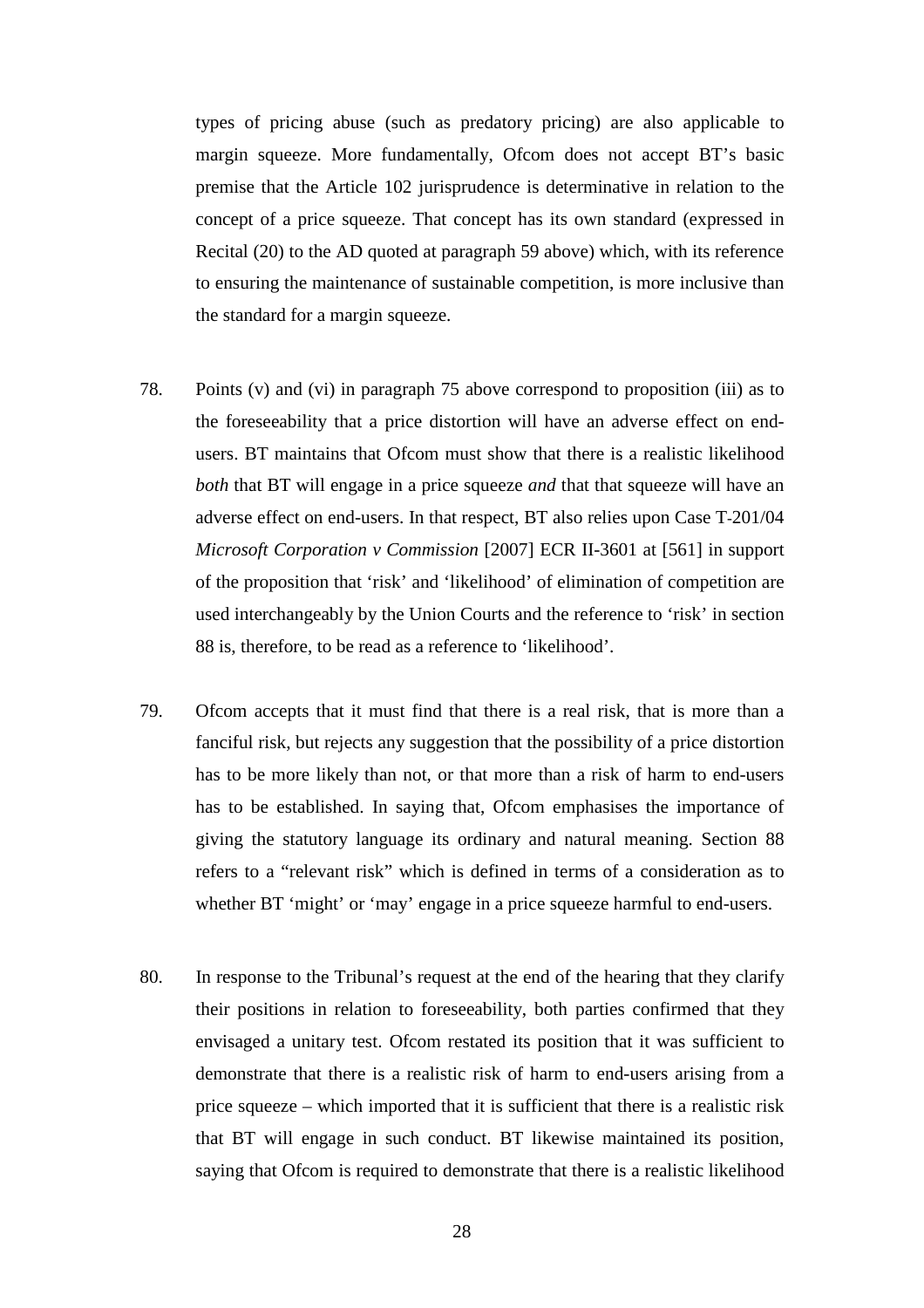of harm to end-users arising from a price squeeze – which imports that it is necessary that there is a realistic likelihood that BT will engage in conduct having that effect.

- 81. The material relevant to these issues is to be found in the Statement, as summarised at paragraphs [25-](#page-11-0)[38](#page-14-1) above.
- 82. Ofcom's assessment is further explained in the evidence of Mr Matthew (Economic Director at Ofcom). He identifies a variety of ways in which a price squeeze, or the threat of a price squeeze, could distort competition with adverse effects for consumers:
	- (i) complete or partial foreclosure of competitors, leading to higher prices or less responsive or innovative suppliers;
	- (ii) short-term distortion of the competitive process, even if subsequent reentry precluded long-run damage to competition;
	- (iii) setting a high VULA price to negate rivals' competitive advantages;
	- (iv) raising the VULA price to expropriate the benefit of rivals' investments; and
	- (v) raise rivals' perception of risk, so diminishing their appetite to compete or invest.

In the last case, Mr Matthew notes that the mere threat of a price squeeze could be sufficient to have these effects.

83. Of particular relevance to the present issue, Mr Matthew explains that if BT were to raise the VULA wholesale price without a corresponding increase in its retail price, its retail competitors might respond in a variety of ways which would be likely to include raising their SFBB retail prices (thereby reducing their volumes, as BT's relatively more attractive offer causes some customers to switch) or accepting reduced margins for their SFBB products (reducing rivals' incentive to invest in SFBB). In any event, rivals' profits in the SFBB segment would deteriorate, reducing their ability to exploit economies of scale and weakening the competitive constraint on BT. The consequential gains to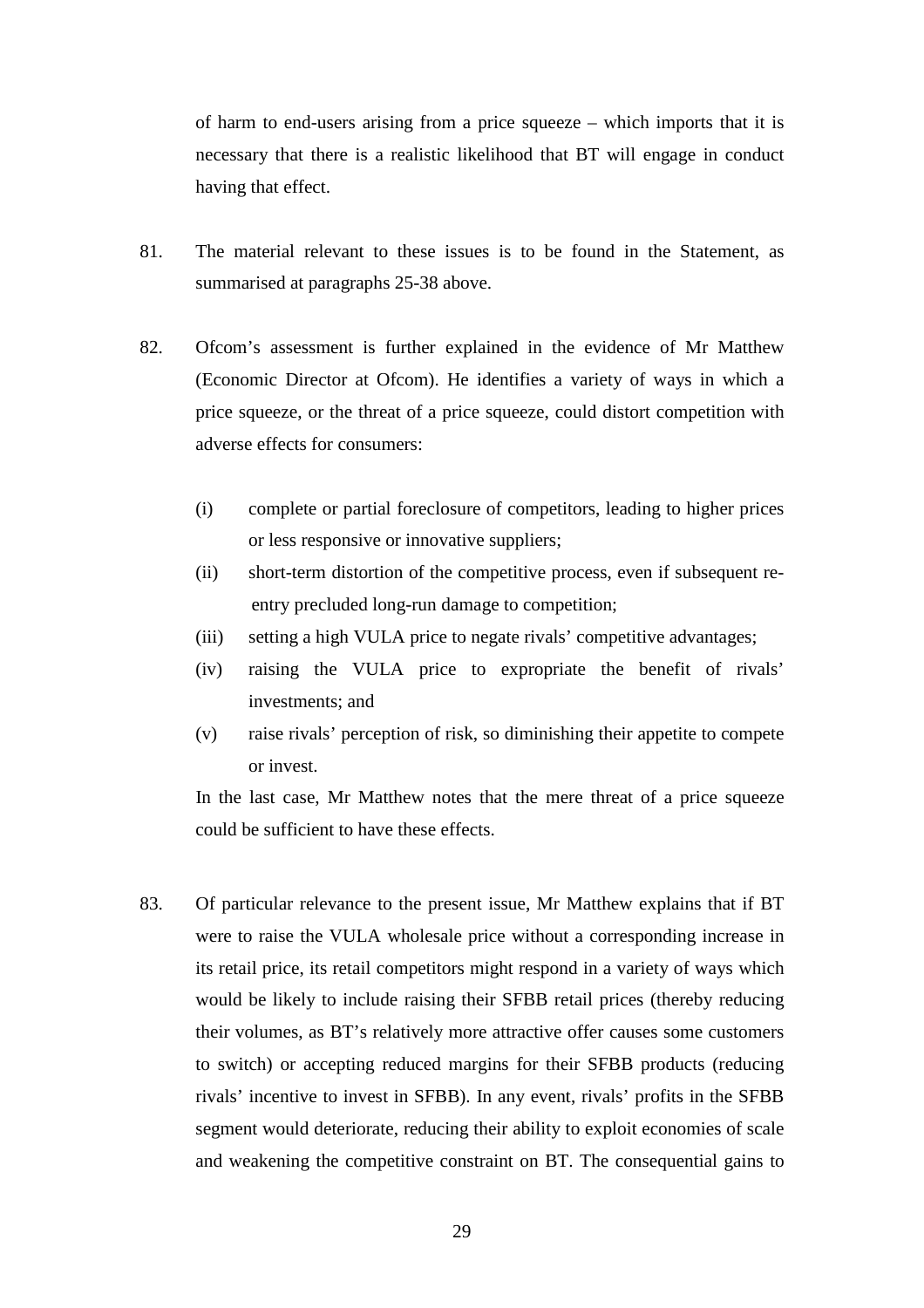BT (both in terms of increased SFBB volumes and reduced competition) would be taken into account by BT, "giving BT a permanent incentive to set higher VULA prices (relative to its retail offers) than it would set if there were no impact on BT's retail division." Moreover, the incentives to deploy this strategy would be particularly strong in the present review period because it is likely to be a critical period in the growth of and transition to SFBB.

- 84. Two witnesses gave evidence for BT that bears on these issues. Mr Tickel, Head of Operational Regulation and Economics in the BT Group Regulatory Affairs Department, described the existing regulatory framework as one that requires BT to sell VULA "on terms … so it can actually be used by all downstream players",<sup>[8](#page-29-0)</sup> a point that was also reflected in the contrast that he drew between an (implicitly permissible) disagreement on price and an (implicitly impermissible) approach under which Openreach might say "here's a product but, if you buy it, there's no way that you can construct a commercially attractive offer on it that will make you money."[9](#page-29-1)
- 85. Mr Bishop (partner at RBB Economics) prepared two expert reports filed on behalf of BT and gave evidence at the hearing. Mr Bishop's second report comments on Mr Matthew's expert report and highlights a number of areas of disagreement, in particular an undue focus by Ofcom on harm to competitors rather than consumers when the focus should be on whether the harm to competitors would be such that competitors would be unable to win SFBB subscribers at incrementally profitable margins.
- 86. Mr Bishop stressed the need, in determining whether a price squeeze is anticompetitive, to consider whether the dominant firm's competitor would be able to earn a positive margin.<sup>[10](#page-29-2)</sup> He expanded that observation in discussion with the Tribunal thus: $11$

<span id="page-29-0"></span><sup>&</sup>lt;sup>8</sup> Transcript Day 2, page 49, line 22.<br><sup>9</sup> Transcript Day 2, page 47, lines 6 and 7.

<span id="page-29-3"></span>

<span id="page-29-2"></span><span id="page-29-1"></span><sup>11</sup> Transcript Day 2, *page 14*, and 3 dines 15-17.<br><sup>10</sup> Transcript Day 2, page 86, lines 15-17.<br><sup>11</sup> Transcript Day 3, page 18, line 8 – page 20, line 2, *passim*.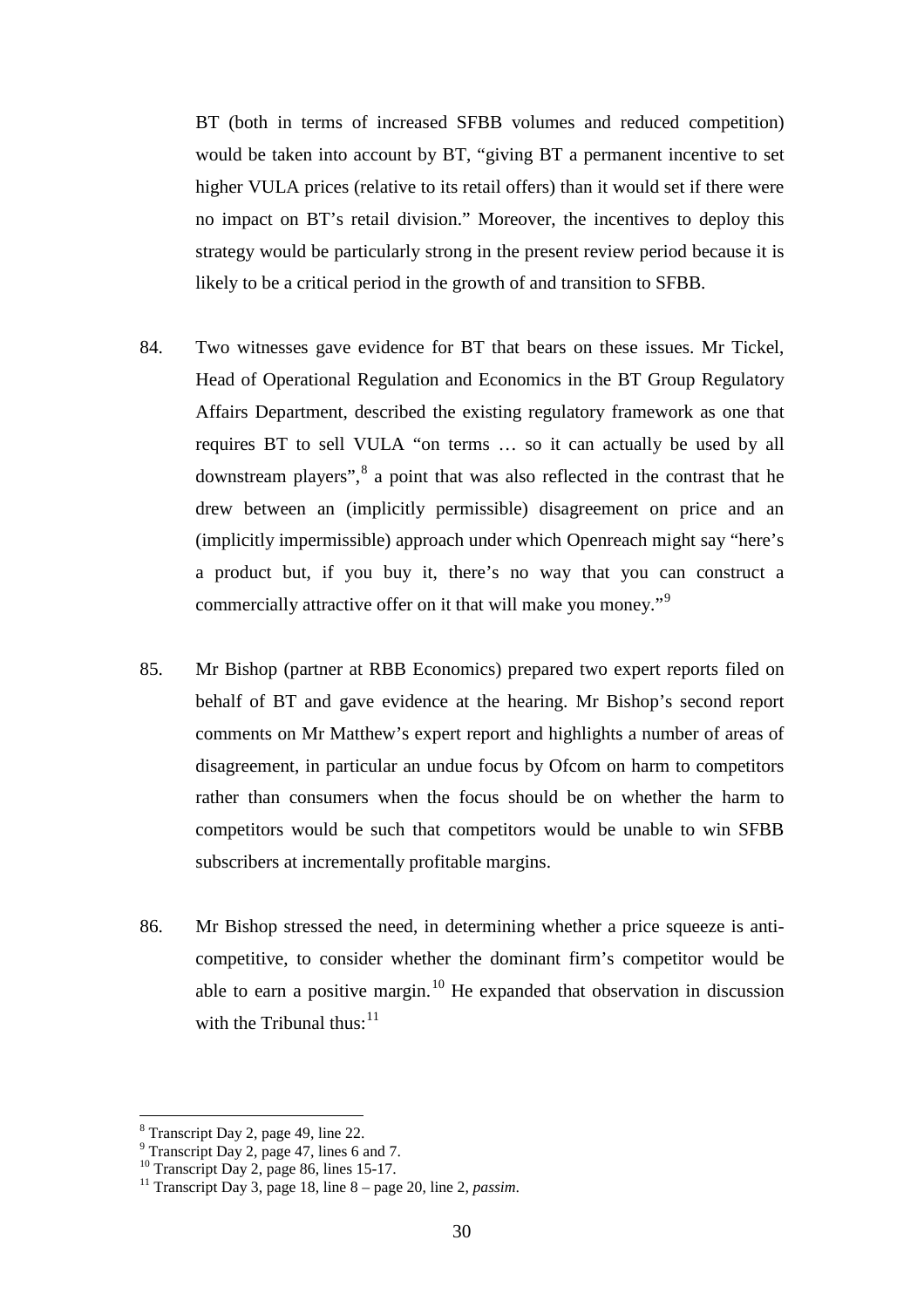- (i) In the short-run, a rival's ability to recover short-run incremental costs is decisive.
- (ii) That does, however, only provide a partial answer to the rival's position because it is critically important that an entrant has the expectation that long-run incremental costs would be recovered.
- (iii) In the present case, he regards short-run incremental costs as decisive for two reasons. First, long-run analysis would be very difficult in a fast moving market. Secondly, the retail broadband market is highly competitive: "so, given that, plus all the difficulties associated with implementing one of these margin squeeze tests, it says you've got to have very strong evidence before I would want to intervene in this marketplace."<sup>[12](#page-30-0)</sup>
- 87. In closing, Mr Thompson, for BT, adopted Mr Tickel's evidence to formulate the test for a price squeeze in terms of "a margin that means competitors would be unable to compete in the long run" subject to four qualifications, namely that:
	- (i) the assessment is made by reference to BT's own costs;
	- (ii) care is required to avoid the risk that retail prices would be raised to the detriment of consumers because competitors are given too much margin;
	- (iii) it is inappropriate for Ofcom to have as an objective in the imposition or design of a price control an outcome where the market shares in the SFBB segment approximate to those in the SBB segment;
	- (iv) if the control is to be framed on a short-run (e.g. monthly) basis, the risk assessment should likewise be framed on a short-run basis.<sup>13</sup>
- 88. Mr Holmes, for Ofcom, agreed that there was no significant difference in the ways in which the CRF and the CJEU's jurisprudence on Article 102 understand the concept of a price/margin squeeze. He noted that the jurisprudence used an EEO test for reasons of legal certainty in an *ex post*

<span id="page-30-0"></span><sup>&</sup>lt;sup>12</sup> Transcript Day 3, page 19, lines  $30 - 32$ .

<span id="page-30-1"></span><sup>&</sup>lt;sup>13</sup> Transcript Day 3, page 18, line  $19$  – page 20, line 14.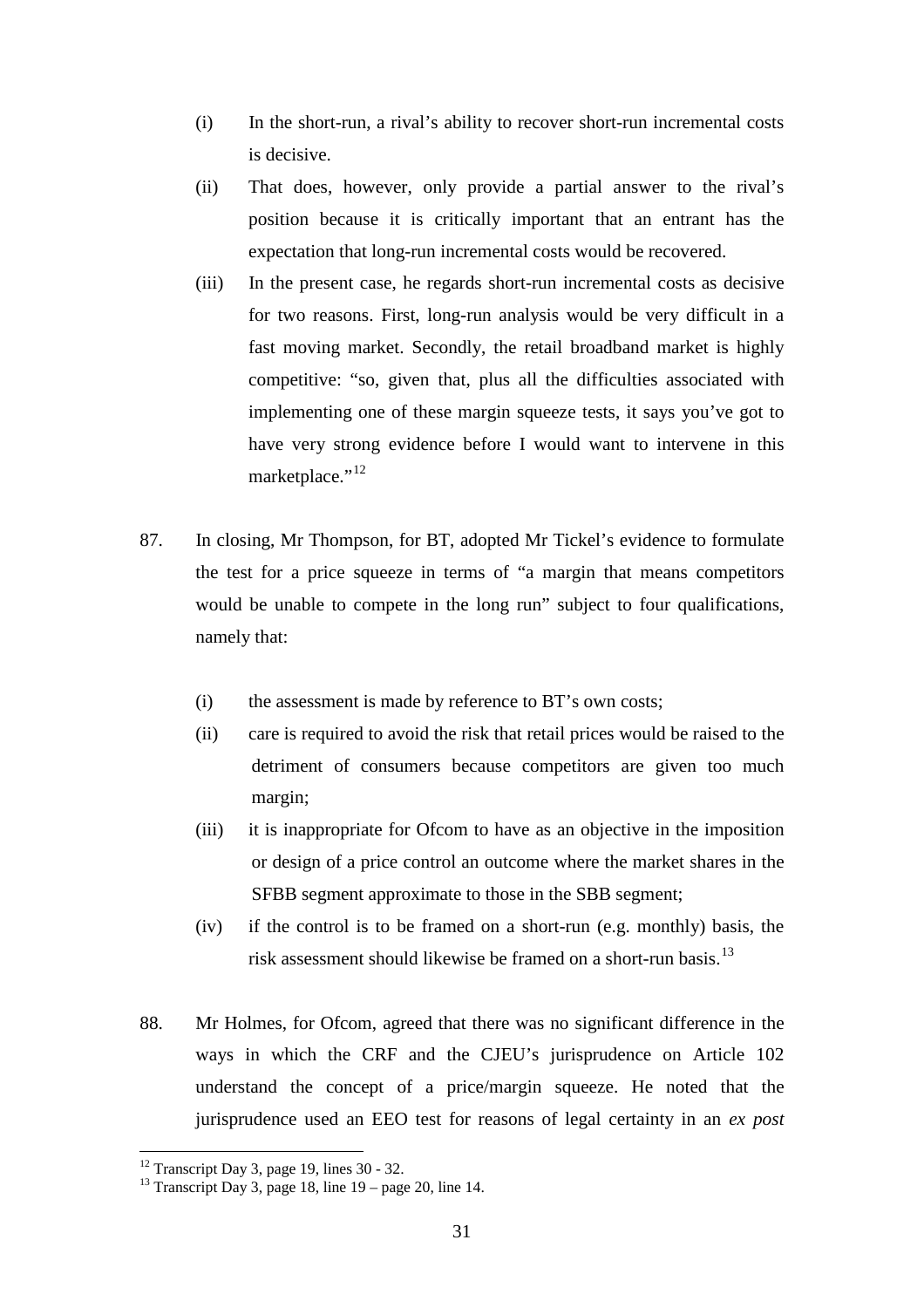context whereas *ex ante* regulation could satisfy that requirement on a basis that used some other measure of downstream costs (such as those of a reasonably efficient operator (or "REO")). In the present case, however, Ofcom had not gone that far, limiting itself to an adjusted EEO standard which only made a small practical difference to the outcome.<sup>[14](#page-31-0)</sup>

*Proposition (ii): Tribunal's assessment of the meaning of a price squeeze* 

89. In this part, we consider the meaning of a section 88 price squeeze. First, we discuss BT's contention that that concept should be assimilated to the concept of an Article 102 margin squeeze: in view of the disagreement between the parties as to the standards to be deduced from the Article 102 jurisprudence, we express our views on that matter before considering the relationship between that jurisprudence and the interpretation of the CRF. We then consider, in the following part, our conclusions as to the interpretation of section 88.

## The relevance of the Article 102 jurisprudence

90. The paradigm case of a margin squeeze is described, in paragraph 80 of the Commission's Guidance on its Enforcement Priorities ("Guidance"), <sup>[15](#page-31-1)</sup> as one in which:

> "a dominant undertaking … charge[s] a price for the product on the upstream market which, compared to the price it charges on the downstream market, does not allow even an equally efficient competitor to trade profitably in the downstream market on a lasting basis."

91. We note that the Guidance is not binding on Ofcom or on us (*Post Danmark II* at [52]) but we treat it as a useful point of reference in accordance with the opinion of Advocate General Mazák in *TeliaSonera Sverige* at footnote 21 (and the cases cited there). In any event, it does not identify the boundaries of

<sup>&</sup>lt;sup>14</sup> Transcript Day 5, page 43, line  $12$  – page 44, line 34.

<span id="page-31-1"></span><span id="page-31-0"></span><sup>&</sup>lt;sup>15</sup> Guidance on the Commission's enforcement priorities in applying Article 82 of the EC Treaty to abusive exclusionary conduct by dominant undertakings, 2009 OJ C45/7 (24.2.2009).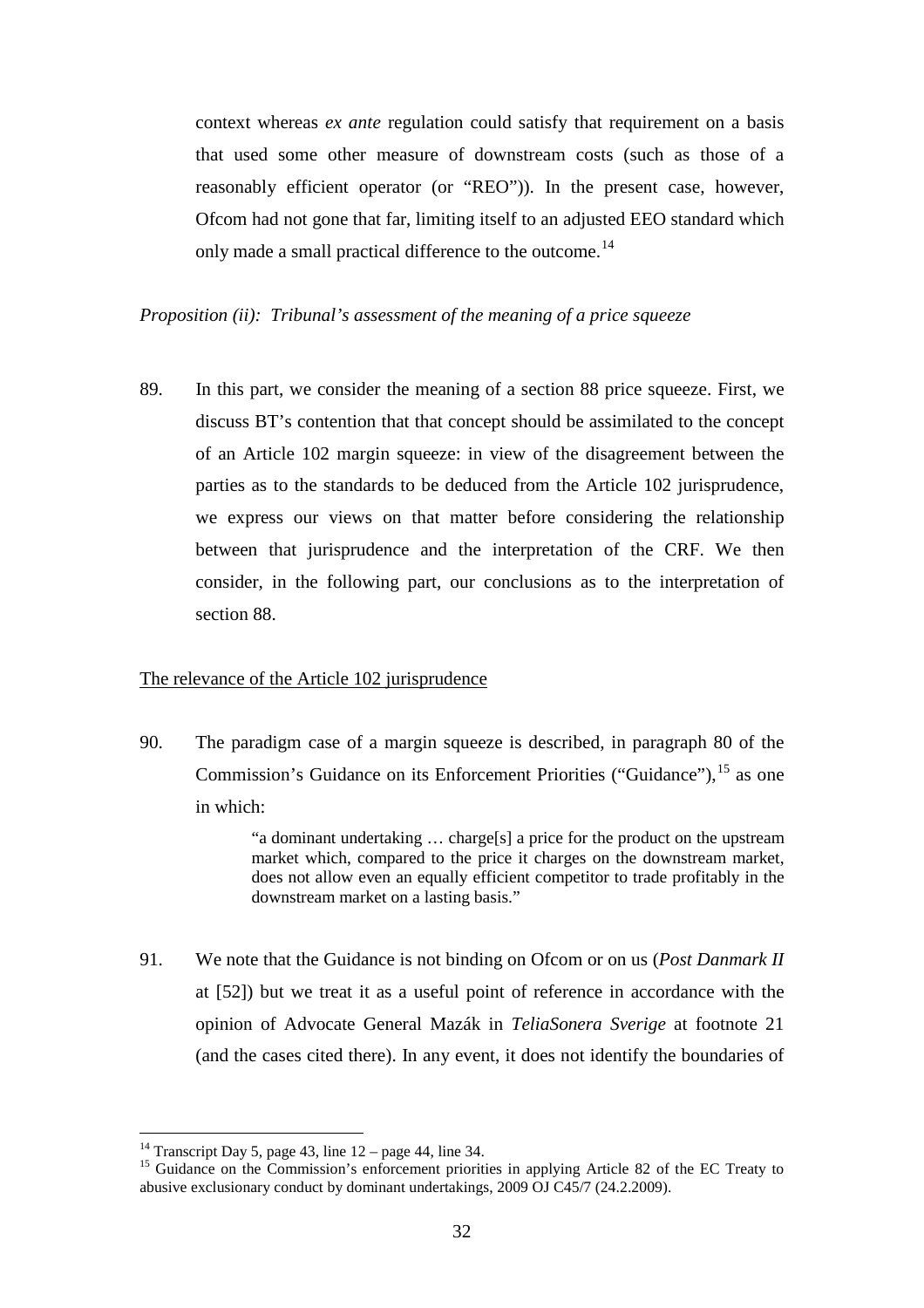margin squeeze cases that may be prohibited under Article 102. For those, we have to refer to the jurisprudence of the CJEU.

- 92. The Court has consistently held that Article 102 is "…*not only aimed at practices which may cause damage to consumers directly, but also at those which are detrimental to them through their impact on an effective competition structure*" (generally termed "exclusionary abuses"): Case 6/73 *Europemballage Corporation and Continental Can Co Inc. v Commission*  [1974] ECR 223 at [26].
- <span id="page-32-0"></span>93. The principles applicable to exclusionary abuses were synthesized and restated by the Grand Chamber of the CJEU in *Post Danmark I* (at [21]-[25] and [40]- [42]). The following general principles derive from that judgment:
	- (i) Article 102 is concerned with the protection of competition on the merits and the promotion of efficiency and, thereby, with the enhancement of consumer welfare in relation to features that include price, choice, quality and innovation.
	- (ii) Accordingly:
		- (a) Article 102 does not prohibit conduct that constitutes competition on the merits even if it results in the acquisition of a dominant position or the exclusion or marginalisation of competitors that are less efficient or attractive to consumers than the dominant firm; but
		- (b) Article 102 does prohibit conduct that has the effect of impairing competition on the merits, in particular where that conduct has the effect of strengthening the market position of the dominant firm or diminishing actual or potential competition to the detriment of consumers.
	- (iii) However, Article 102 does not apply to conduct that would otherwise be prohibited if it can be shown by the dominant firm to be either objectively necessary or indispensable to produce efficiency gains that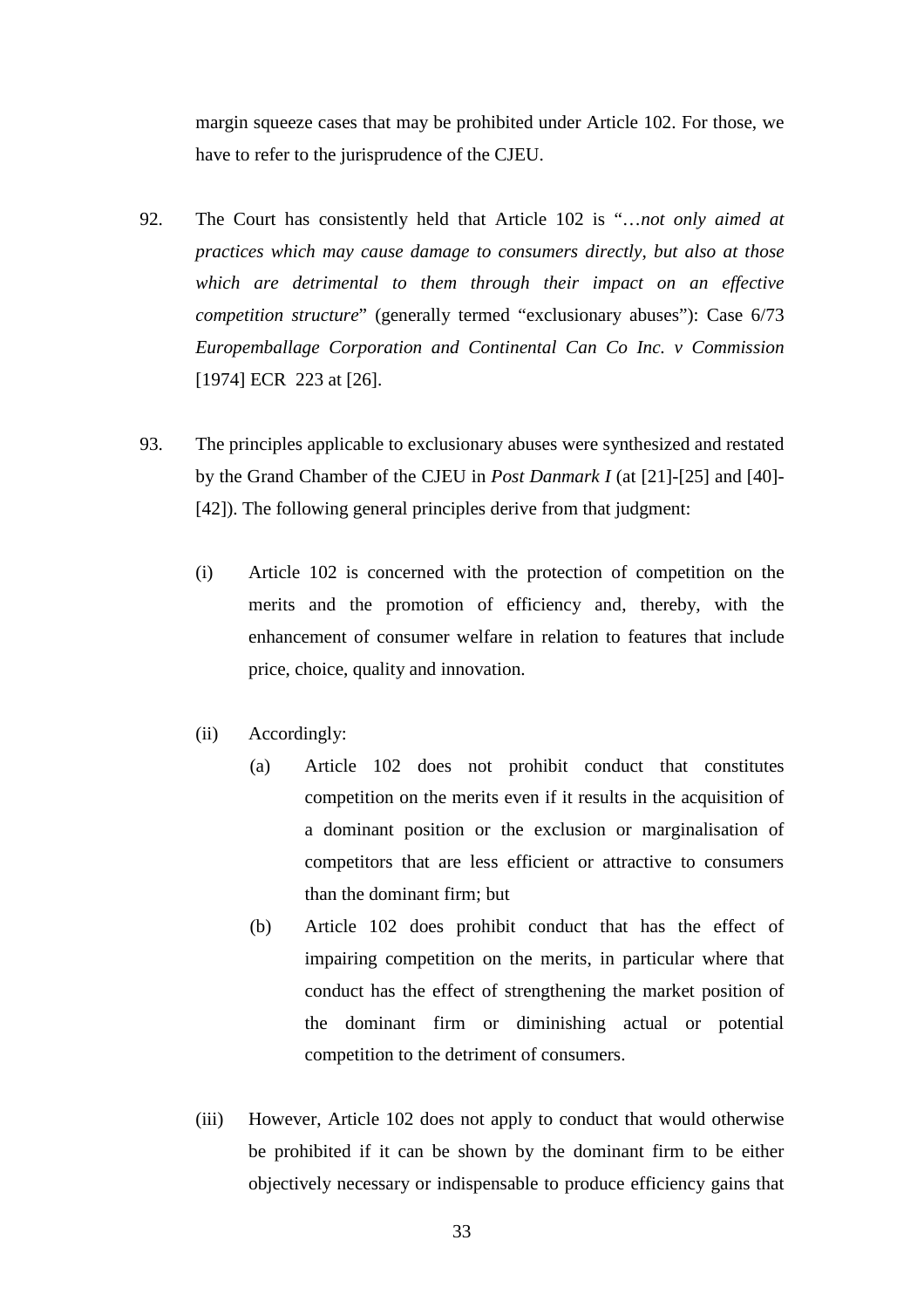yield benefits to consumers that outweigh the negative effects of the conduct in question without eliminating effective competition by removing all or most sources of actual or potential competition.

- 94. In the interests of effective enforcement and legal certainty, the principles stated in points (i) and (ii) of the preceding paragraph have to be rendered administrable through more precise legal standards. In relation to pricing conduct (including a margin squeeze), the jurisprudence indicates that:
	- (i) Article 102 prohibits a dominant firm's pricing strategy where it does not constitute competition on the merits<sup>[16](#page-33-0)</sup> and has an anti-competitive effect as described in point (ii)(b) of paragraph [93:](#page-32-0) Case C-62/86 *AKZO v Commission* [1991] ECR I-3359 at [70]; *France Télécom* at [106]; *Deutsche Telekom* at [177]; *Post Danmark I* at [25].
	- (ii) In general (but not invariably), the legality of a firm's pricing conduct should be assessed by reference to its own costs: *TeliaSonera Sverige*, at [41], citing *AKZO* at [74] and *France Télécom* at [108] and [45].
	- (iii) The anticompetitive effect must be likely or probable but need not have materialised at the time of the decision: *Post Danmark II* at [65]–[66] and [69]-[74].
	- (iv) In assessing whether that effect arises, it is necessary to examine all the circumstances of the case and specifically to investigate whether the practice impairs buyers' freedom of choice, forecloses competitors, discriminates amongst counterparties, or strengthens the dominant position by distorting competition: *TeliaSonera Sverige* at [28].
- 95. Within that framework, the following standards specifically applicable to margin squeezes have been identified:

<span id="page-33-0"></span><sup>&</sup>lt;sup>16</sup> We use the term "competition on the merits", employed in the two most recent cases cited, in preference to the reference to "quality" that was employed in the older cases. In substance, we consider them to be synonymous.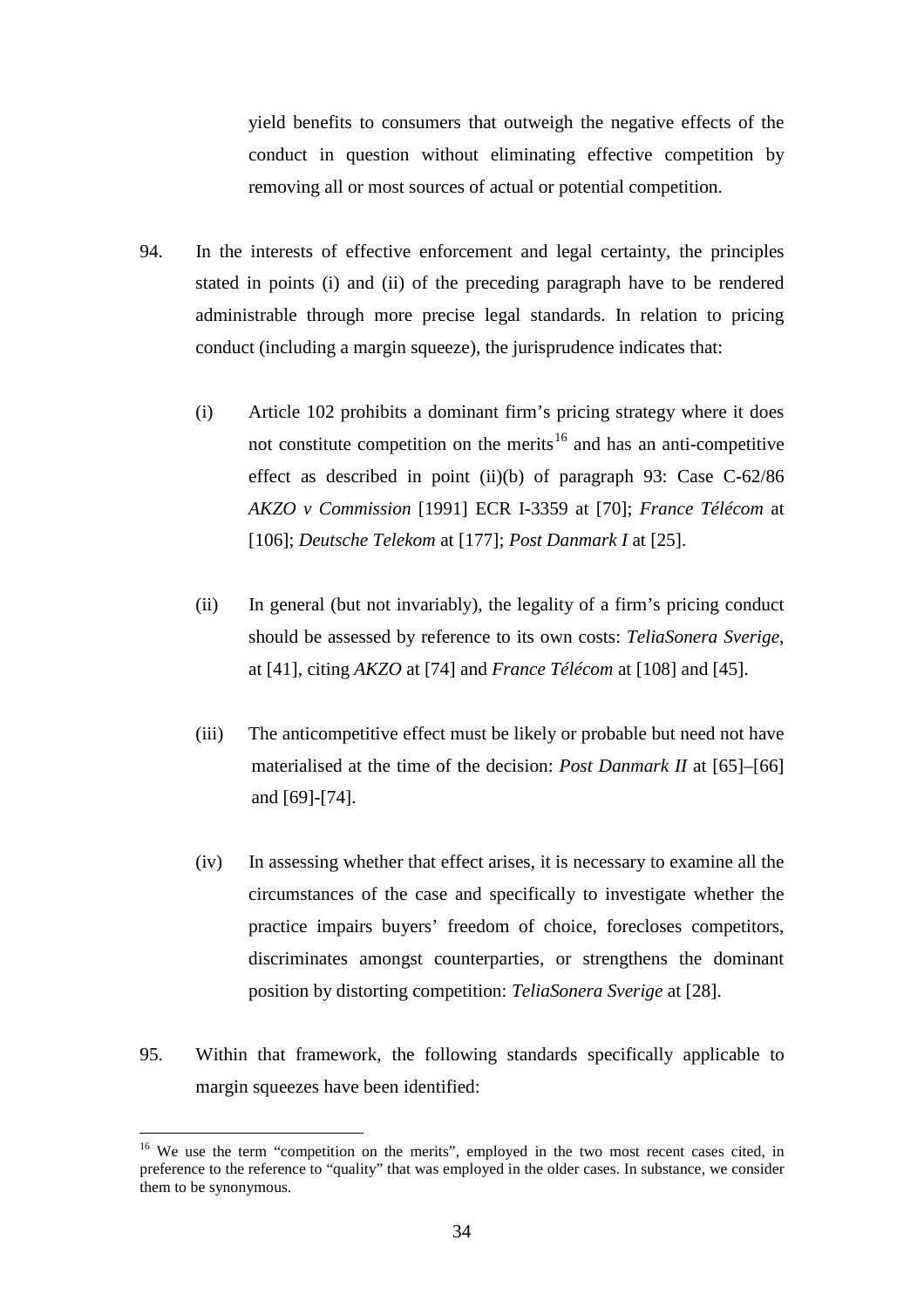- (i) A margin squeeze has an anti-competitive effect where it is such that a competitor cannot trade profitably in the downstream market on a lasting basis (*Deutsche Telekom* at [252]-[253]), thereby preventing or restricting its access to or growth on that market: *Deutsche Telekom* at [234] and *TeliaSonera Sverige* at [70].
- (ii) That condition has to be assessed by reference to the indispensability of the dominant firm's upstream product to operating on the downstream market and the intensity of the squeeze on the downstream competitor's margin: *TeliaSonera Sverige* at [69] and [73]. In that connection:
	- (a) Where indispensability is coupled with a negative downstream margin $17$  an exclusionary effect is probable: *TeliaSonera Sverige* at [70] and [73].
	- (b) Where indispensability is coupled with a positive downstream margin, an exclusionary effect arises where, by reason of reduced profitability or otherwise, it is likely that it would be more difficult for the downstream competitor to trade on that market: *TeliaSonera Sverige* at [70] and [74].
	- (c) A margin squeeze may have an exclusionary effect even if there are alternative means of obtaining the upstream product: *TeliaSonera Sverige* at [72].
	- (d) A margin squeeze may exist even though neither the upstream prices nor the downstream prices are themselves abusive: Case T-336/07, *Telefónica* [2012] 5 CMLR 20 at [187].
- 96. With those principles in mind, we consider BT's submissions with respect to the standards applicable to margin squeezes. We agree that, in the circumstances of this case, a margin squeeze only arises if an exclusionary effect is shown to be probable or likely. An exclusionary effect arises,

<span id="page-34-0"></span> $17$  In this context, a negative margin is identified where the dominant firm's price for the upstream product exceeds its price for the downstream product.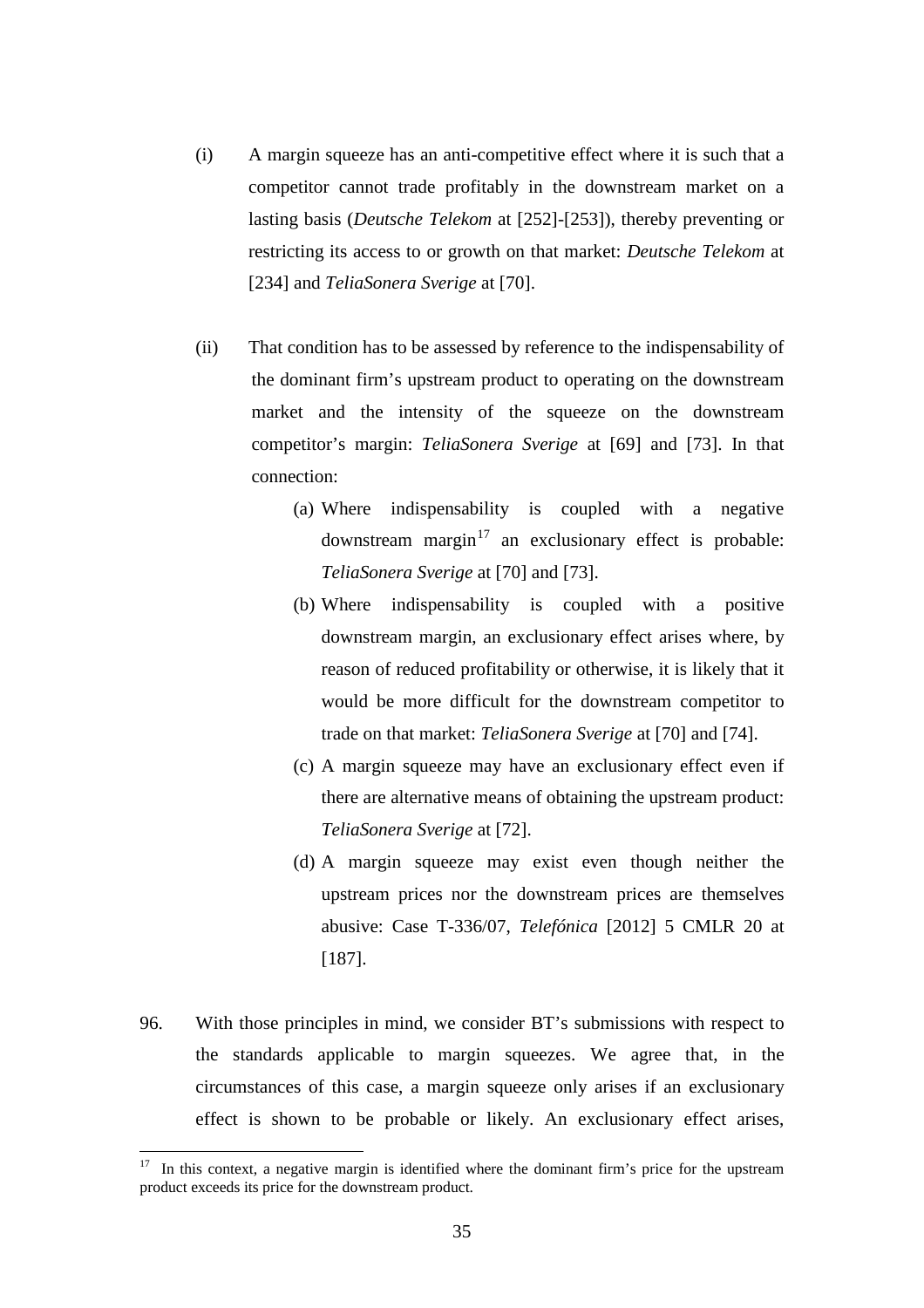however, where the pricing strategy distorts the competitive process in a way that renders entry or expansion by rivals more difficult, or may lead to the exit of existing competitors, thereby diminishing the intensity of competition over the long term and so disadvantaging consumers.

- 97. Ordinarily, the existence of a margin squeeze is determined by reference to the dominant firm's own costs. The use of that criterion is, however, significantly influenced by the fact that Article 102 articulates a generally applicable standard that is predominantly enforced *ex post*. First, it reduces the risk of assessment errors because it "*mean[s] that competitors who might be excluded by the application of the pricing practice in question could not be considered to be less efficient than the dominant undertaking and, consequently, that the risk of their exclusion was due to distorted competition*" (*TeliaSonera Sverige* at [43]). Secondly, it is consistent with the requirements of legal certainty: *TeliaSonera Sverige* at [44]. Despite those factors, it is not determinative in all cases. In the context of margin squeeze specifically, it may be set aside for reasons of unavailability or unsuitability of the dominant firm's cost information: *TeliaSonera Sverige* at [45]. More generally, the CJEU has recently observed that the "equally efficient competitor" principle may be irrelevant where the dominant position is of such strength and persistence that the emergence of an equally efficient competitor is practically impossible or a less efficient competitor may contribute to maintaining competitive constraints on the dominant firm: *Post Danmark II* at [59]–[62]; the Court has yet to consider whether and how that qualification would apply where the abuse affects a market other than that on which the dominant position exists.
- 98. BT places great stress on the requirement that the exclusionary effect should be a likely or probable consequence of the impugned conduct. Whilst that is established in *Post Danmark II*, the meaning of those terms is far from clear. Although Advocate General Kokott said that the effect must be more likely than not (Opinion, paragraph 82), the Court neither adopted nor rejected that view. By contrast, in the present case, BT suggests, by way of illustration, that a 40% probability might suffice to establish likelihood. In any event, in the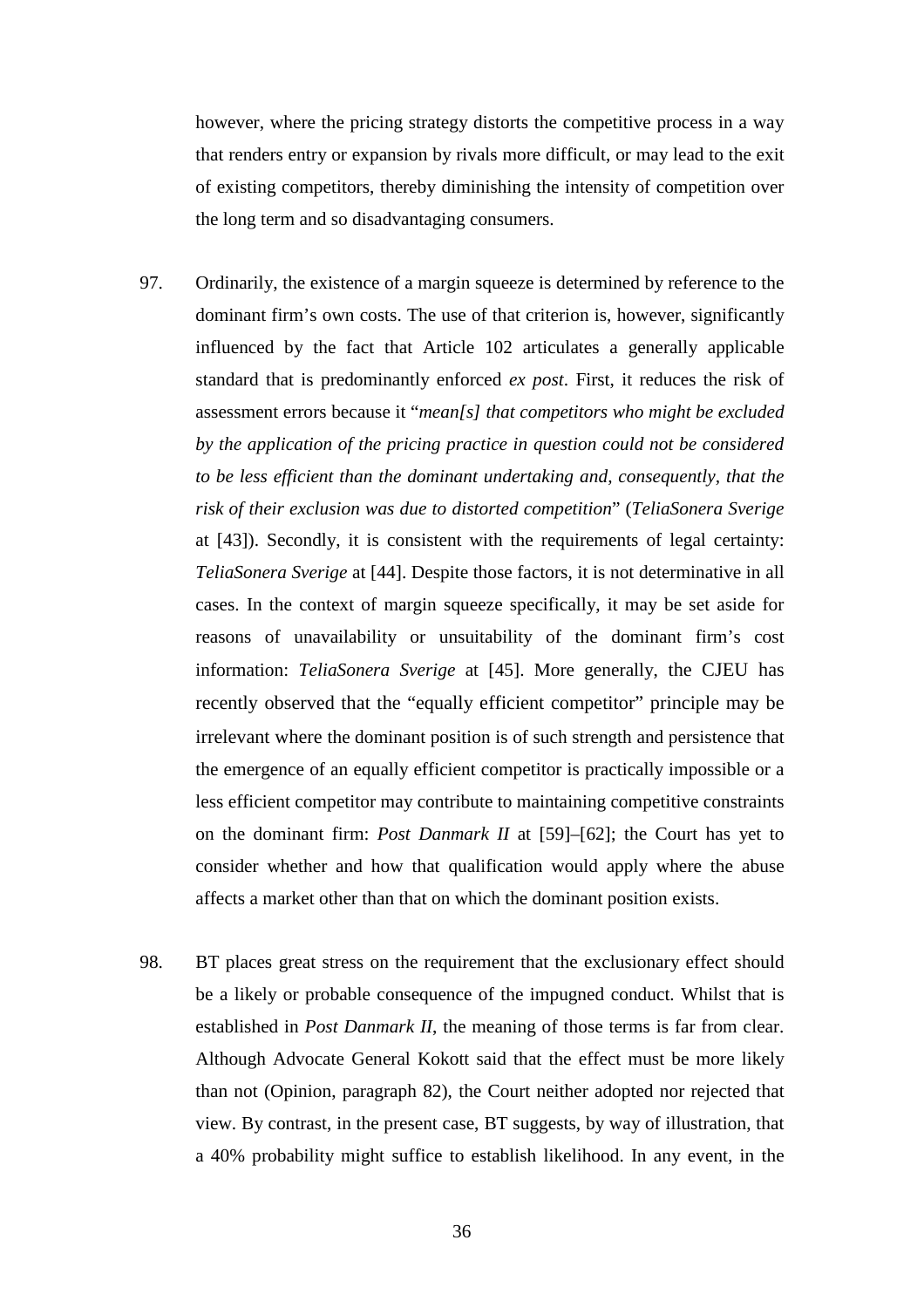present context, the required level of foreseeability is a distinct issue to be determined in accordance with the terms of the statute which are discussed under proposition (iii).

- 99. It is also uncertain whether the anti-competitive effect in a margin squeeze case has to be appreciable. Whilst the CJEU has rejected that requirement in the context of Article 102 (*Post Danmark II* at [72]–[74]), Roth J subsequently held, in *Streetmap.EU Ltd v Google Inc* [2016] EWHC (Ch) 253 at [95]-[98], that that judgment did not necessarily exclude a materiality requirement in a case where the conduct affected a market on which the firm was not dominant, especially where the impugned conduct had a pro-competitive effect on the dominated market. In any event, that question does not bear on the construction of section 88 which includes the requirement of harm to endusers: in our judgement, the mere prospect of *de minimis* harm to end-users would be insufficient to satisfy that requirement.
- 100. As noted in paragraph [93\(iii\)](#page-32-0) above, a dominant firm may rely upon defences of objective necessity or economic justification. That possibility would only be relevant if BT sought to maintain that every likely instance of a price squeeze was objectively necessary or indispensable to realising proved efficiency gains. BT has neither advanced that argument (relying instead on the absence of *prima facie* exclusion altogether) nor adduced any specific evidence to support such an argument. Accordingly, we conclude that the possibility of these defences is not material to the present consideration.

# The partial overlap between the CRF and Article 102

101. There is no dispute that the CRF and competition law serve overlapping purposes. Both systems of regulation are founded on the Union's commitment, under Article 3(3) of the Treaty on the European Union ("TEU"), to establish an internal market: see, respectively, the legal base for the CRF (Article 114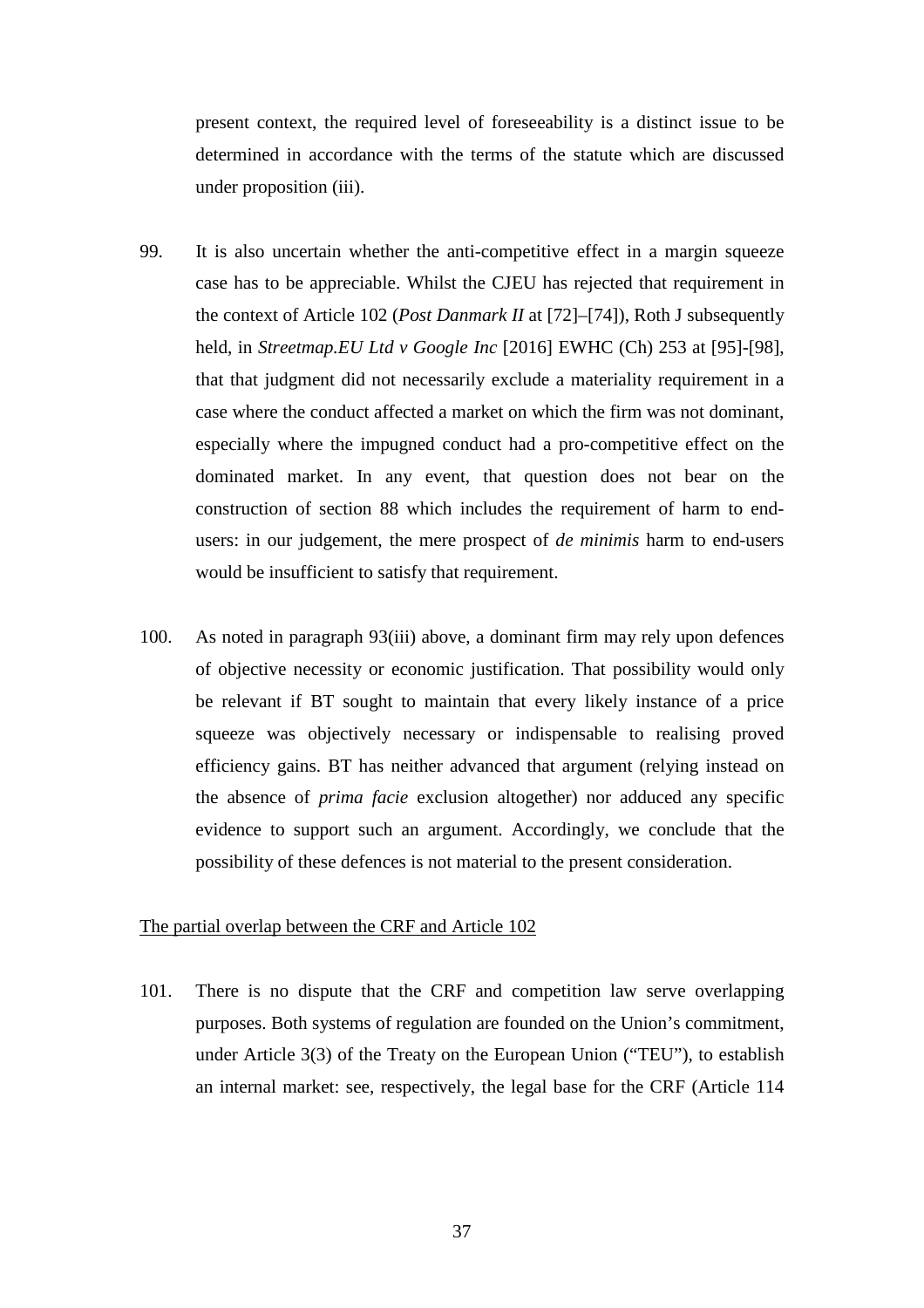TFEU (*ex* Article 95 EC))<sup>[18](#page-37-0)</sup> and Protocol 27 to the TEU/TFEU.<sup>[19](#page-37-1)</sup> Within the broad internal market objective, both the CRF and competition law pursue the specific goals of competition, efficiency and consumer welfare (the key parameters in section 88(1)): see, respectively, FD Article 8 and the paragraph 5 of the Commission's Guidance.[20](#page-37-2)

102. The broad purposes of the CRF have been confirmed by both the CJEU and the Supreme Court. Summarising the case law in *BT v Telefónica et al (080 numbers)* [2014] UKSC 42 at [10], Lord Sumption observed that:

> "The scheme of the Directives has been considered on a number of occasions by the Court of Justice of the European Union. … It can fairly be summarised as follows. The objectives of the scheme are set out in Article 8 of the Framework Directive, and in particular in Article 8.2, which assumes that *consumer welfare will generally be achieved by competition* and requires national regulatory authorities to promote both." (emphasis added, internal citations omitted)

- 103. The overlap between the two regimes is reinforced by the express assimilation of the concept of SMP to that of a dominant position under Article 102, as stated in Recital (25) and Article 14(2) of the FD.
- 104. By stating that *ex ante* remedies should be adopted "*where national and Community competition law remedies are not sufficient to address the problem*", Recital (27) of the FD (quoted in paragraph [62](#page-21-0) above) makes clear both the existence of the overlap between the two regimes and its partial nature. Whilst the insufficiency may clearly relate to the nature or timing of the remedies, we do not take the terms of Recital (27) to import a limitation of the SMP powers to such cases. In particular, we do not consider that those terms import a requirement to equate the definitions of a price squeeze and a

 $\overline{a}$ 

<span id="page-37-0"></span><sup>&</sup>lt;sup>18</sup> Article 114 TFEU provides for the adoption of measures, to harmonise national legislative and administrative action, which have as their object the establishment and functioning of the internal market.

<span id="page-37-1"></span><sup>&</sup>lt;sup>19</sup> Protocol 27 records that "the internal market as set out in Article 3 TEU includes a system ensuring that competition is not distorted."

<span id="page-37-2"></span><sup>&</sup>lt;sup>20</sup> "In applying Article 82 to exclusionary conduct by dominant undertakings, the Commission will focus on those types of conduct that are most harmful to consumers. Consumers benefit from competition through lower prices, better quality and a wider choice of new or improved goods and services. The Commission, therefore, will direct its enforcement to ensuring that markets function properly and that consumers benefit from the efficiency and productivity which result from effective competition between undertakings."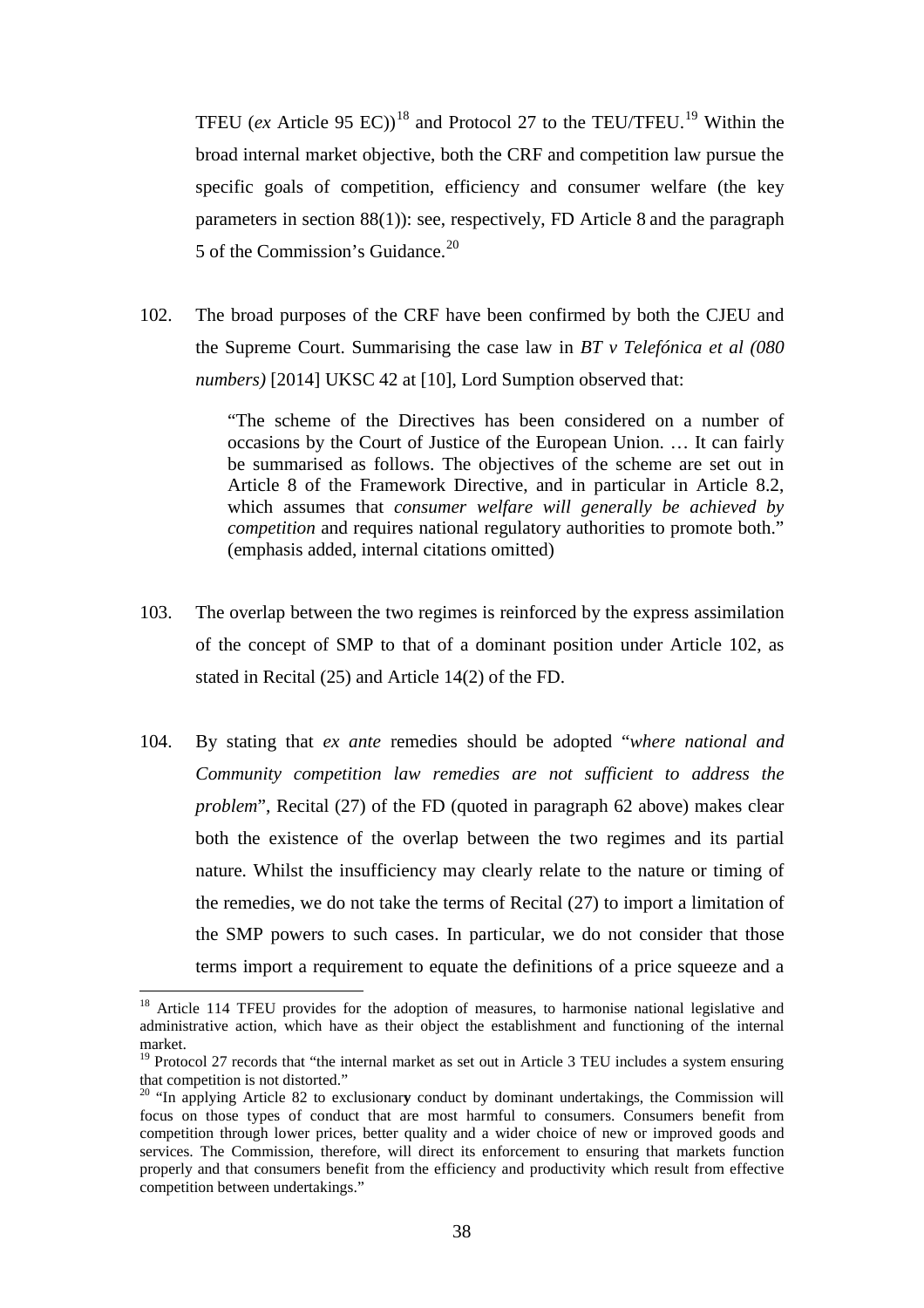margin squeeze. A number of factors indicate that that would be an incorrect interpretation of the legislation:

- (i) The assimilation of SMP to a dominant position indicates that the Community legislator clearly had the relationship between the CRF and competition law regimes well in mind. Had it intended to assimilate the cases in which the SMP powers could be employed to cases of abuse of a dominant position, it would have done so.
- (ii) It is evident from Article 8 of the FD that the CRF serves a broader range of purposes than the competition law regime. Although (in view of Ofcom's stated regulatory aim quoted in paragraph [33](#page-12-0) above) that may be less significant in the present case, the particular circumstances of one case cannot limit the proper definition of regulatory powers in all cases.
- (iii) The nature of Article 102, as an *ex post* prohibition regime enforced by significant penalties, has a material effect upon the definition of an abuse - as illustrated by the CJEU's formulation of a margin squeeze in terms of an EEO standard noted in paragraph [97](#page-35-0) above. The absence of those factors in the context of *ex ante* powers means that there is no reason to limit them by reference to an EEO standard.
- (iv) More generally, it is inherently impossible for a competition law regime, expressed in terms of a generally applicable prohibition, to capture the precise circumstances of each specific case in the way that can be achieved by an *ex ante* appreciation of those circumstances.
- 105. In view of that discussion, we cannot accept BT's submission that the CJEU's jurisprudence binds Ofcom in the exercise of its SMP powers or is determinative of the meaning of a section 88 price distortion. None of the cases upon which BT relies address that issue or, indeed, are concerned with the circumstances in which the SMP powers may be exercised. Rather, they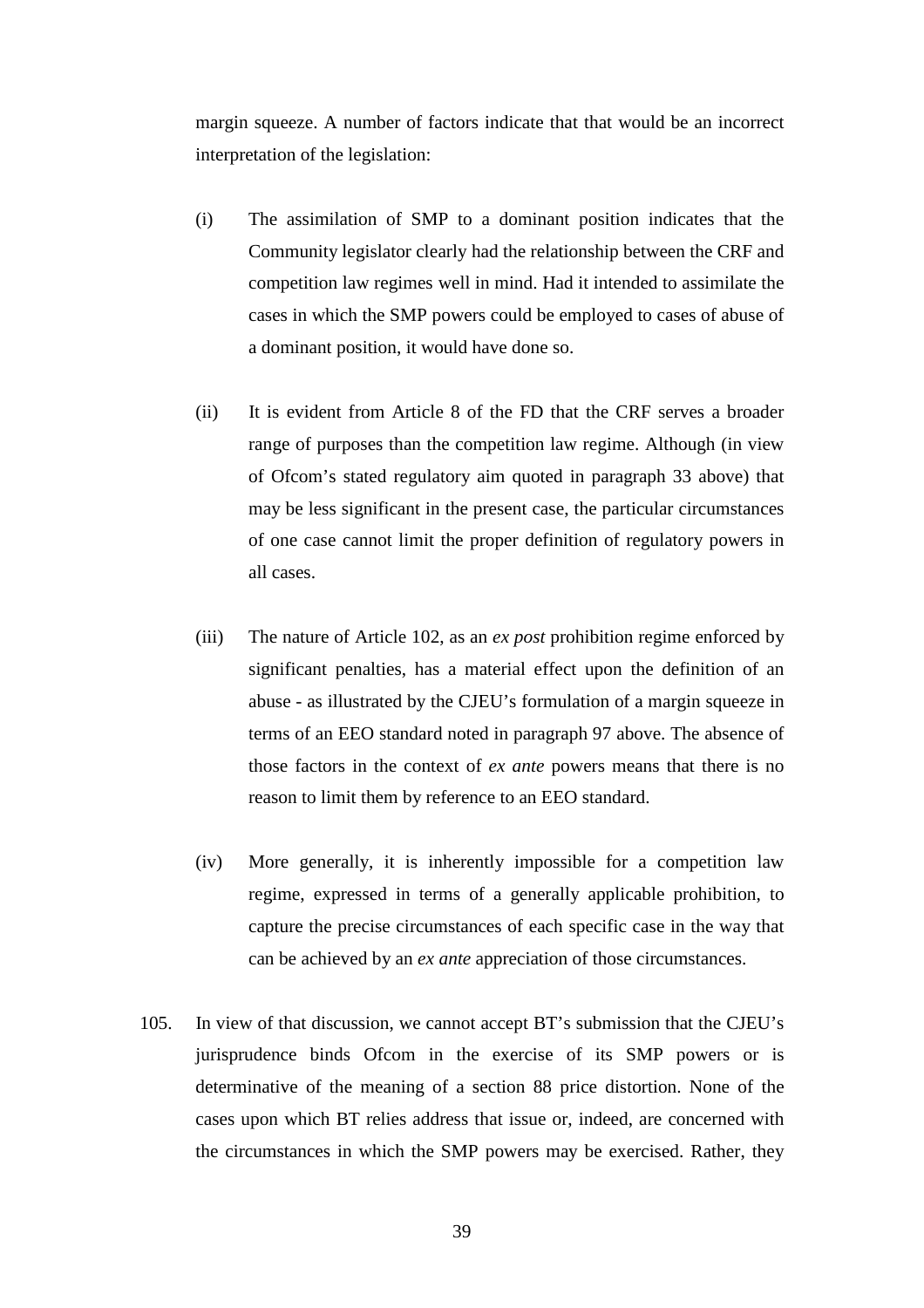are at most concerned with the interpretation and application of Article 102 and equivalent competition law provisions in national law.

- 106. That said, in our judgement, it would be inappropriate to exaggerate the distinction between the two regimes. In the context of a price or margin squeeze, both Article 102 and the CRF are concerned to prevent the exploitation of upstream market power to distort competition on a downstream market. Moreover, Article 102, like the CRF, is concerned with conduct that affects the growth of competition as well as its maintenance: see *Post Danmark I*, at [24]. It is also evident that Article 102 has an *ex ante* element (in that conduct may be prohibited before its effect materialises) and that that affects the formulation of the applicable standard: see *TeliaSonera Sverige*, at [44].
- 107. For these reasons, we conclude that, whilst Article 102 and the CRF overlap, the Article 102 jurisprudence is not determinative of the scope and application of the CRF and section 88.

#### Tribunal's conclusion on the nature of a price squeeze

- 108. With the foregoing discussion in mind, we now set out our conclusions as to the proper interpretation of a price squeeze within the meaning of section 88.
- 109. Taking BT's case as stated in Mr Thompson's closing (summarised in paragraph [87](#page-30-0) above), there is no disagreement about the central proposition that a price squeeze is to be identified on the basis of a long-run assessment. In our view, BT is correct to put the case in that way and, indeed, the contrary proposition is untenable in view of the description of a price squeeze in Recital 20 AD (referring to a pricing strategy that is inadequate to ensure *sustainable* competition) and the Article 102 jurisprudence discussed above. The points of disagreement, therefore, concern BT's qualifications to that central proposition.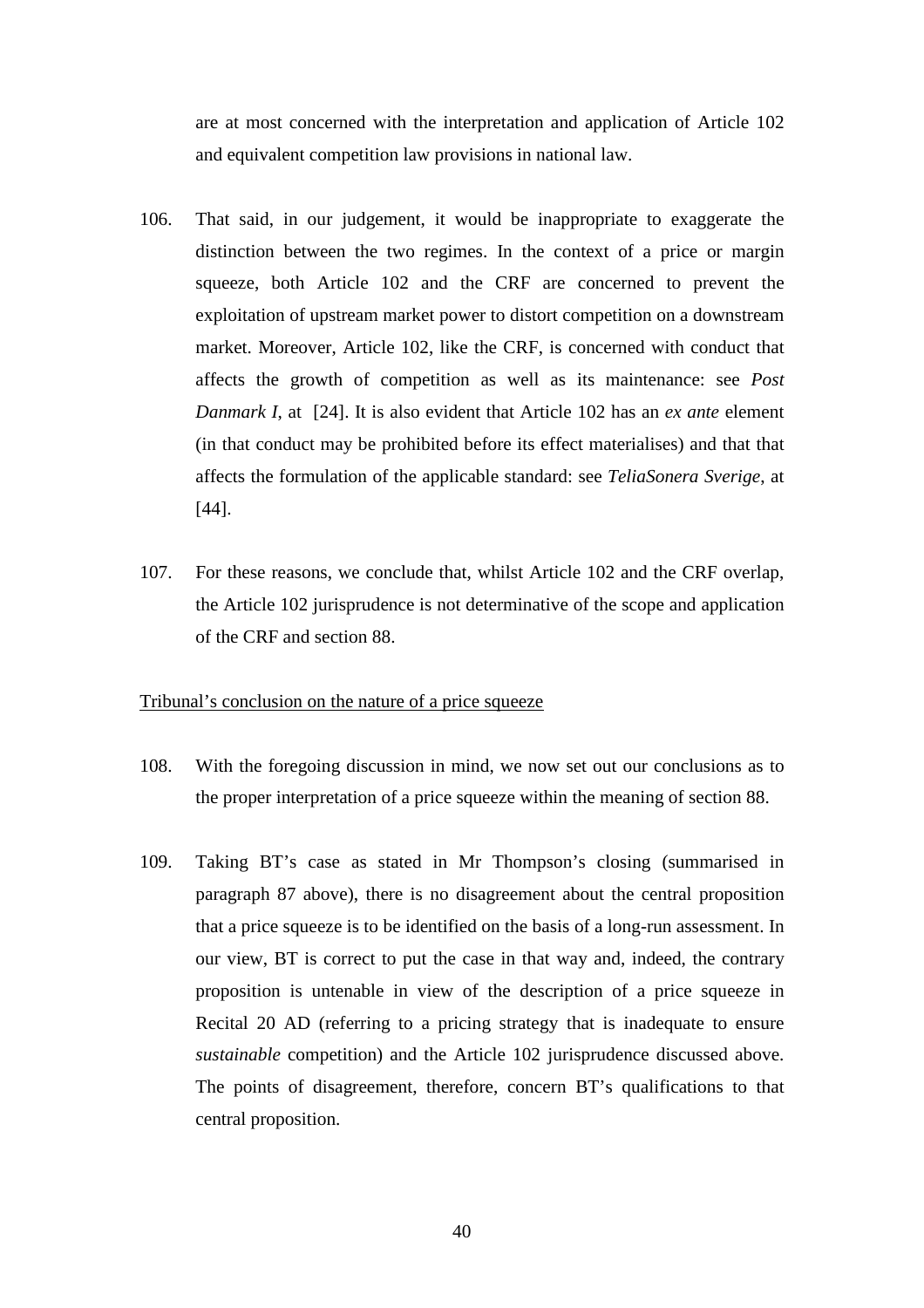## *LRIC+ margins*

- 110. BT's principal submission is that the assessment should be made by reference to BT's own costs - in other words, on an EEO (or LRIC) basis. That raises issues at both the threshold stage, excluding even the possibility of intervention on a REO or adjusted EEO (LRIC+) basis, and the design stage. Our concern in this judgment is solely with the first, threshold, stage.
- <span id="page-40-0"></span>111. In that context, the criteria for a price squeeze have to be identified by reference to the mischief addressed by the legislation, namely the exploitation of SMP on the upstream market to distort competition on the downstream market. An EEO standard captures the paradigm cases where the incumbent firm reduces its downstream margin to a level that fails to cover downstream LRIC. Furthermore, that standard is sufficient to address the case where upstream dominance is the only relevant market distortion. It does not, however, address cases where the incumbent's upstream dominance exists in combination with additional downstream advantages relative to actual or potential competitors and that combination is such that the mischief of a price squeeze may arise without reducing downstream margins to a level below LRIC. There is nothing to indicate that the legislation should be interpreted so narrowly as to exclude such cases, and to do so would substantially limit its utility.
- 112. That conclusion is not contradicted by the Article 102 jurisprudence. As discussed above, that jurisprudence is not binding in relation to the interpretation of the CRF and is of limited persuasive authority, not least because it is based on considerations of effective administration and legal certainty that are particularly pertinent in the context of an *ex post* prohibition regime. In any event, it is recognised that there are circumstances in which the "equally efficient competitor" principle may be inappropriate in the context of Article 102.
- 113. In the Statement, Ofcom concluded that a price squeeze might arise in cases where the VULA margin exceeds LRIC in view of the fact that (despite the different advantages and disadvantages enjoyed by all firms) "*there is … a*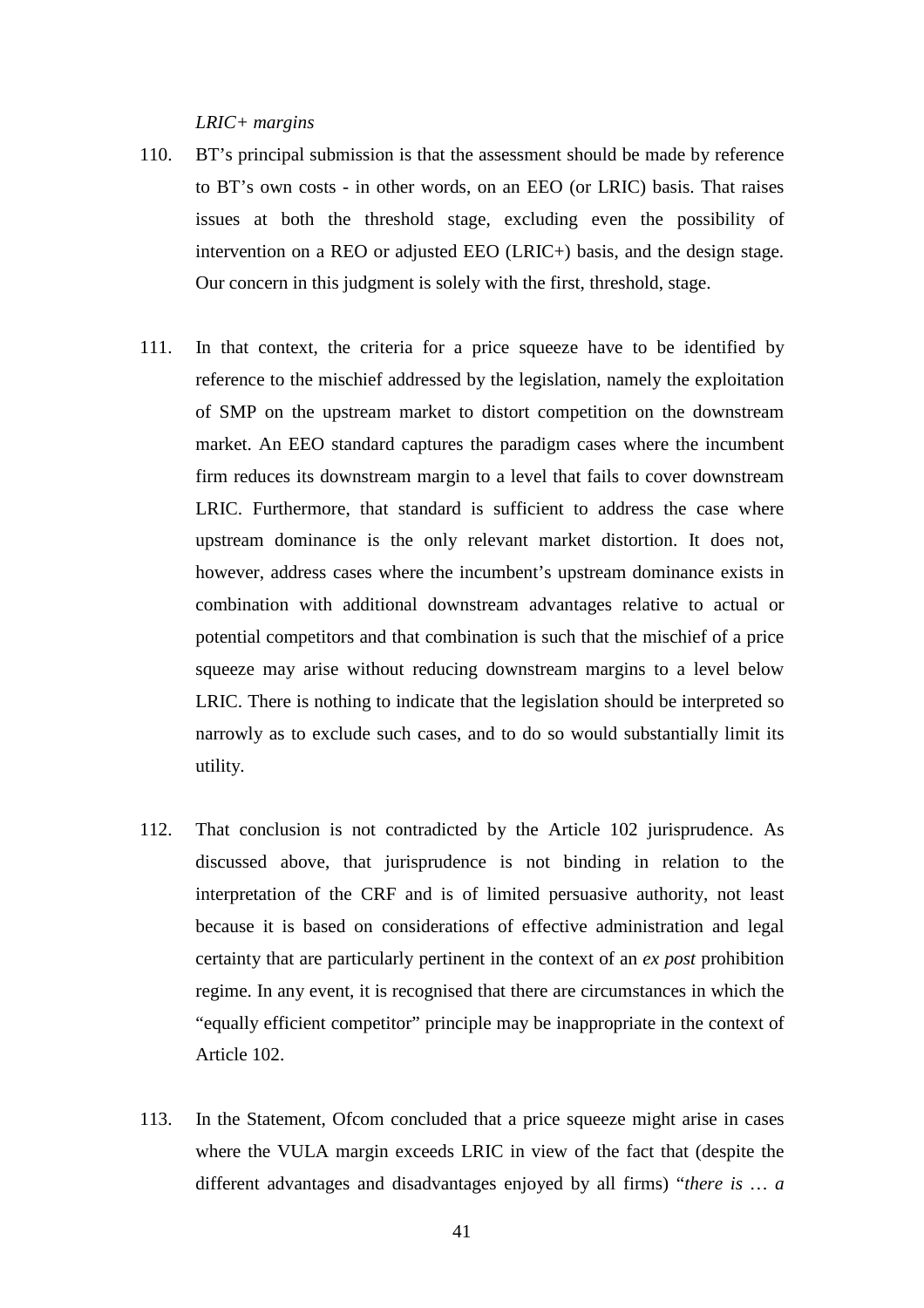*potential risk that BT has some advantages (for example, which may be linked to its position as the legacy incumbent) which its rivals are unable to match*" (Statement, paragraph 3.99). Such advantages include economies of scale, first-mover advantages or a lack of technical replicability: Statement, paragraph 6.50. In our judgement, Ofcom's conclusion to that effect is consistent, in principle, with the terms of section 88.

## *LRIC- margins*

- 114. BT's second qualification identified the risk that, under an unqualified LRIC assessment, retail prices would be raised to the detriment of consumers because competitors are given too much margin. That too presents issues at both the threshold stage, where the prospect of LRIC- prices may be sufficient to exclude even the *possibility* of intervention, and the design stage.
- 115. In this respect, two particular points require attention. The first is the claim (made by Mr Bishop in evidence) that there is no risk of an anti-competitive price squeeze, and indeed consumers gain, from aggressive pricing at LRIClevels so long as that pricing does not drive out effective competition. The second is a specific application of that general claim based on the proposition that Sky's situation (including particularly its advantages on the upstream content markets) is such that it would not be excluded or weakened if BT were to adopt a LRIC- pricing strategy.
- 116. The first point presupposes that short-term pricing advantages are the principal concern to be taken into account in determining whether intervention is appropriate. That manifestly fails to take account of the long-term objectives underpinning the concept of a margin/price squeeze under both Article 102 and the CRF. As Mr Bishop recognised in his evidence (see paragraph [86](#page-29-0)  above), it is critically important that an entrant has the expectation that longrun incremental costs would be recovered. Once it is established that harm to the long-term objectives is sufficiently foreseeable to give rise to a relevant risk, the balancing of those objectives against the short-term pricing impact is a matter that necessarily falls to be considered exclusively at the design stage.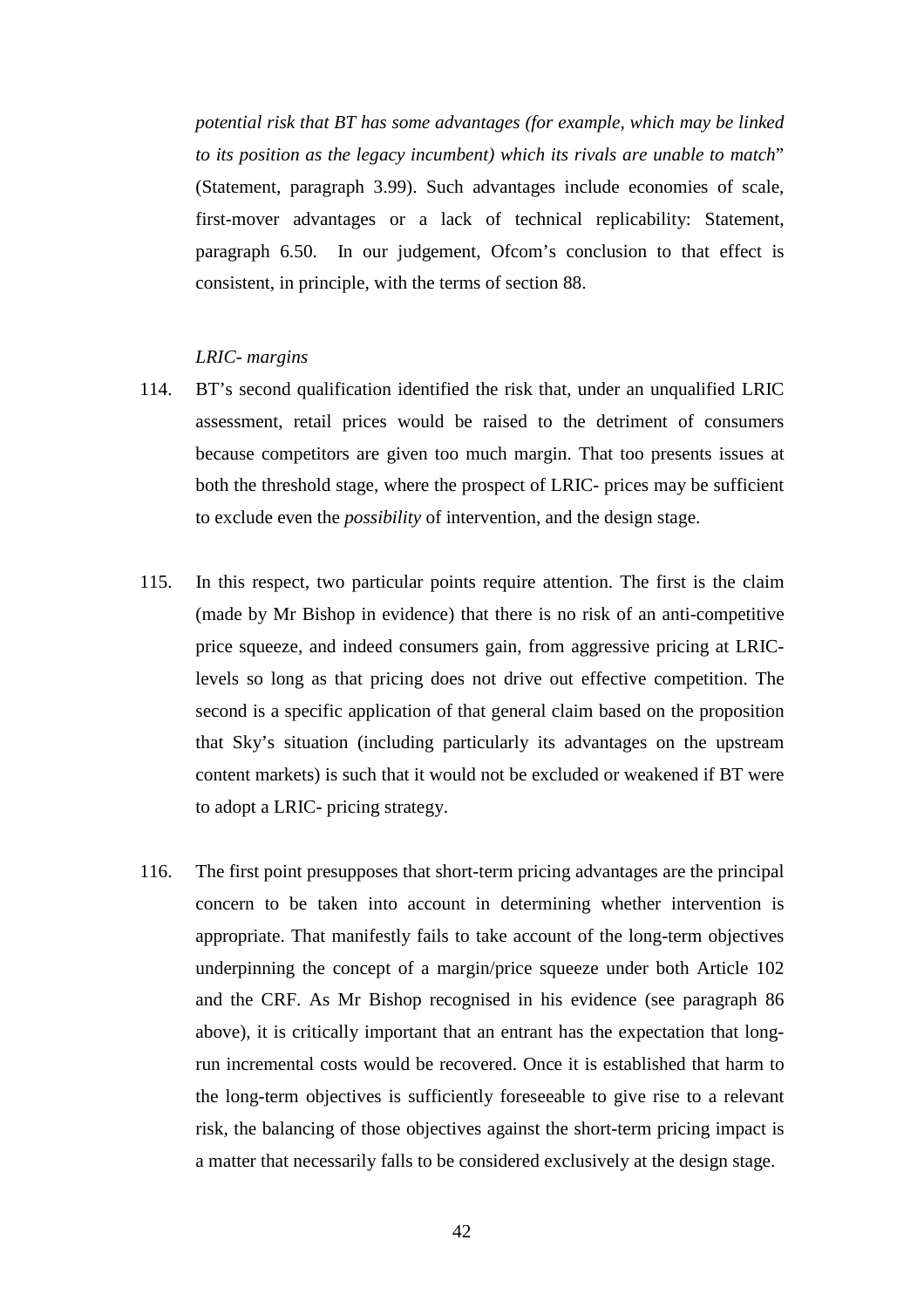- 117. We consider that the second point also fails. Even if it were to have merit in relation to the particular position of Sky, it would not be a sufficient basis to exclude the identification of a relevant risk of price distortion. That assessment has to be made by reference to the position of actual and potential competitors more generally, taking as the benchmark a firm in the same position as BT on the downstream market with such adjustments as may be required in accordance with the principles set out in paragraph [111](#page-40-0) above.
- 118. In any event, to the extent that Sky does enjoy unique advantages on an upstream market, it would not be appropriate, in our judgement, to give decisive weight to them at the threshold stage. To do so would lead to the result that, in the case where two firms independently hold dominant positions on different inputs to the same downstream market, neither party's pricing conduct would be open to scrutiny under the legislation by reason of the other party's dominance – thereby, leading to the significant risk of an entrenched duopoly on the downstream market. $^{21}$  $^{21}$  $^{21}$

## *Additional factors*

 $\overline{a}$ 

- 119. BT makes three additional points. First, it submits that it is inappropriate for Ofcom to impose a price control with the objective of achieving an outcome under which the market shares in the SFBB segment approximate to those in the SBB segment. Whilst it is correct to say that Ofcom used that comparison as an indicator of the possibility that the SFBB might become unduly concentrated if BT were able to engage in a course of price distortion, we do not think that it was unreasonable to consider the comparison as a factor in its analysis or that it gave such weight to that factor as to invalidate its conclusion that a relevant risk of price distortion existed.
- 120. The second point BT makes is that, if the control is to be framed on a shortrun (e.g. monthly) basis, the risk assessment should likewise be framed on a short-run basis. This argument clearly puts the cart before the horse. The

<span id="page-42-0"></span> $21$  For the avoidance of doubt, we make no finding that Sky holds a dominant position on any relevant market.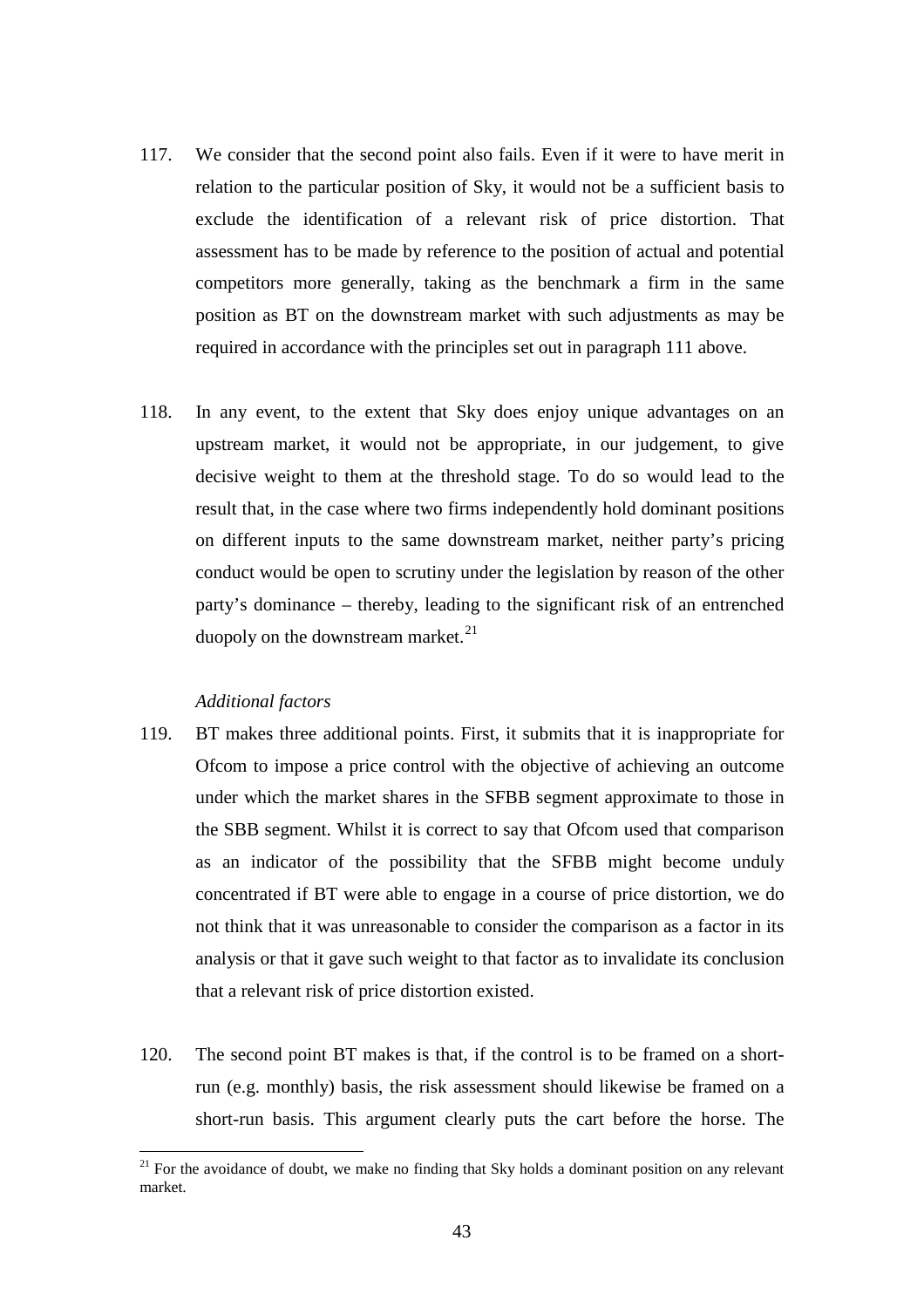remedy does not define the risk. On the contrary, the remedy can only be defined once the risk has been identified. The question whether a short-run remedy would be appropriate is a matter of design for consideration, in the first instance, by the CMA.

- 121. Thirdly, BT contests the suggestion that Ofcom could rely upon the mere threat of a price squeeze to satisfy the threshold question. We have serious doubts that the mere threat of a price squeeze, whilst undoubtedly a potential source of market distortion, can be regarded as conduct which, standing alone, constitutes the imposition of a price squeeze. We recognise that both the 2014 VULA Margin Consultation (at paragraph 3.59) and Mr Matthew's witness statement refer to a threat as a self-standing concern. However, that is not how we read Ofcom's treatment of that issue in its Statement. Rather, it treats the fact of a price squeeze as an implicit threat that, absent regulation, the conduct will be renewed: see Statement paragraphs 3.90 and 3.91. Viewed in that way, we consider that to be a perfectly correct approach to assessing the potential impact of a price squeeze and one that falls squarely within the provisions of the legislation. In any event, this is an ancillary point which does not impugn the remainder of Ofcom's analysis.
- 122. For the reasons stated above, we conclude that the possible pricing strategy identified by Ofcom as the basis for the SMP condition, namely a strategy preventing an operator with slightly higher costs than BT (or some other slight commercial drawback relative to BT) from being able profitably to match BT's retail SFBB offers, may legitimately be considered to be a price squeeze for the purpose of section 88.

# *Proposition (iii): Tribunal's assessment of foreseeability of price distortion*

123. This part considers BT's arguments as to the foreseeability of adverse effects on end users resulting from a price squeeze that Ofcom is required to demonstrate.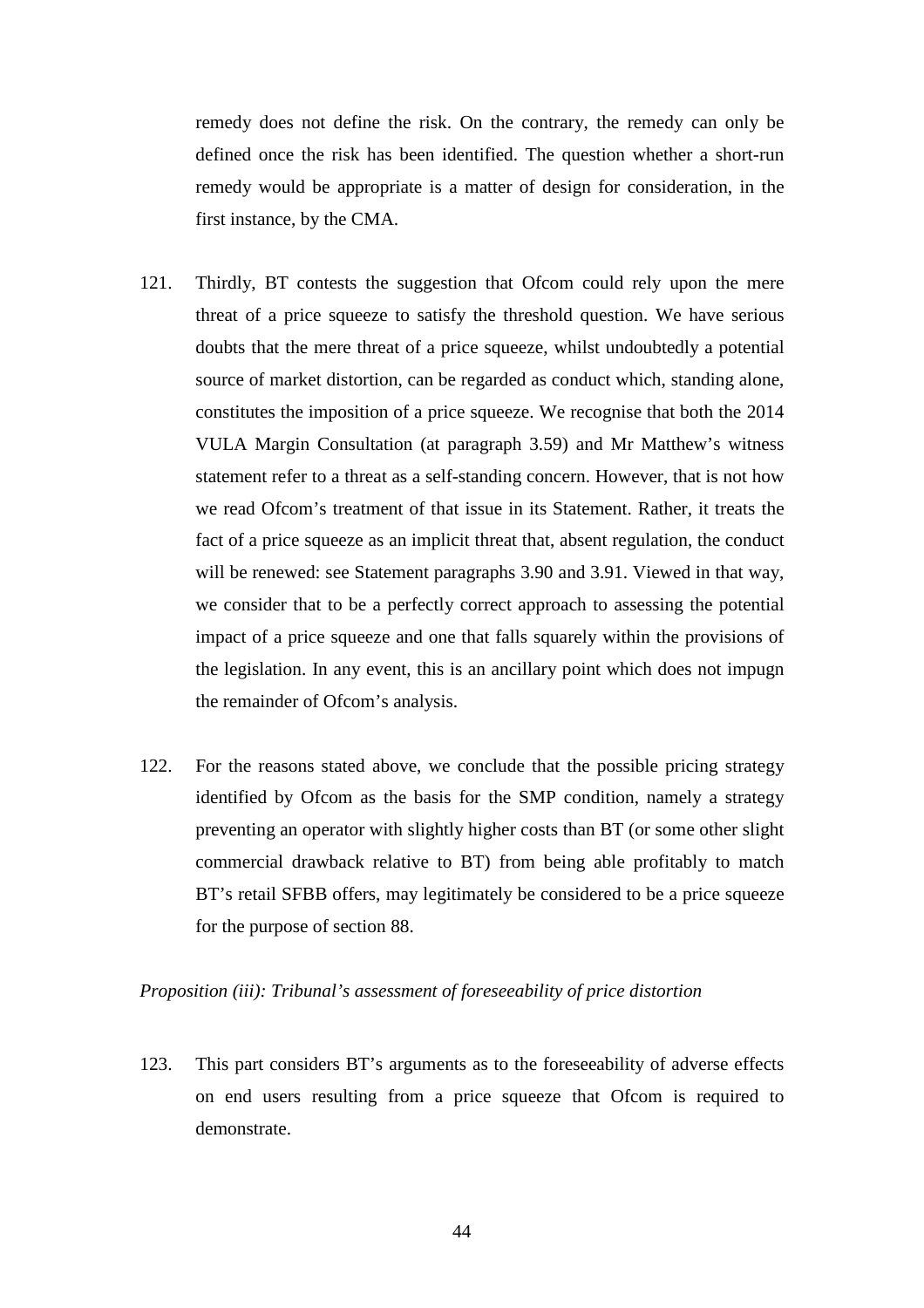- 124. Section 88 expressly requires that Ofcom identify a "relevant risk of adverse effects arising from price distortion", that is to say that BT "might so impose a price squeeze as to have adverse consequences for end–users of public electronic communication services." More straightforwardly, we understand the question to be: "might BT impose a price squeeze that would have adverse consequences for end-users?"
- 125. BT submits that "might" should be read as "likely" so that there is only a relevant risk of price distortion if it is likely that BT would charge a price that would have the requisite adverse consequences.
- 126. Without suggesting any degree of mathematical precision (which would, in any event, be implausible) it is plain to us that, in ordinary usage, a stronger degree of belief or expectation attaches to an event that is "likely" to occur than to one that "may" or "might" occur or that has a "risk" of occurring.
- 127. The assimilation of "risk" to "likelihood" in the Article 102 jurisprudence (noted in paragraph [78](#page-27-0) above) does not, in our view, assist: those cases reflect the judicial evolution of a Treaty provision that contains no specification for any probability standard at all. By contrast, in the present case, there is an express calibration of the concept of risk which, in our view, should be given its natural and ordinary meaning.
- 128. More fundamentally, an Article 102 assessment differs from the present assessment in that it addresses the legality of a particular course of conduct. In that case, the decision-maker is required to determine whether, having regard to all the circumstances, it is probable that that course of conduct will have the requisite exclusionary effect. In the present case it is, in our view, sufficient for Ofcom to demonstrate that, within the spectrum of pricing strategies that BT might realistically be expected to adopt, there are instances that constitute a price distortion.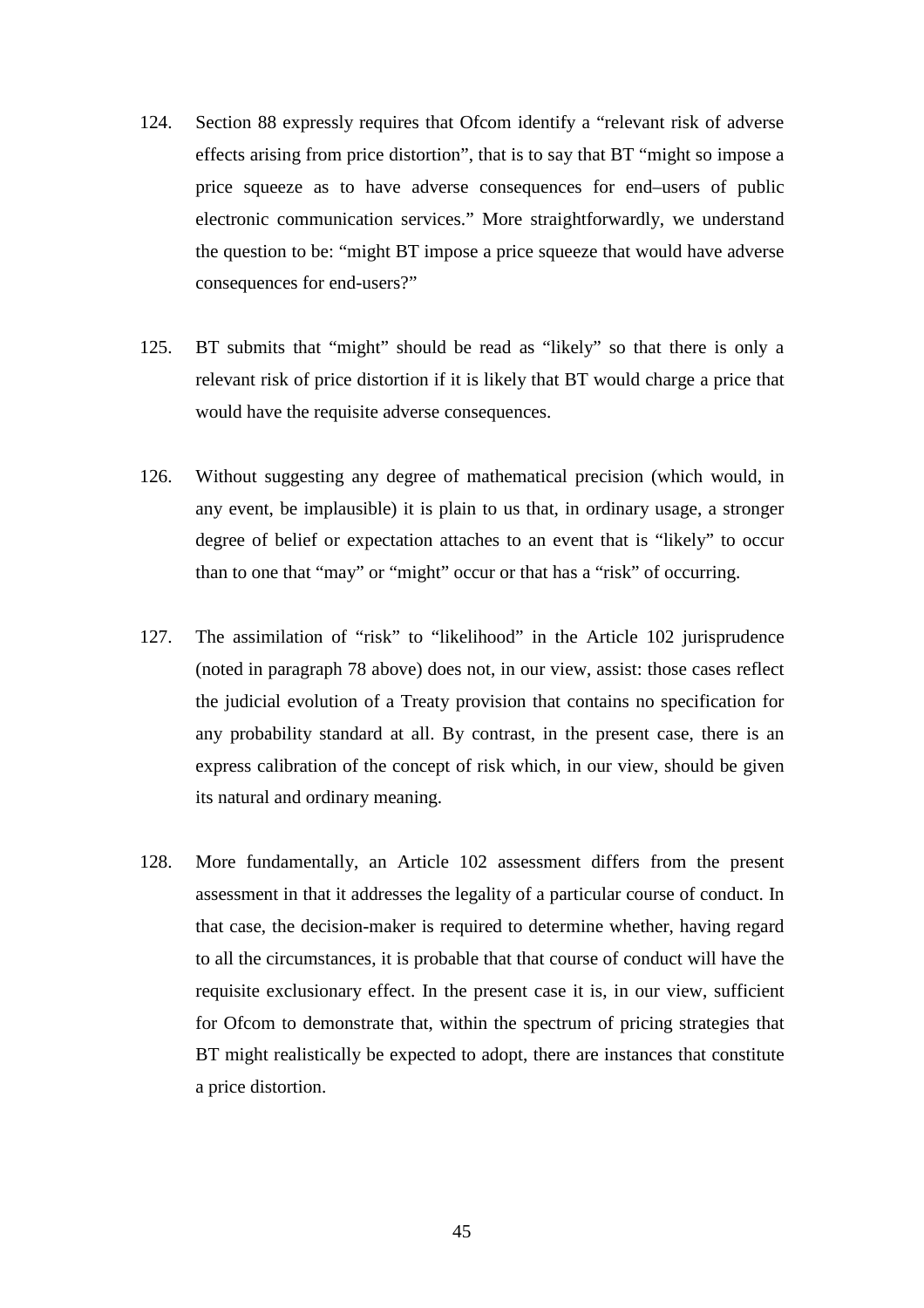129. As noted above, BT emphasises the need for great care in a prospective analysis. Mr Thompson relied in particular on the judgment of the CJEU in *Tetra Laval* at [42] and [43]:

> "A prospective analysis of the kind necessary in merger control must be carried out with great care since it does not entail the examination of past events – for which often many items of evidence are available which make it possible to understand the causes – or of current events, but rather a prediction of events which are more or less likely to occur in future if a decision prohibiting the planned concentration or laying down the conditions for it is not adopted.

> Thus, the prospective analysis consists of an examination of how a concentration might alter the factors determining the state of competition on a given market in order to establish whether it would give rise to a serious impediment to effective competition. Such an analysis makes it necessary to envisage various chains of cause and effect with a view to ascertaining which of them are the most likely."

- 130. Although the context of that case was different (concerning a conglomerate merger), he maintained that the requirement for careful analysis is one that applies to any prospective analysis. In that respect, he drew attention to the Commission's Non-horizontal Merger Guidelines which consider, in a merger context, essentially the same analytical issues of vertical foreclosure as arise here: see, in particular, paragraphs 40ff.
- 131. We do not consider that these materials throw any useful light on the approach that, as a matter of common sense, should be adopted by Ofcom or applied by the Tribunal in reviewing Ofcom's decision. It is indisputable that Ofcom must satisfy themselves, to the requisite standard, as to the statutory questions posed in section 88. That requires a careful analysis of all the circumstances, taking into account the foreseeability that a future effect may occur. The weight of evidence and analysis required in a particular case must take account of the fact that, as Lord Hoffmann observed in *Secretary of State for Home Department v Rehman* [2001] UKHL 47 at [55], "some things are inherently more likely than others": the CJEU's judgment in *Tetra Laval*, quoted above, makes the same point.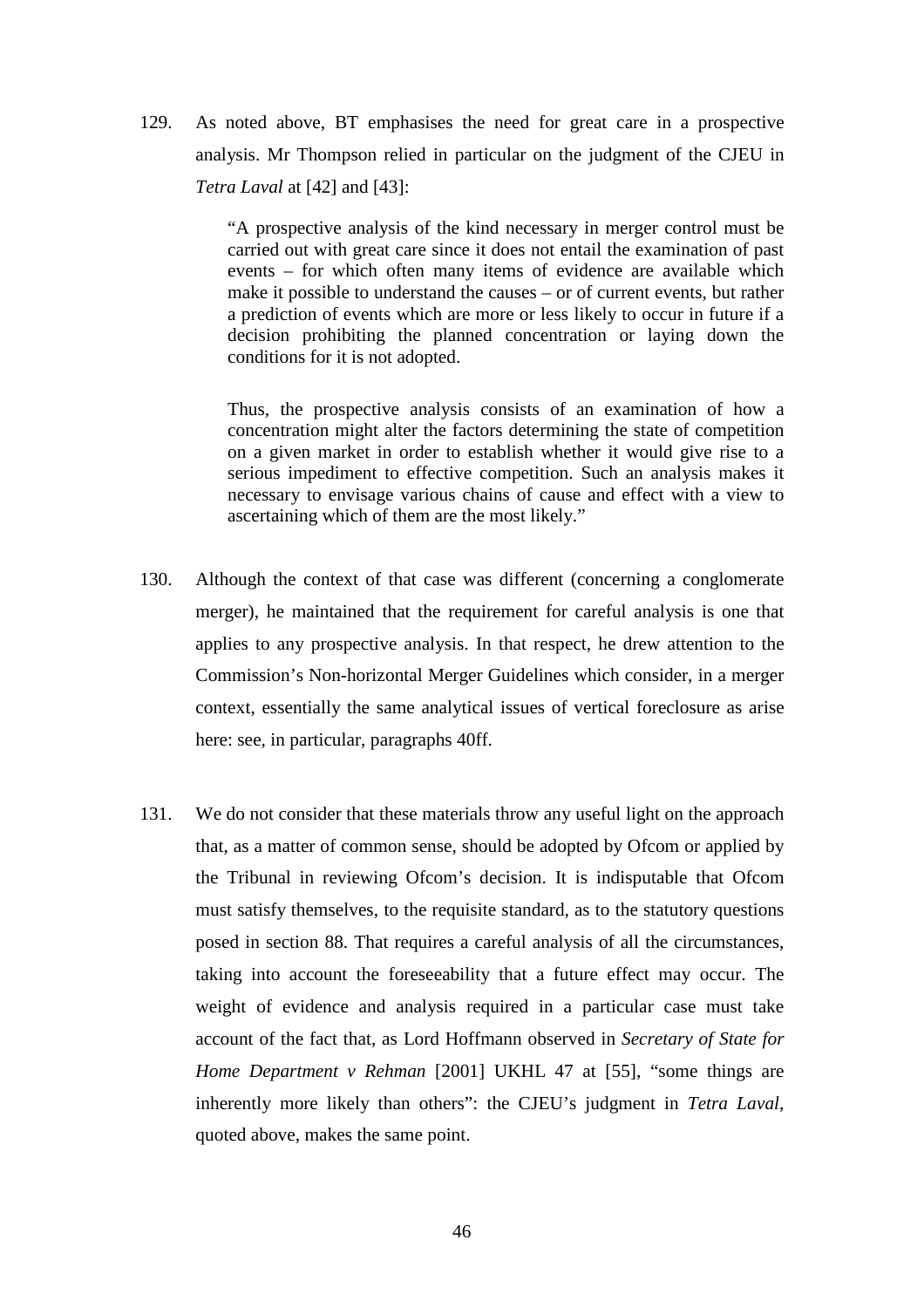132. With particular reference to the assessment of a price squeeze, the need to take due account – at an appropriate stage of the analysis - of the deterrent effect of Article 102 is not disputed and, indeed, is built into the *Hutchison 3G (CAT)* assessment that Ofcom applied. As for the Non-horizontal Merger Guidelines, they can do no more than their title suggests, namely to provide guidance as to the analytical structure that may be adopted: they do not provide a prescriptive statement of the approach to be adopted by Ofcom. In both instances, the question for decision is whether Ofcom has adequately carried out the respective assessments – which is a matter that we consider in the following parts.

#### *Tribunal conclusion*

133. For these reasons, we conclude that BT has not shown that Ofcom erred in its approach to the assessment of relevant risk of adverse effects arising from a price distortion.

# **5(B) Did Ofcom err in law by failing to take account in its market analysis of legal and regulatory constraints affecting BT?**

## *Introduction*

134. In this part we consider whether, as BT alleges, Ofcom has erred in law by excluding from consideration as part of its market analysis in Section 3 of the Statement: (i) the deterrent effect of *ex post* competition law; (ii) obligations imposed on BT in 2014 to supply VULA on 'fair, reasonable and nondiscriminatory terms' ("FRAND"); and (iii) the undertakings in lieu of a reference to the Competition Commission accepted from BT by Ofcom under the Enterprise Act 2002. We first set out some relevant background on the two regulatory constraints in issue.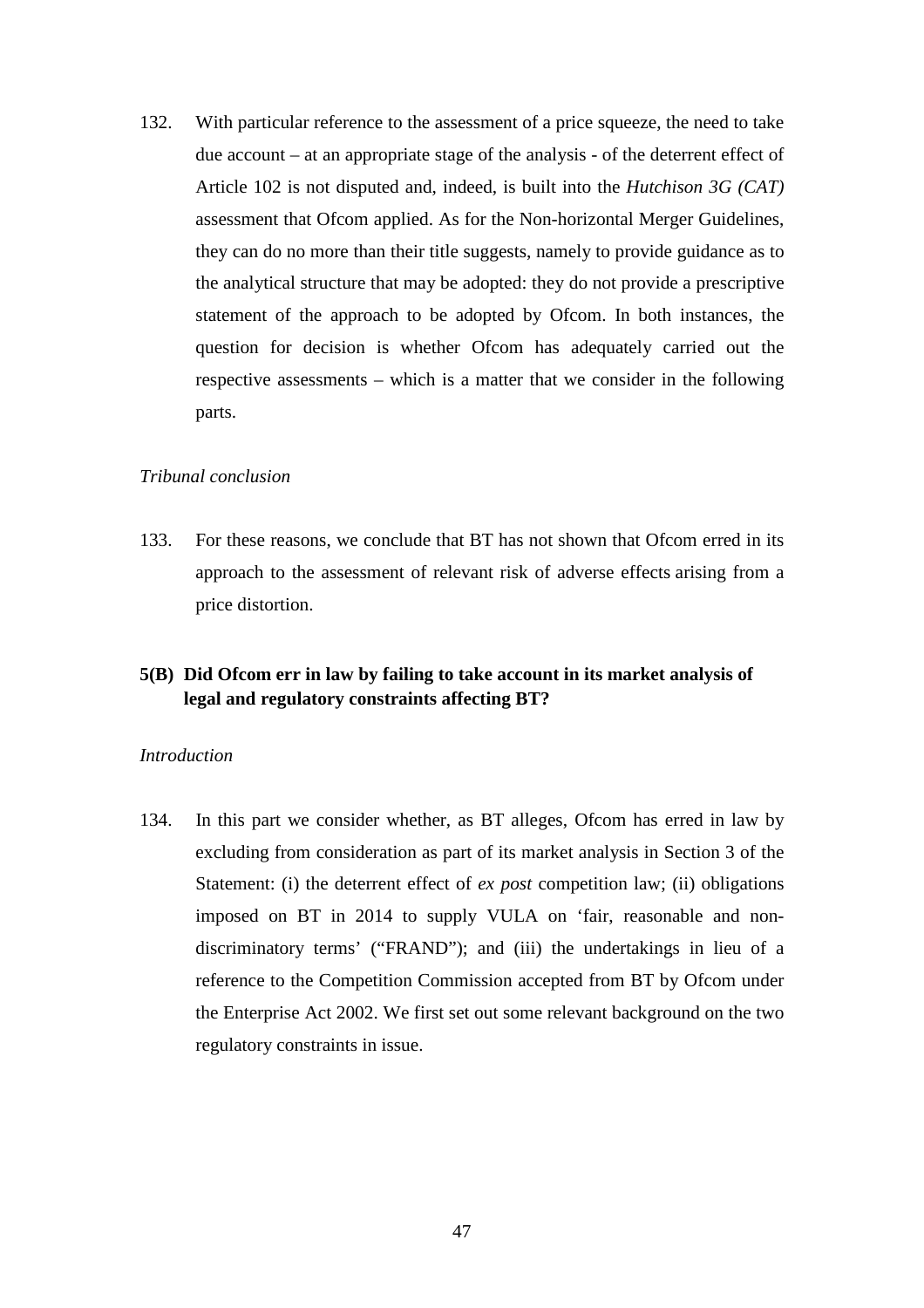- <span id="page-47-0"></span>135. Ofcom's 2010 Statement was the first review in which Ofcom actively considered how to regulate VULA access. The remedies imposed by Ofcom in relation to VULA were set out in SMP conditions FAA11.1, FAA11.2 and FAA11.3, requiring BT to provide VULA wherever third parties reasonably required it on fair and reasonable terms, conditions and charges and on such terms, conditions and charges as Ofcom might from time to time direct and on a non-discriminatory, equivalence of inputs basis (the "FRAND Obligation"). The 2010 Statement made it clear that Condition FAA11.2 was intended to prevent BT from pricing VULA services in a way that could result in price squeezing: 2010 Statement, paragraph 8.129.
- 136. The 2010 Statement set out some high level principles about how the VULA margin should be assessed, but these did not constitute detailed guidance.
- 137. In the 2013 FAMR Consultation, Ofcom originally proposed adopting a similar course, but to supplement the FRAND Obligation with guidance as to how Ofcom would be likely to undertake its assessment when testing whether the VULA margin complied with that obligation. Such guidance could either accompany the FRAND Obligation or be in the form of in a separate SMP condition imposing a specific control on the VULA margin, or a combination of the two.
- 138. On 26 June 2014, Ofcom published the 2014 FAMR Statement which addressed all FAMR issues other than the VULA margin. It imposed conditions on BT which included a FRAND Obligation in respect of the supply of VULA.
- <span id="page-47-1"></span>139. In the 2014 VULA Margin Consultation, Ofcom consulted on a set of proposals for regulating the margin between BT's wholesale VULA and retail SFBB prices. Ultimately this consultation resulted in the publication of the Statement under consideration and the imposition, pursuant to that Statement, of a price control in respect of the VULA margin.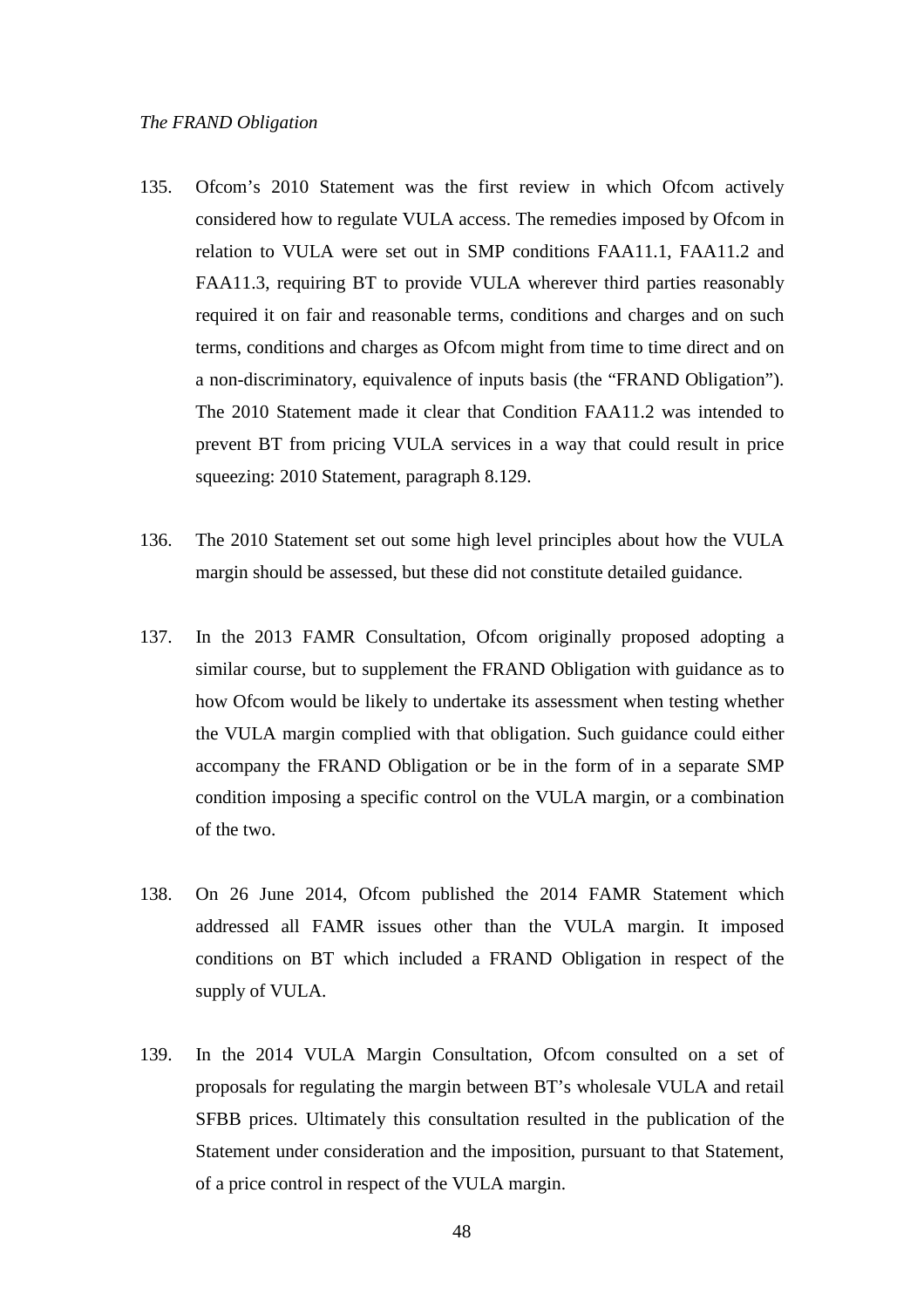#### *The BT Undertakings*

- <span id="page-48-0"></span>140. Following Ofcom'*s Telecommunications Strategic Review* in 2005, BT offered and Ofcom accepted undertakings in lieu of a reference to the Competition Commission under the Enterprise Act 2002 ("the BT Undertakings"). Central to the BT Undertakings was the establishment of a new, functionally separate, division of BT which became Openreach.
- 141. The consultation on the BT Undertakings issued on 30 June 2005 stated (at paragraph 5.15) that the proposed undertakings were intended to address discriminatory conduct, including changes in the margin between an upstream and downstream product which could affect competitors' ability to compete in each of these markets and (at paragraph 5.28) to alter the incentives of BT to engage in discriminatory practices.
- <span id="page-48-1"></span>142. The BT Undertakings include a requirement that Openreach offers its services to BT Consumer and to all of its other CP customers on the basis of 'equivalence of inputs', i.e. on the same timescales, terms and conditions, by means of the same systems and processes, and with the same provision of confidential information and same provision of information terms, conditions and prices.

# *Arguments of the parties*

143. Section 3 of the Statement includes the market analysis which Ofcom is required to carry out for the purpose of setting an SMP condition in accordance with section 88(1) of the 2003 Act. Ofcom explicitly excluded from the market analysis the impact of existing legal and regulatory constraints, namely: (i) the deterrent effect of *ex post* competition law; and (ii) the FRAND Obligation; Statement, paragraphs 3.59 and 3.78. Ofcom chose not to take account of these constraints at that stage of the analysis on the basis that this was the appropriate counterfactual following the modified Greenfield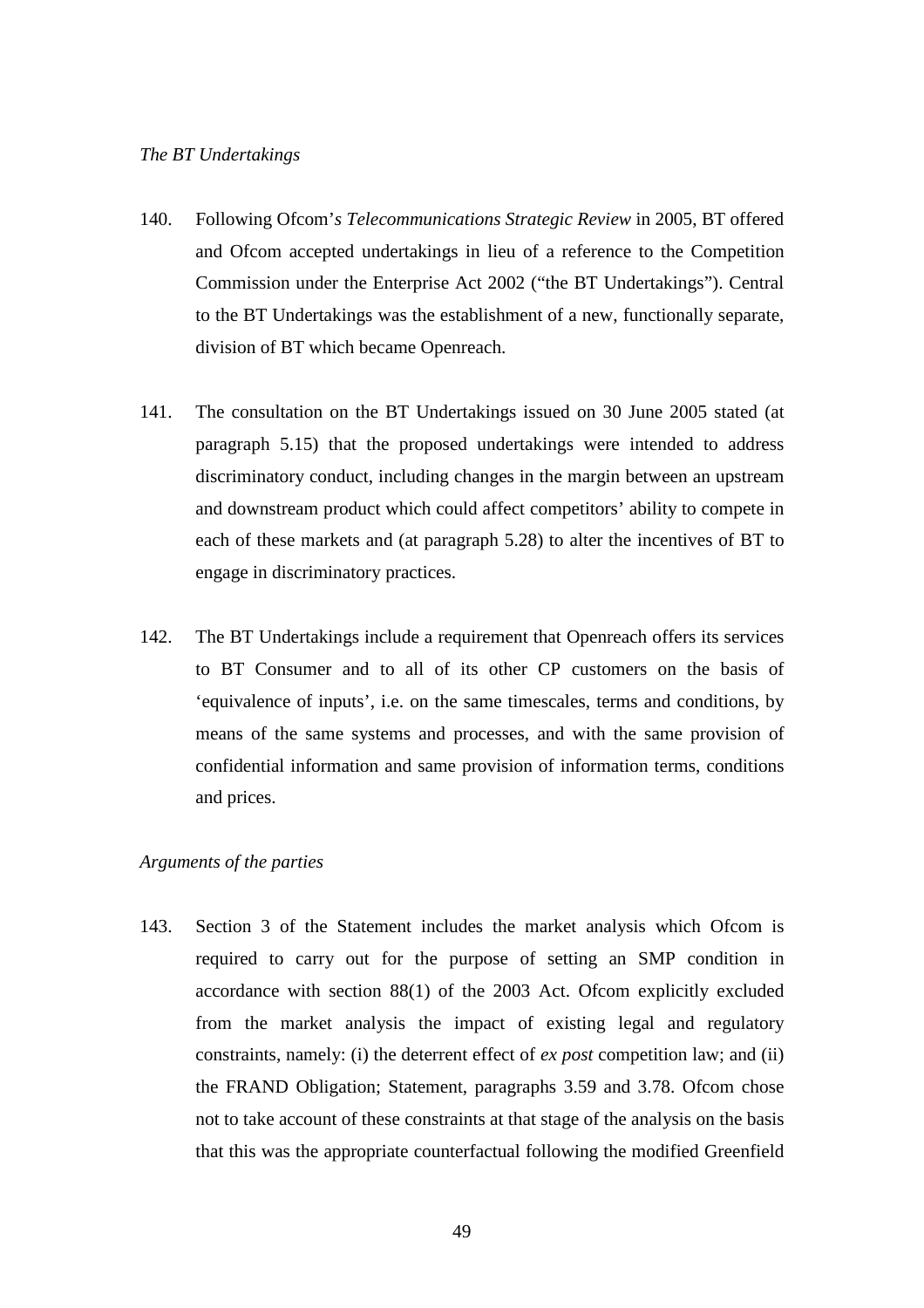approach as explained by the Court of Appeal in *Hutchison 3G v Ofcom* ([2009] EWCA Civ 683) ("*Hutchison 3G (CA)")*.

- 144. BT contends that Ofcom's disregard of the effect of existing legal and regulatory constraints (including the BT Undertakings) in its market analysis in Section 3 of the Statement is based on a misreading of *Hutchison 3G (CA)*, that Ofcom's market analysis is consequently defective and that Ofcom is therefore precluded from setting a price control.
- 145. Ofcom disputes these contentions but argues, in the alternative, that even if, contrary to its primary position, it was wrong not to take into account existing constraints in Section 3, the point is academic because in Section 4 of the Statement it considered whether the regulatory aim of addressing the risk of a price distortion would be sufficiently addressed by other forms of regulation, including, in particular, the FRAND Obligation or *ex post* competition law, and concluded that it would not. Ofcom also maintains that it was not necessary to consider the BT Undertakings in either Section 3 or 4 of the Statement because these do not address the risk of a price squeeze.

# *Tribunal's assessment*

146. The term "modified Greenfield" is not a statutory term or term of art. As explained by the European Commission in the *RegTP* decision (DE/2005/0144), extensively quoted by the Court of Appeal in *Hutchison 3G (CA)*, it denotes a hypothetical scenario used for the purpose of an assessment of SMP, in which regulatory constraints existing independently of an SMP finding on the market in question are taken into account, whereas regulatory constraints which are dependent on an SMP finding are ignored in order to avoid circularity. If they were taken into account, a market might be found to be effectively competitive and the constraints removed, returning the market to a situation which would no longer be competitive. Lloyd LJ commented on the scope and purpose of the modified Greenfield approach in *Hutchison 3G (CA)* as follows: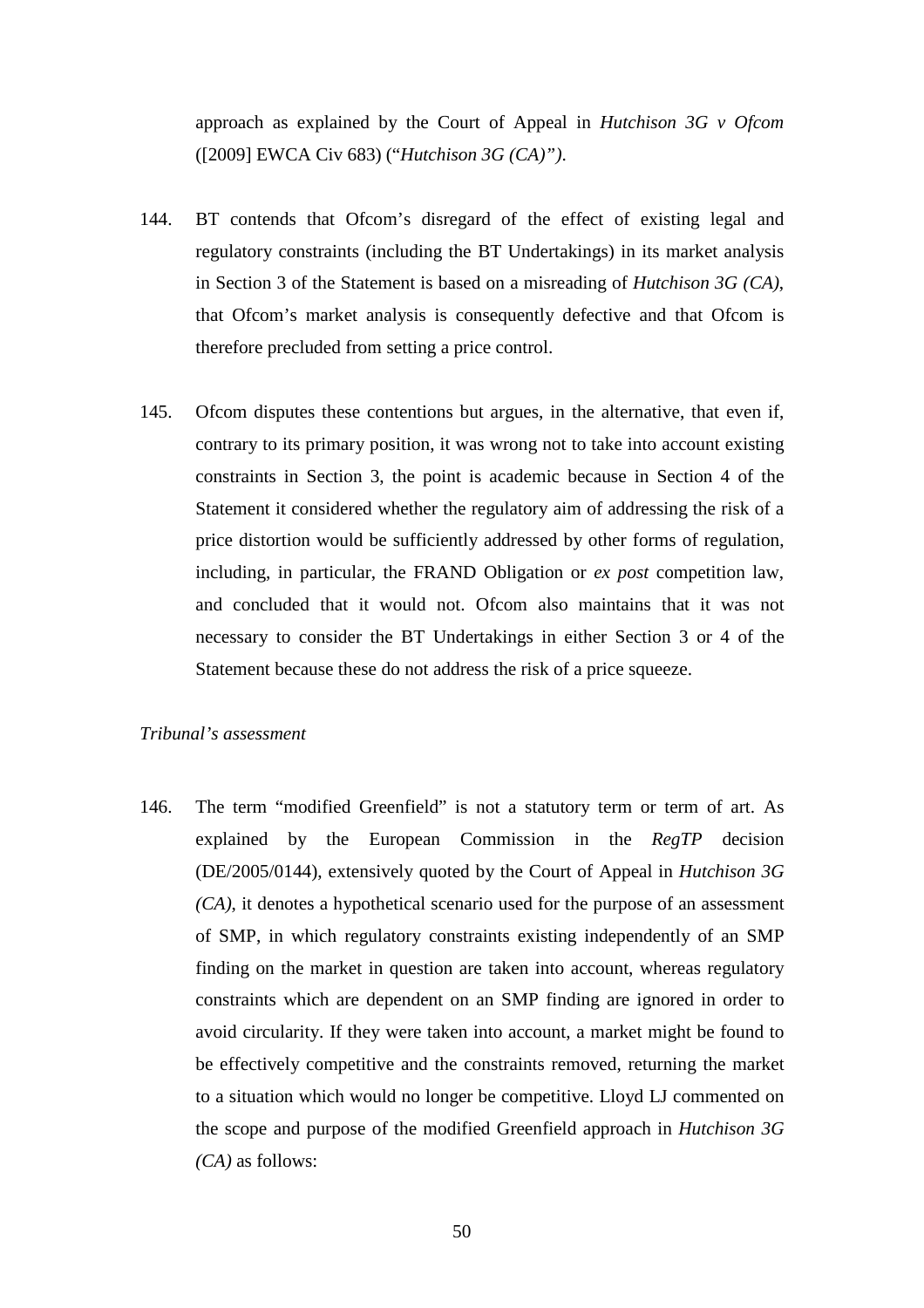"53 As the Commission said in paragraph (23) of the RegTP decision, the point of the modified Greenfield approach is to avoid circularity in relation to a market assessment as regards SMP. SMP is not to be found to be absent from a market if its absence is the result of regulation which is in place. Correspondingly, looking forward, an undertaking which would otherwise have SMP is not to be entitled to argue that it does not have it because its freedom of operation is or would be limited (directly or indirectly) by regulatory provisions such as are designed to be put in place in order to constrain the exercise of SMP. Whether a market is "effectively competitive" must be assessed regardless of the regulatory constraints that might be imposed if it is found that it is not. Otherwise the regulatory regime would in this respect be self-defeating."

- 147. The judgment of the Court of Appeal in *Hutchison 3G (CA)* does not address the issue arising in this case, namely whether or not a section 88 market analysis should take into account existing regulatory constraints affecting the market. Moreover, the reasoning of the Court of Appeal in holding that the regulatory constraints in issue in *Hutchison 3G (CA)* were to be ignored on an assessment of SMP, namely that the regulatory structure would otherwise be subverted, is not relevant to the present case: there is no suggestion by either party that taking into account existing legal and regulatory constraints in Ofcom's market analysis would subvert the regulatory structure. It therefore follows, in our view, that the Court of Appeal's decision in *Hutchison 3G (CA)* does not require Ofcom to take as its counterfactual a market without existing regulatory constraints.
- 148. The question then arises whether Ofcom erred in carrying out its market analysis on this basis. In the absence of specific statutory or judicial direction, it is Ofcom's task to adopt an appropriate approach to its analysis with which the Tribunal should not interfere unless satisfied that it is wrong in principle or in its application.
- 149. We consider that Ofcom was entitled to undertake its market analysis in the way that it has done. It was appropriate for Ofcom to analyse the market in the absence of the FRAND Obligation and then to ask, as it did in Section 4, whether the FRAND Obligation was sufficient to address the identified risk of a price squeeze. It was also appropriate, in our view, for Ofcom to take into account the deterrent effect of *ex post* competition law in Section 4, in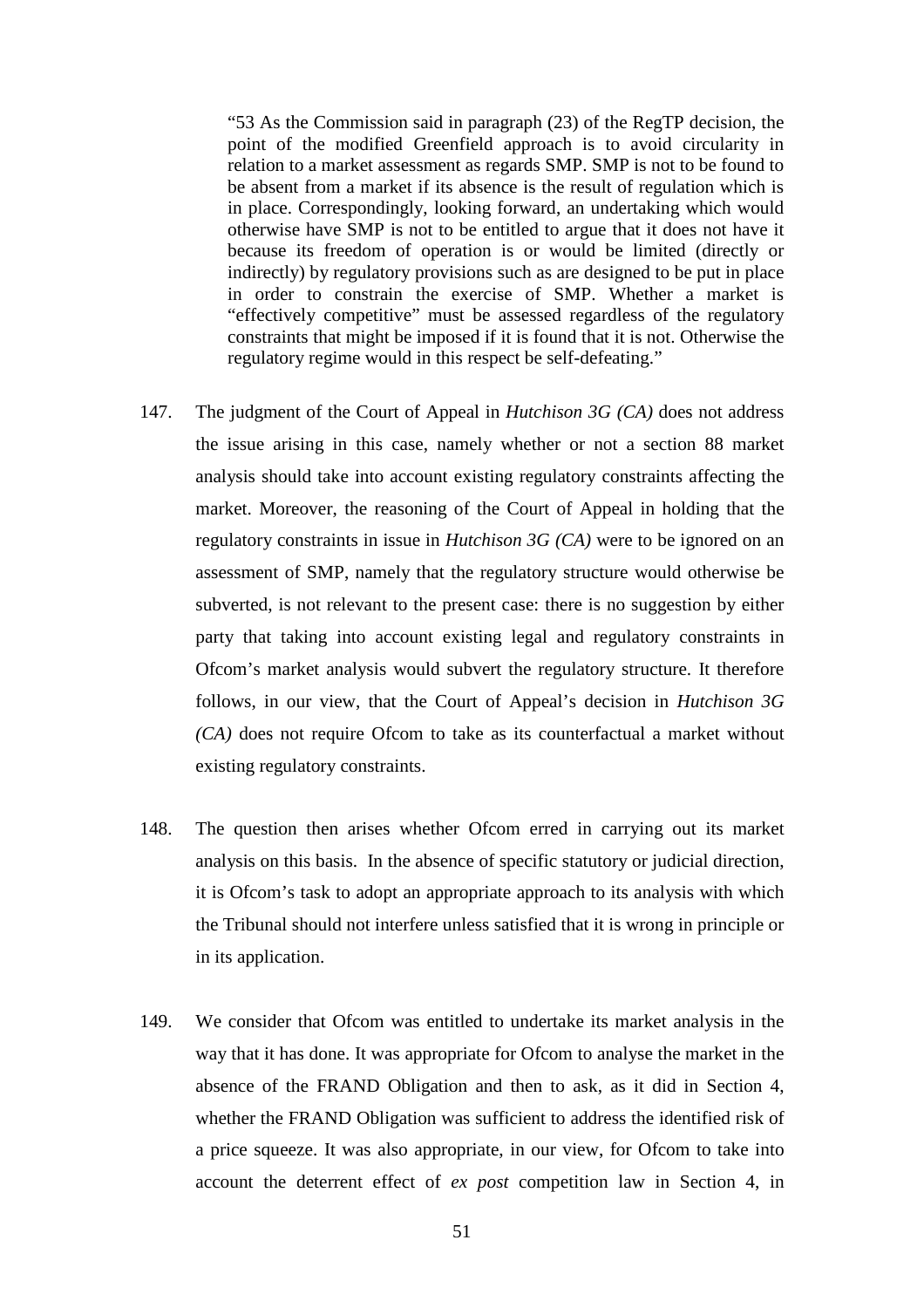conjunction with its consideration of the FRAND Obligation, rather than considering *ex post* competition law separately in the market analysis.

- 150. In our view, Ofcom's approach was both reasonable and logical. It is, moreover, consistent with the approach that the Tribunal adopted to the treatment of regulatory constraints in *Hutchison 3G (CAT)* at [287]. Ofcom considered in Section 3 whether any *market factors* remove the risk of a price distortion. One can reasonably take the view that legal and regulatory constraints of the type in issue here are not market factors. Instead they are measures that are within Ofcom's control: Ofcom could decide to take action using its *ex post* competition powers; it might, in addition or alternatively decide to impose (or maintain) a FRAND obligation. Those options may reasonably be considered within the context of remedies. They are part of the potential solution, not the problem.
- 151. If, contrary to our view, Ofcom was wrong to take as its counterfactual in Section 3 the market in the absence of regulatory and legal constraints, the question arises if this approach vitiated its conclusion as to the risk of a price distortion and the need for regulation of the VULA margin and requires that conclusion to be set aside.
- 152. Under section 195(2) of the 2003 Act, the Tribunal's task is to decide on the merits whether Ofcom's determination is wrong. The Tribunal is not constrained by the precise reasoning in the decision under appeal and it therefore does not follow that if there is an error in the reasoning that the decision must be quashed or the appeal allowed. BT must show that the decision is so undermined by the error that it cannot stand; see *Everything Everywhere Ltd v Competition Commission* [2013] EWCA Civ 154 at [24].
- 153. In order for BT to succeed with this element of its appeal, it would therefore not be enough for it to show that Ofcom erred in taking account of existing regulatory constraints in Section 4 rather than Section 3 of the Statement. It would have to show that, had Ofcom taken account of these constraints in Section 3 rather than Section 4, this would have affected its conclusion.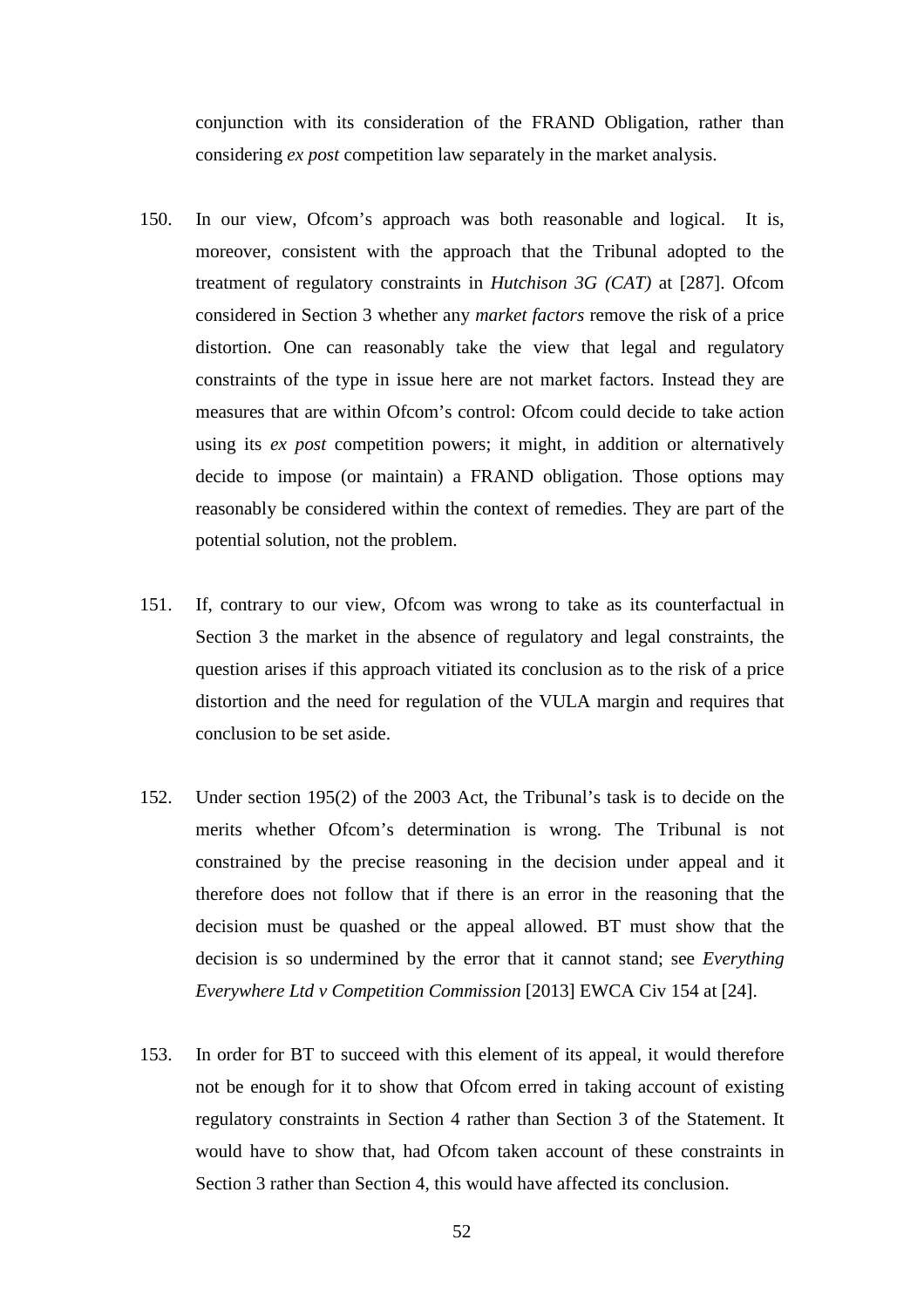- 154. Ofcom contends that its consideration of regulatory constraints in Section 4 rather than Section 3 of the Statement does not make any material difference to its decision on the risk of a price distortion. This is on the basis that, having concluded, based on its market analysis in Section 3, that there was a risk of adverse effects arising from a price distortion, and having defined its regulatory aim as being to address this risk, Ofcom proceeded to ask in Section 4 of the Statement whether that aim was addressed by other forms of regulation. It concluded that neither the FRAND Obligation nor *ex post* competition law would achieve this aim: Statement, paragraphs 4.15-4.23. Ofcom contends that a decision that regulatory and legal constraints would not adequately address the risk of adverse effects arising from a price distortion is logically indistinguishable from a decision that, having taken into account such constraints, there is a risk of adverse effects occurring.
- 155. BT's response to this contention is that Ofcom's treatment of regulatory constraints in Section 4 rather than Section 3 does make a fundamental difference for the following reasons. First, the existence of regulatory constraints should have been taken into account for the purpose of assessing whether there is a realistic likelihood of consumer harm arising from a price squeeze. Second, the Section 4 analysis incorporates considerations of appropriateness of design, e.g. as to whether different regulatory options would provide sufficient certainty to BT and other CPs, which are not relevant to an analysis of "relevant risk of adverse effects" under section 88(1)(a). Third, Ofcom's approach to the *elimination* of risk in Section 4 applies a standard inappropriate to the analysis of prospective risk required under section 88(1)(a). In Section 4, Ofcom sets as its "*regulatory aim*" to "*remove*" the risk identified in Section 3 and thus to ensure that BT "*cannot*" impose a price squeeze; under section  $88(1)(a)$ , Ofcom cannot intervene unless the risk is "*significant and real*". In quantitative terms, if the relevant Section 3 test of "*significant and real*" risk were set as a risk of more than 40%, then an assessment of alternative constraints by reference to a test of *removal* or *elimination* of such risk, i.e. reducing the risk to (or at least close to) 0%, would apply too stringent a test.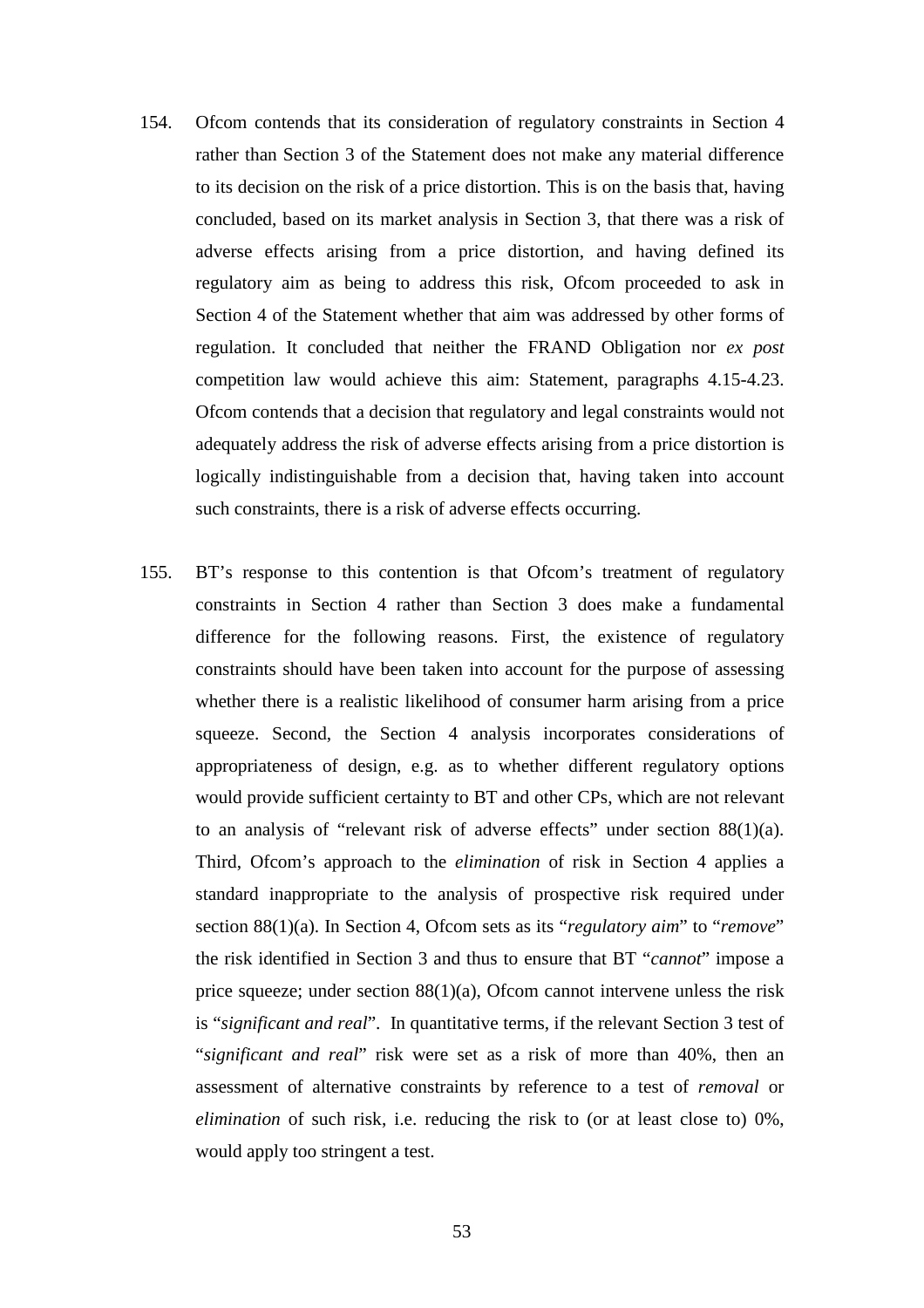- 156. It seems to us that Ofcom's assessment of the effects of the FRAND Obligation and the deterrent effects of *ex post* competition law in Section 4 could reasonably have been incorporated in Section 3 of the Statement, in the part headed "Are there any factors which remove this risk?" without making a material difference to the conclusions in that section, or to the Statement overall. The matters considered as part of this assessment, such as lack of certainty, are not purely design issues but are also relevant to the risk of BT engaging in a price squeeze to the detriment of end-users. Given Ofcom's conclusions in Section 4 as to the insufficiency of the FRAND Obligation and *ex post* competition law in addressing the aim of ensuring that BT did not engage in a price distortion, Ofcom would no doubt have concluded that those constraints (separately or together) did not remove the risk of a price distortion if they had been considered in Section 3. Ofcom's overall conclusion in Section 3 as to the existence of the risk of a price distortion would have been unaffected.
- 157. The dichotomy which BT seeks to create between Section 3 and Section 4 in terms of different percentage risks is, in our view, both artificial and incorrect. In Section 3, Ofcom considers if there are *market factors* that *remove* the risk of a price distortion. BT has not taken issue with approach. Considering legal and regulatory constraints in Section 3 would similarly involve an assessment of whether or not those constraints remove the risk of a price distortion. We therefore do not accept BT's submission that Ofcom might well have reached a different conclusion had it considered the legal and regulatory constraints in the context of its market analysis in Section 3 rather than in Section 4.

### *Tribunal conclusion – Approach to assessment of legal and regulatory constraints*

158. We conclude that Ofcom was entitled to take as its counterfactual for the purposes of its market analysis in Section 3 of the Statement the market in the absence of existing legal and regulatory constraints. If, contrary to this view, Ofcom ought to have taken account of these matters in its market analysis in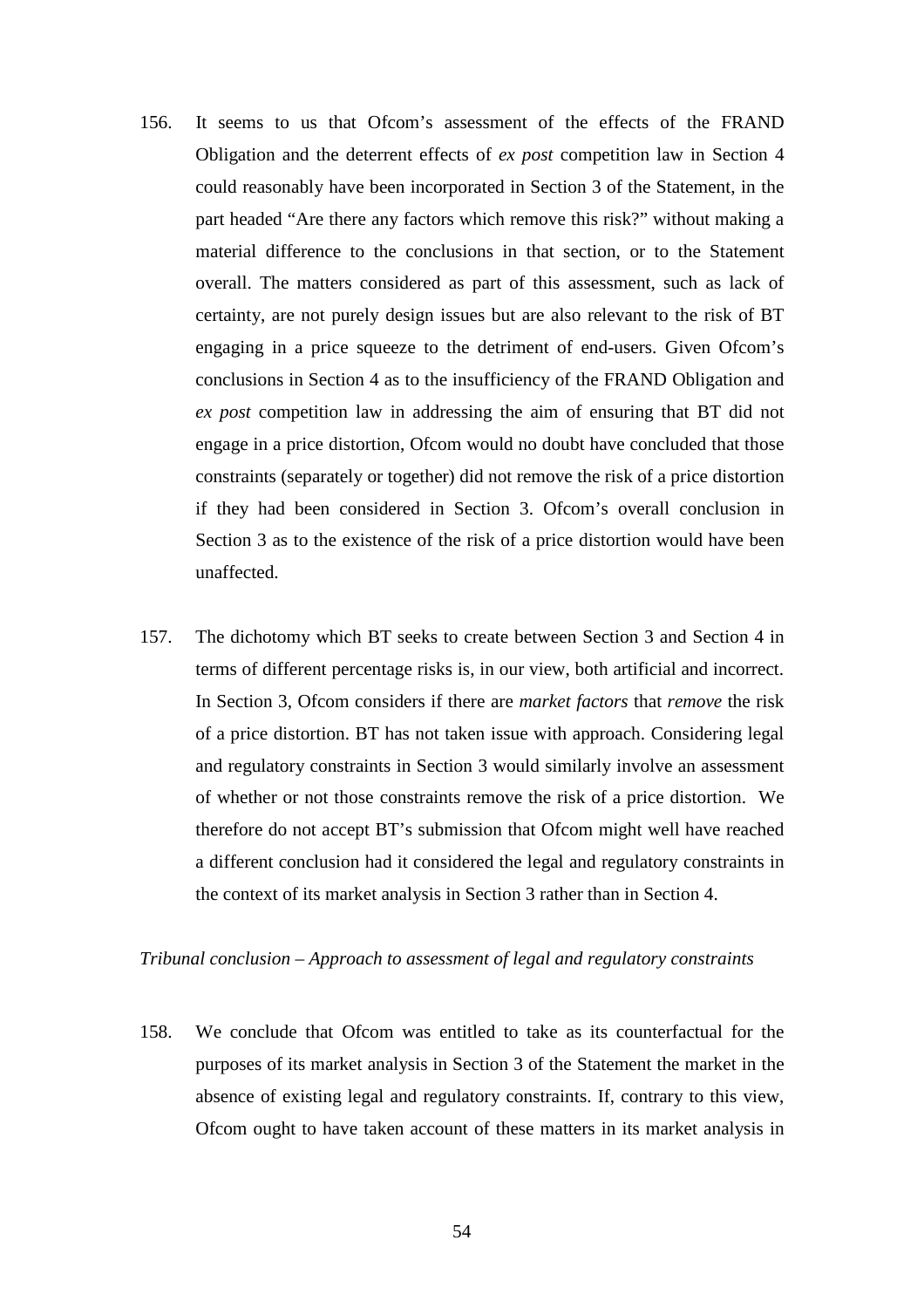Section 3, this would not have made any material difference to its conclusion as to the risk of a price distortion.

# **5(C) Did Ofcom fail to give sufficient weight to existing legal and regulatory constraints?**

159. We consider below whether, as BT alleges, Ofcom is wrong to consider that additional regulation is required beyond the existing legal and regulatory constraints namely: (i) the FRAND Obligation (see also paragraphs [135-](#page-47-0)[139](#page-47-1)  above); (ii) the BT Undertakings (see also paragraphs [140](#page-48-0)[-142\)](#page-48-1); and/or (iii) *ex post* competition law.

## *The FRAND Obligation*

- 160. BT draws attention to the fact that the 2010 Statement explicitly acknowledged that the FRAND Obligation was designed to prevent BT from engaging in a price squeeze and to the fact that no CP had ever submitted a complaint to Ofcom under this "fair and reasonable" remedy about the level of the VULA margin. BT submits that Ofcom fails to give sufficient weight to the FRAND Obligation in deciding that further regulation of the VULA margin is required.
- 161. Ofcom's position, as set out in the Statement itself (paragraphs 4.62 4.72) and supported by Mr Clarkson's evidence, is that the period  $2014 - 2017$  is likely to be important in the development of the broadband market and that it is appropriate to include greater detail in a separate SMP condition rather than in guidance accompanying the FRAND Obligation. In particular, Ofcom considers that inclusion of certain parameters in the SMP condition concerning cost adjustments that BT must follow will limit the scope for ambiguity around what BT is required to do and provides a reasonable degree of certainty over the margin it needs to maintain. This addresses the drawback of a purely guidance-based approach under which BT would not have information on the required cost adjustments, making it difficult for BT to comply with the regulation. It also limits the opportunities for gaming and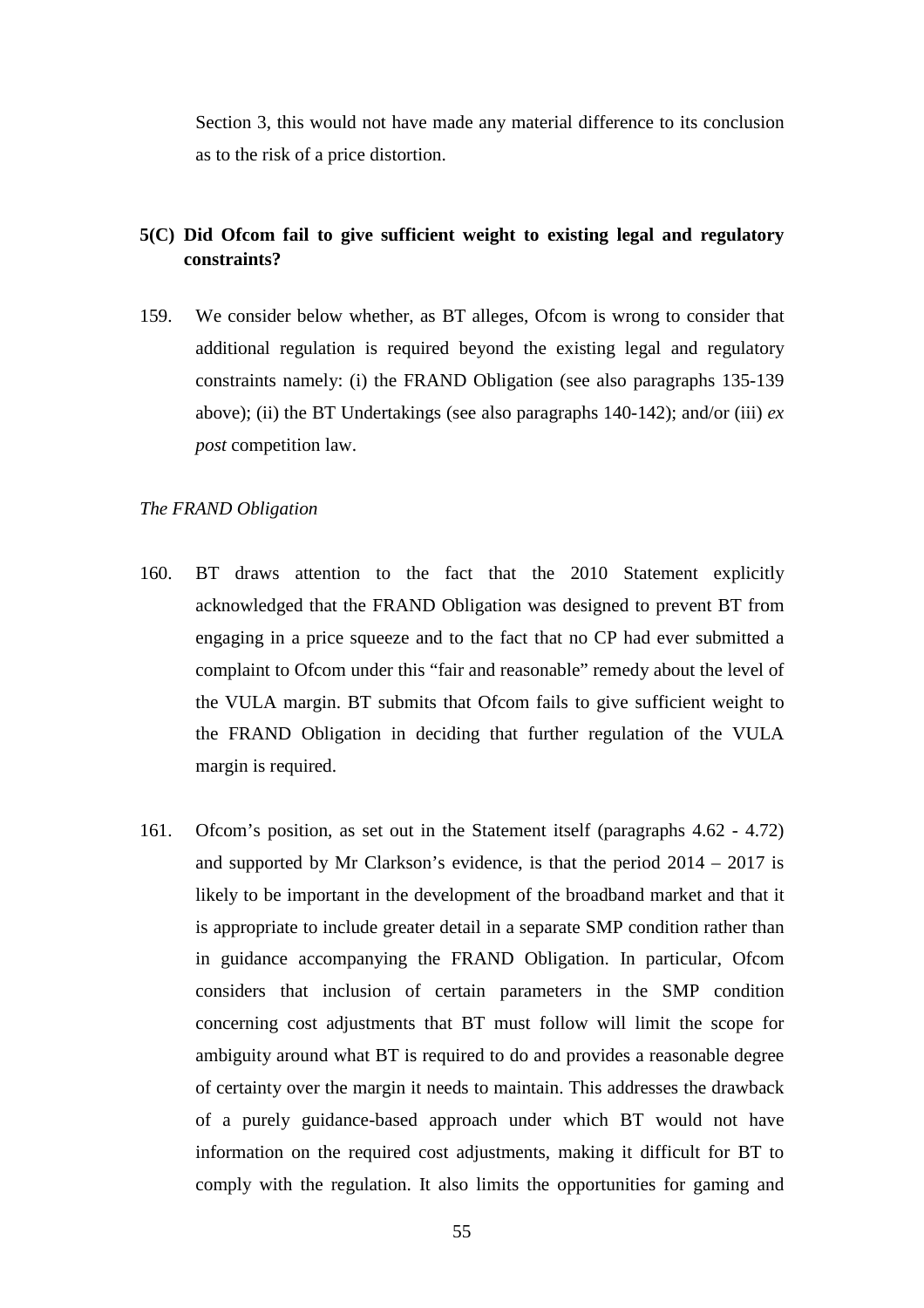disputes. Ofcom points out that the lack of certainty inherent in the FRAND Obligation supplemented with guidance would prejudice other CPs in judging BT's compliance and the level of the VULA margin and therefore whether they can profitably match BT's prices. This would in turn affect their decision to invest in winning SFBB subscribers. An SMP condition will allow appropriate flexibility to accommodate significant future changes in the market.

162. BT's witness, Mr Tickel, accepted in his witness statement and in cross examination that Ofcom's guidance accompanying the FRAND Obligation was not particularly detailed:

> Q. You note that Ofcom did not set out extensive guidance on how a price squeeze was to be assessed when setting the FRAND condition. That is at paragraph 78 of your statement.

A. That is correct.

Q. And the fair and reasonable test is very open-ended, isn't it?

A. I don't know what you mean by "open-ended"; I think it's --

Q. It doesn't supply details about how a margin squeeze test would be applied in practice.

A. No, but it's typical of many, many regulatory rules we face and have faced over the years. Not to unduly discriminate, not to implement unfair cross-subsidies are just some of the remedies that have been in place, with the focus being, well, if there is a reason to believe you may have breached it, we will look at the detail at the time and see what the effects of the complained-of behaviour actually are.**[22](#page-55-0)**

- 163. Ofcom points out that the lack of certainty in the FRAND Obligation is illustrated by the disagreement between the parties' witnesses $^{23}$  $^{23}$  $^{23}$  as to whether the FRAND Obligation incorporated an effects analysis and the disagreement between BT and Ofcom as to the appropriate test for a price distortion, as illustrated by BT's challenge to the design of the margin condition in the proceedings now before the CMA.
- 164. We consider that Ofcom's evidence is persuasive and are of the view that Ofcom was entitled to conclude that the FRAND Obligation would not

<span id="page-55-0"></span><sup>&</sup>lt;sup>22</sup> Transcript Day 2, pages  $49 - 50$ .

<span id="page-55-1"></span><sup>&</sup>lt;sup>23</sup> Transcript Day 2, page 50, lines  $1 - 9$ ; Day 3, page 39, lines  $3 - 11$ .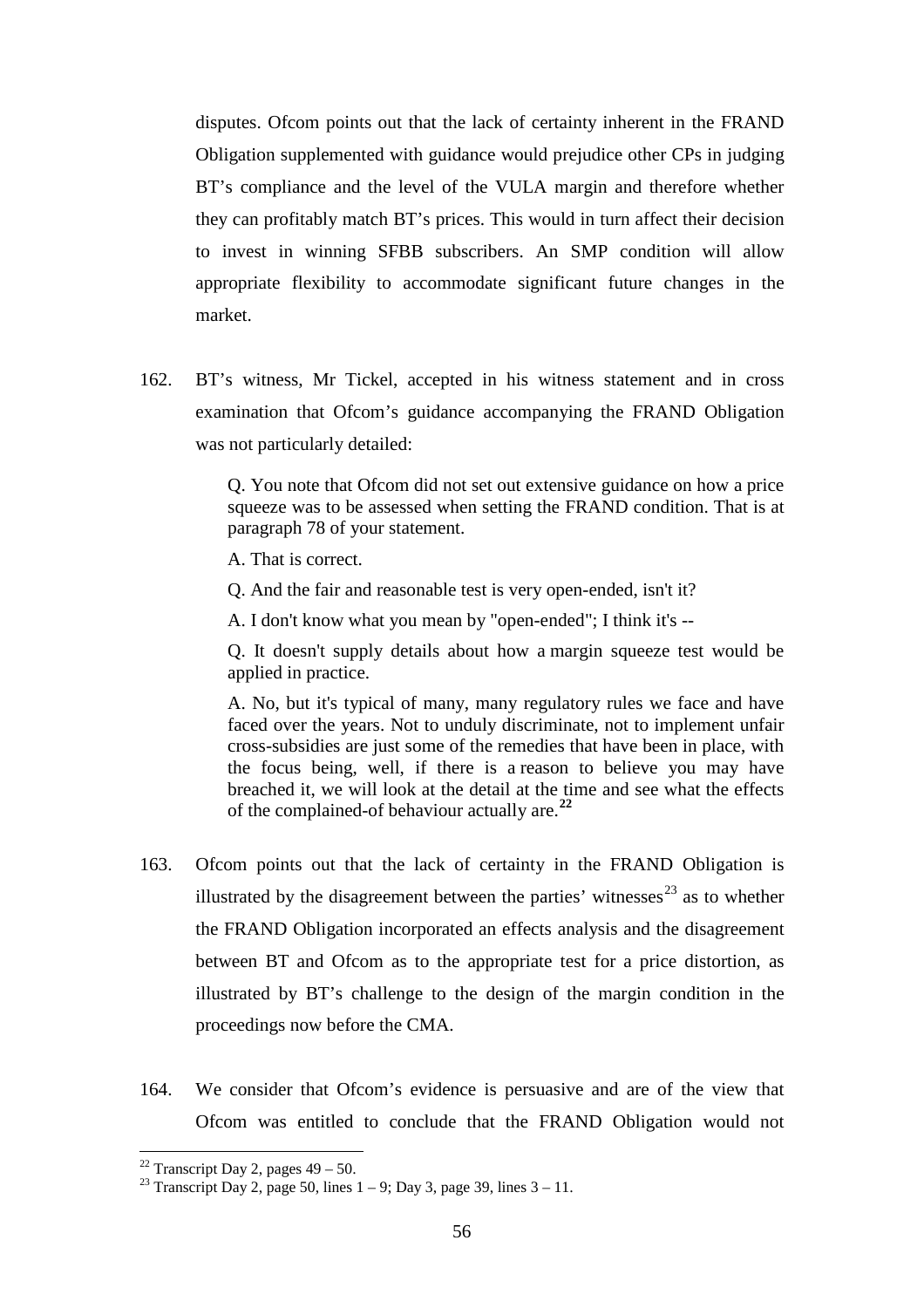effectively address the risk of an appreciable price distortion because it would leave too much uncertainty for BT and for other CPs in judging BT's compliance with the FRAND Obligation which would, in turn, affect their investment decisions. Moreover, the debate before us on the meaning of a section 88 price distortion and the applicability of the Article 102 jurisprudence in that context suggests to us that there is likely to be a high degree of uncertainty over what might be considered permissible under the FRAND Obligation.

# *The BT Undertakings*

- 165. As noted above, central to the BT Undertakings was the establishment of a new, functionally separate, division of BT which became Openreach. The consultation on the BT Undertakings issued on 30 June 2005 stated (at paragraph 5.15) that the proposed undertakings were intended to address discriminatory conduct, including changes in the margin between an upstream and downstream product which could affect competitors' ability to compete in each of these markets and (at paragraph 5.28) to alter the incentives of BT to engage in discriminatory practices.
- 166. The BT Undertakings include a requirement that Openreach offers its services to BT Consumer and to all of its other CP customers on the basis of 'equivalence of inputs', i.e. on the same timescales, terms and conditions, by means of the same systems and processes, and with the same provision of confidential information and same provision of information terms, conditions and prices.
- 167. BT drew attention to the requirement in the BT Undertakings for the functional separation of Openreach and other BT divisions, including measures such as separate remuneration systems and bonus arrangements for employees of Openreach, a separate management board and separate reporting lines for Openreach's CEO to the CEO of BT Group. BT notes that there are also requirements that no employee or agent of BT who is not working for Openreach shall directly or indirectly participate in the formulation or making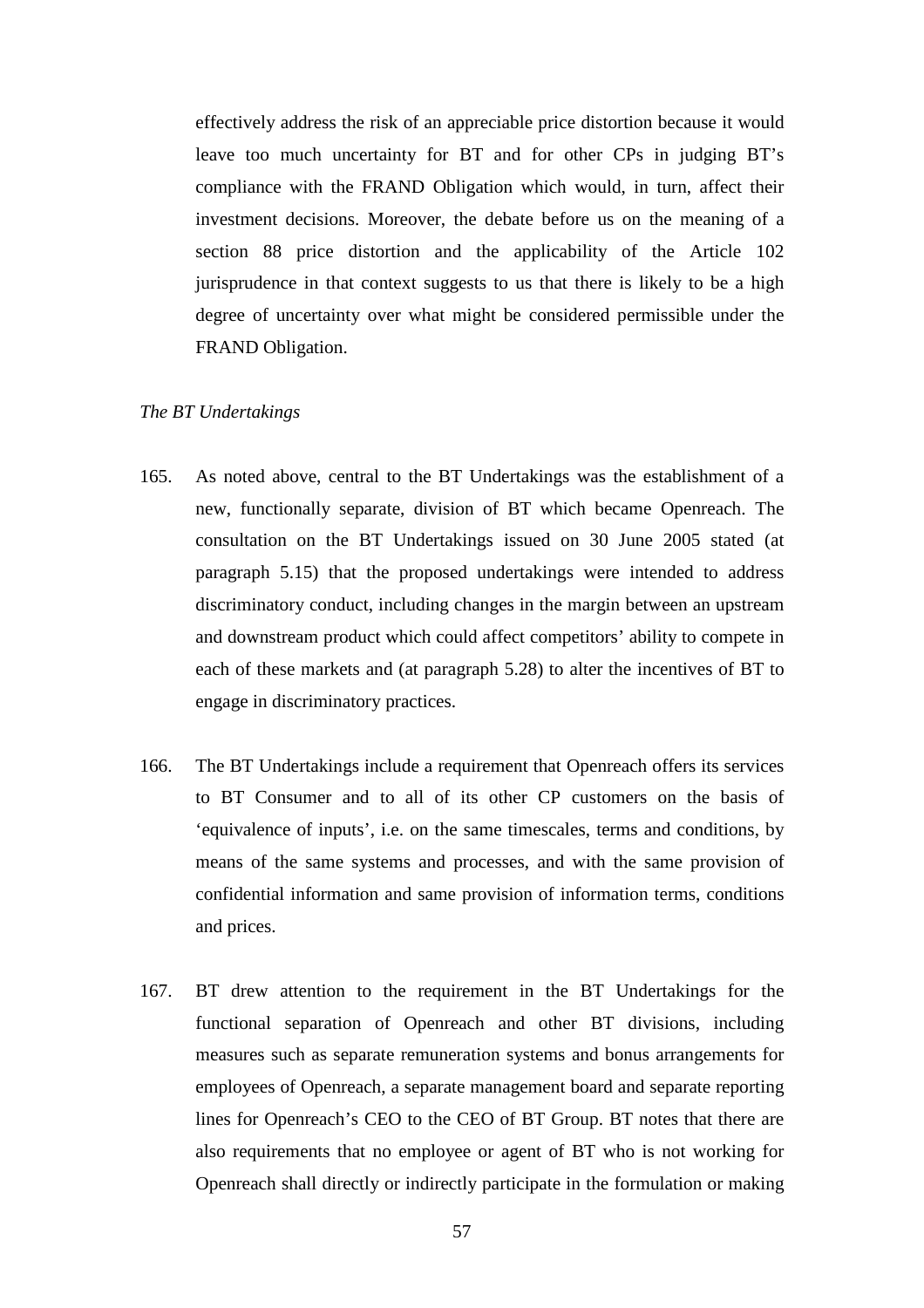of Openreach's commercial policy or have access to Openreach's commercial information.

- 168. Mr Petter's evidence (for BT) is that because of: (i) the functional separation between Openreach and the other BT divisions required under the BT Undertakings; (ii) the requirement under the BT Undertakings for Openreach to sell its services on an 'equivalence of inputs' basis; and (iii) the regulatory obligations imposed by Ofcom on BT such as the requirement not to unduly discriminate between its CP customers, BT is not able to exploit its position in the vertically integrated BT in the way that other vertically integrated companies can. He also explains how the employees of BT's retail arm, BT Consumer, are incentivised on the basis of the performance of BT Consumer and that BT Consumer and its employees have no incentive to engage in a margin squeeze strategy as this would cut across their commercial objectives and BT Consumer's financial incentives. Moreover, a pricing strategy which effectively transferred profitability from BT Consumer to Openreach would have a negative impact on BT's share price, because City analysts attach greater weight to BT Consumer's profits than Openreach's. He also states that a price distortion strategy would be very obvious to anyone reviewing BT's published financial reports.
- 169. BT submits that the BT Undertakings should have been taken into account by Ofcom in the assessment of BT's incentives to implement a price distortion and that if they had been taken into account, there would have been no need for additional regulation to address the risk of a price distortion. BT argues that the Undertakings are directed at the elimination of discrimination, that discrimination is an important element in the assessment of risk of consumer harm arising from a price squeeze and that the BT Undertakings were adopted in part to address wider concerns over BT engaging in an abusive margin squeeze and were intended to alter BT's incentives to engage in such conduct.
- 170. Ofcom accepts that the BT Undertakings and their incentive effects were not considered in the Statement but it contends that it had not been necessary to do so as the BT Undertakings are not concerned with the risk of a price distortion.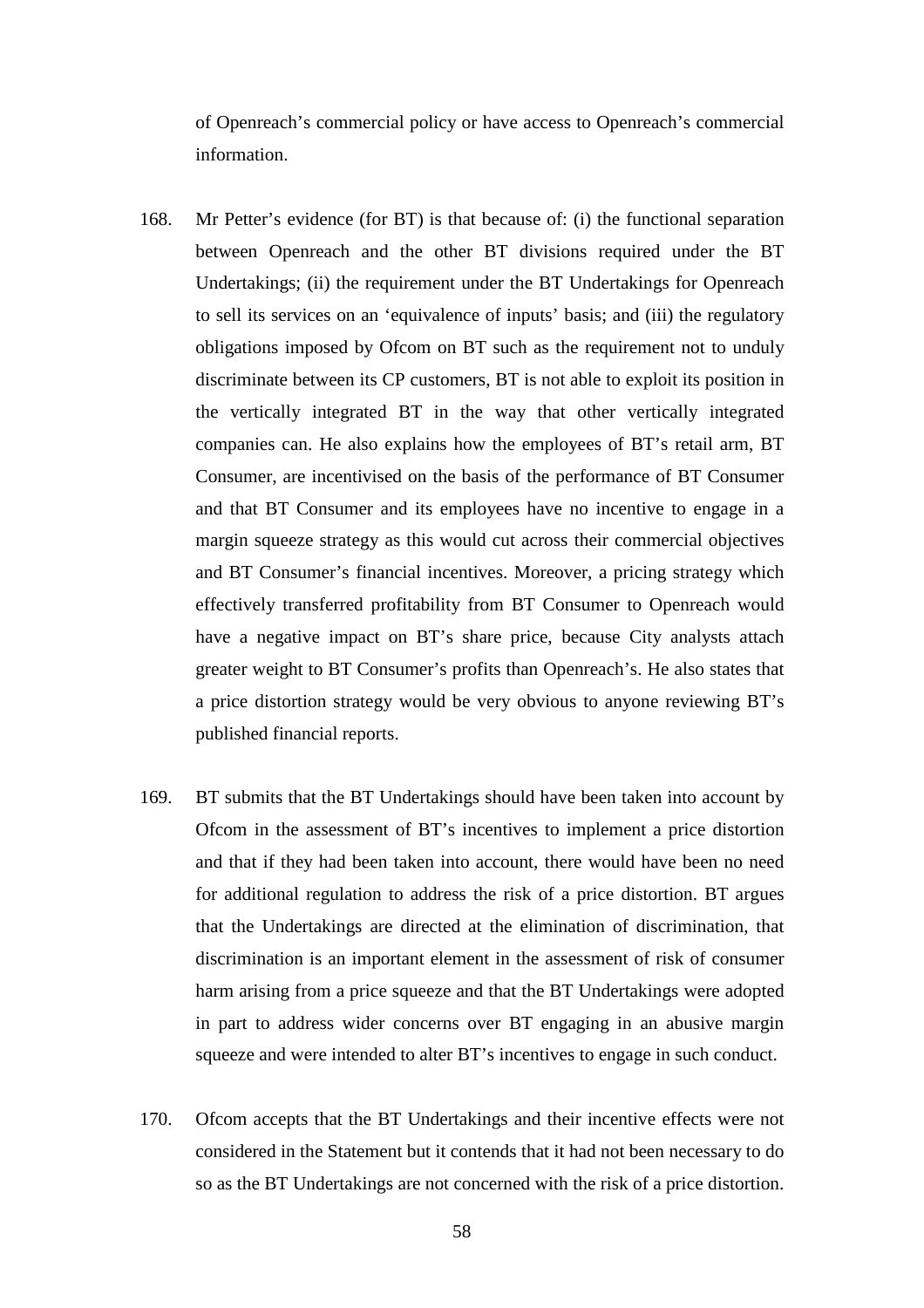With regard to the equivalence of input obligations, Ofcom submits that these would not preclude a price distortion of the paradigm type that the VULA margin condition is intended to avoid. Ofcom's central concern is not that Openreach will charge higher prices to other CPs than to BT Consumer but that Openreach will charge the same wholesale price to those CPs as to its own retail divisions and the difference between the wholesale price and BT Consumer's SFBB retail prices (which are unaffected by the equivalence of input obligations) will give rise to a relevant risk of a price distortion.

- 171. With regard to functional separation, Ofcom accepts that this is potentially significant but contends that a number of the undertakings, including paragraph 20.9 highlighted by Mr Tickel ("*…the nominated individuals (if any) and individuals occupying the roles and functional areas set out in Annex 2 shall not abuse their positions to circumvent the intent of these Undertakings*"), are extremely general and vague and in any event not intended to address the risk of a price distortion. It also notes that the undertaking in paragraph 5.38 not to participate in the formulation or making of Openreach's commercial strategy does not apply to a range of senior BT executives who may take a strategic view of BT's business as a whole. Ofcom also draws attention to the reference in Mr Petter's witness statement to BT deciding to prioritise its sale of retail fibre broadband in order to make its enormous investment commercially viable "*taking a group perspective*" and his acceptance in cross-examination of the fact that that the commercial policy in relation to BT Consumer's activities was set centrally. Ofcom also points to the fact that when the undertakings were introduced, Ofcom made clear that any concern with margins would need to be addressed separately through the *ex ante* framework. Finally, Ofcom draws attention to the fact that paragraph 5.41.1 exempts from the BT Undertakings a long list of people including, among others, any member of a committee of the board of BT Group.
- 172. It is not evident to us that BT relied on the BT Undertakings at the time of the 2014 VULA Margin Consultation in support of its case that no further regulation of the VULA margin was appropriate, which may explain why they are not addressed in the Statement.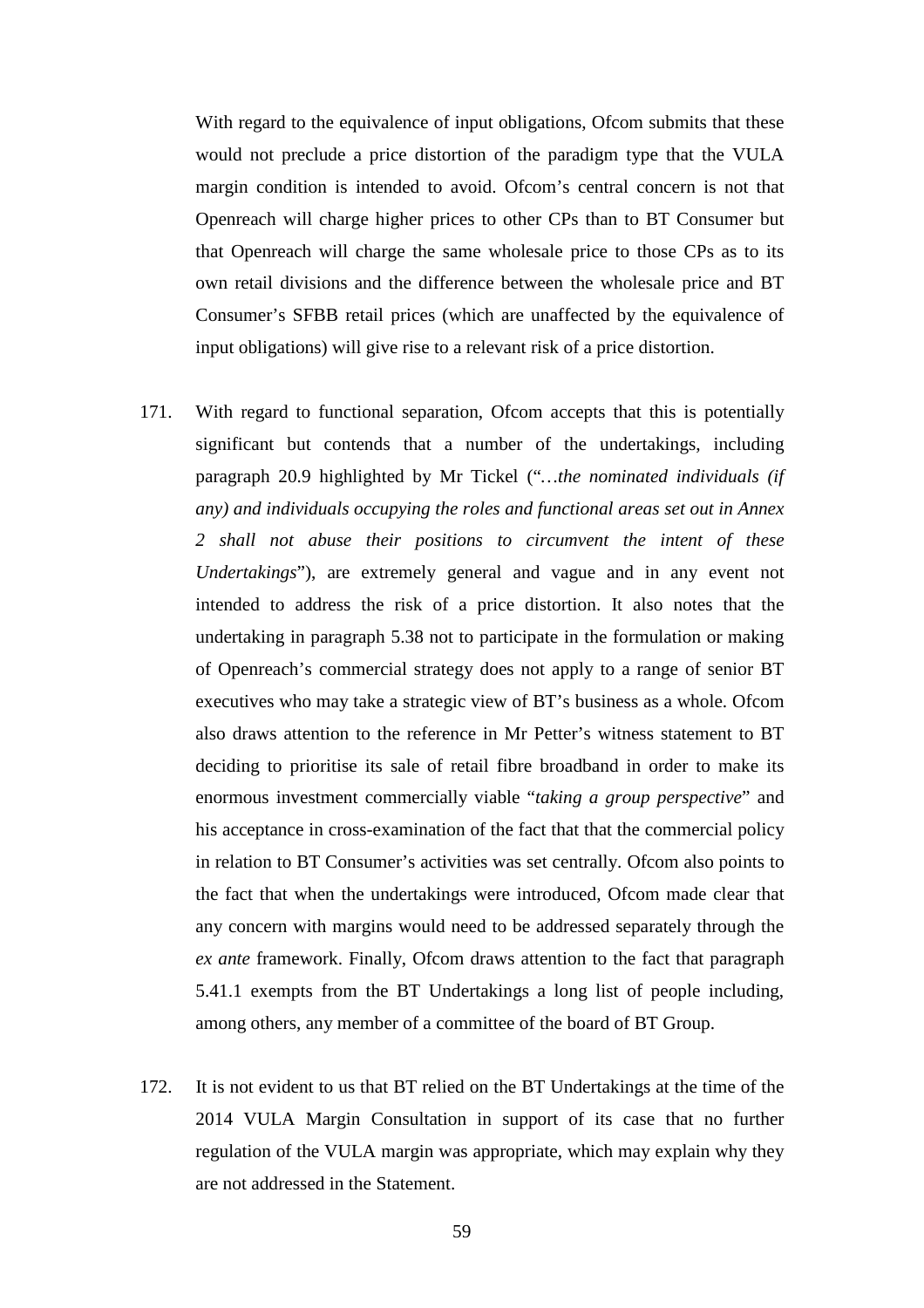173. In any event, in light of the equivalence of inputs obligation, we find Ofcom's position that the Undertakings are predominantly focused on preventing discrimination compelling. Ofcom was, in our view, entitled to conclude that the Undertakings are insufficiently targeted at the risk of a price distortion and not designed or drafted in such a way as to impede BT's ability to implement such a pricing strategy. BT has not persuaded us that Ofcom has erred in this regard.

#### *Ex post competition law*

- 174. BT contends that it is sufficiently constrained by the "very substantial deterrent penalties which could be imposed" if BT were found to have engaged in a margin squeeze in breach of Article 102 TFEU; this removes any relevant risk of a price distortion and Ofcom was wrong to ignore the constraints of competition law in its assessment.
- 175. Ofcom submits that *ex post* competition law would not be effective in achieving its regulatory aim. It notes that the CRF recognises that *ex post* competition law has proved insufficient in circumstances where firms have enduring market power and submits that *ex post* competition law would be insufficient to address the risk of a price distortion in the present case for the following four reasons.
- 176. First, *ex post* competition law is unable to prevent competitive distortions as it is necessarily after the event. Second, an *ex post* approach may result in a significant time lag between any abuse and its identification and punishment. Third, BT might pass an *ex post* competition law test even though its margin was insufficient to avoid competitive distortions, because *ex post* competition law does not, except in particular circumstances, allow the use of an adjusted EEO approach. Fourth, Ofcom is concerned to ensure that there is sufficient certainty as to how it would assess the acceptable level of margin.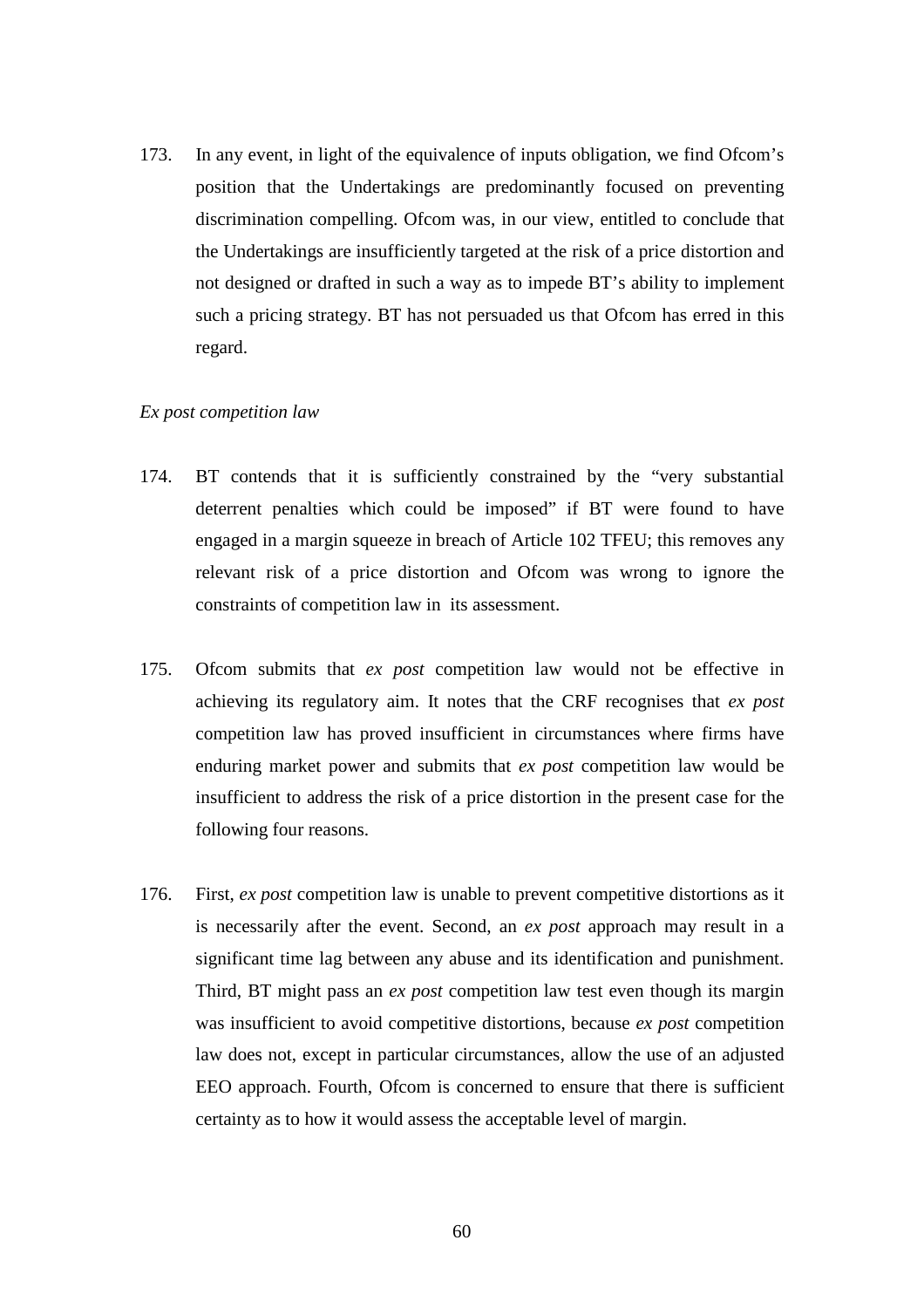- 177. BT's response to these arguments is, in short, first, that BT is under close scrutiny both by Ofcom and its commercial rivals and that allegations of infringement could be acted on quickly, including through the imposition of interim measures. Second, in treating *ex post* competition law as simply a matter of regulation "after the event", Ofcom has ignored the important deterrent impact of EU and UK enforcement activity as a highly material factor to consider in any assessment of BT's incentives to engage in a strategy of excluding competitors from the broadband market by a margin squeeze during the current market review period. Third, the case law of the CJEU and the administrative practice of the European Commission and Ofcom now provide an undertaking in the position of BT with detailed guidance as to the applicable legal and economic principles so that market operators have the necessary degree of certainty as to the parameters of acceptable market conduct. Fourth, historic evidence of BT's conduct provides no support for a concern that BT is likely to engage in an abusive margin squeeze.
- 178. Ofcom submits that, notwithstanding the deterrent effects of *ex post* regulation, operators with SMP do sometimes breach competition law, that any competition law investigation into VULA/SFBB prices would be complex and time consuming and that, in the present market context, even a short delay might have a significant impact on the development of competition.
- 179. *Ex post* competition law would be likely to give rise to uncertainties regarding whether adjustments would be made to BT's costs and what level of VULA margin should be set to ensure compliance. It is not an answer to the need for certainty that a number of competition investigations now provide a measure of certainty as to the parameters of acceptable market conduct as they do not address the detail of the adjustments to be made to BT's costs or the need for a detailed assessment of the potential effects of a price squeeze. *Ex post* competition law would require Ofcom to establish at least the potential for anti-competitive effects in the downstream market as a consequence of BT's failure to maintain a sufficient margin, which would add to the time and complexity of the proceedings.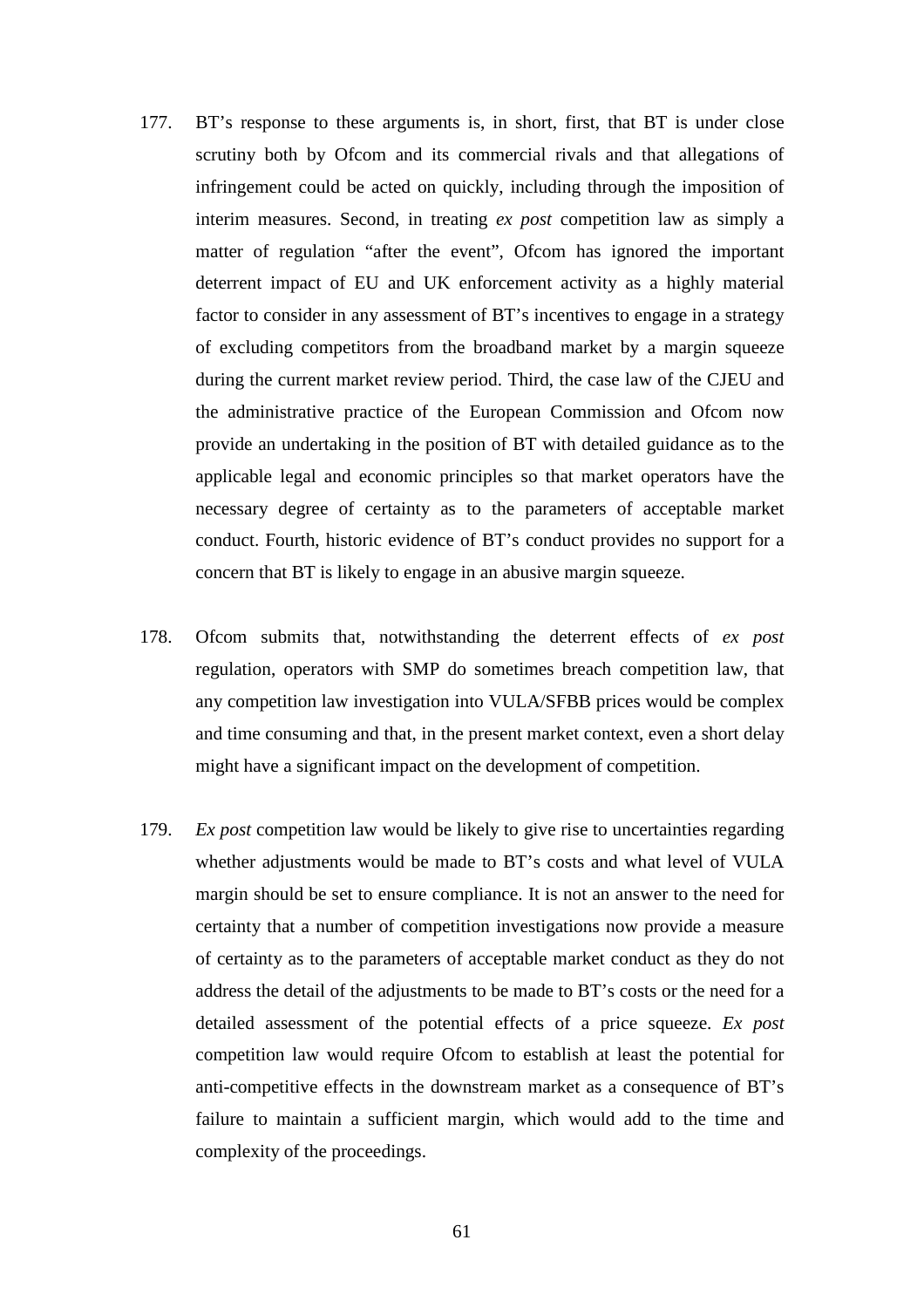- 180. Ofcom also refers to a concern raised by TalkTalk that BT might pass an *ex post* competition law test even though its margin was insufficient to avoid competitive distortions. It notes that *ex post* competition law does not, except in particular circumstances, allow the use of an adjusted EEO approach; the general approach to assessing margin squeeze is to consider the costs of the dominant undertaking itself, not the costs of its competitors: see *TeliaSonera Sverige*. Further, according to the Commission's G the benchmark generally relied on in *ex post* competition law to determine the costs of an equally efficient competitor is the LRIC of the downstream division of the integrated dominant undertaking rather than LRIC+.
- 181. BT also submits that Ofcom failed to give proper weight to the numerous investigations that Ofcom has conducted into margin squeeze allegations that have been made against BT over the years, in particular the Competition Act investigation into a complaint by TalkTalk that BT had engaged in a margin squeeze in respect of its supply of SFBB and its supplemental complaint that the pre-existing margin squeeze had been exacerbated by BT's decision to offer BT Sport free of charge to existing BT broadband customers, following which Ofcom decided that there were no grounds for action. Ofcom's response is that the Competition Act investigation was not directed at the test imposed by the VULA margin condition, in particular Ofcom used an EEO approach to BT's costs, not an adjusted EEO, and applied a LRIC cost standard. Further and in any event, historical conduct is at most of marginal relevance to the question of future risk.
- 182. We consider that Ofcom has not erred in the way it took account of the constraints of *ex post* competition law acting on BT. The reasons set out in the Statement (paragraphs 4.15 to 4.22) are compelling. We note in particular that the CRF clearly envisages situations where *ex post* competition law is insufficient to address the risk of the implementation of a price distortion by a company that has been found to have SMP. Moreover, in light of our conclusions in part 5A of this judgment, we agree with Ofcom and TalkTalk that there may be situations where BT might pass an *ex post* competition law test even though its margin is insufficient to avoid a price distortion within the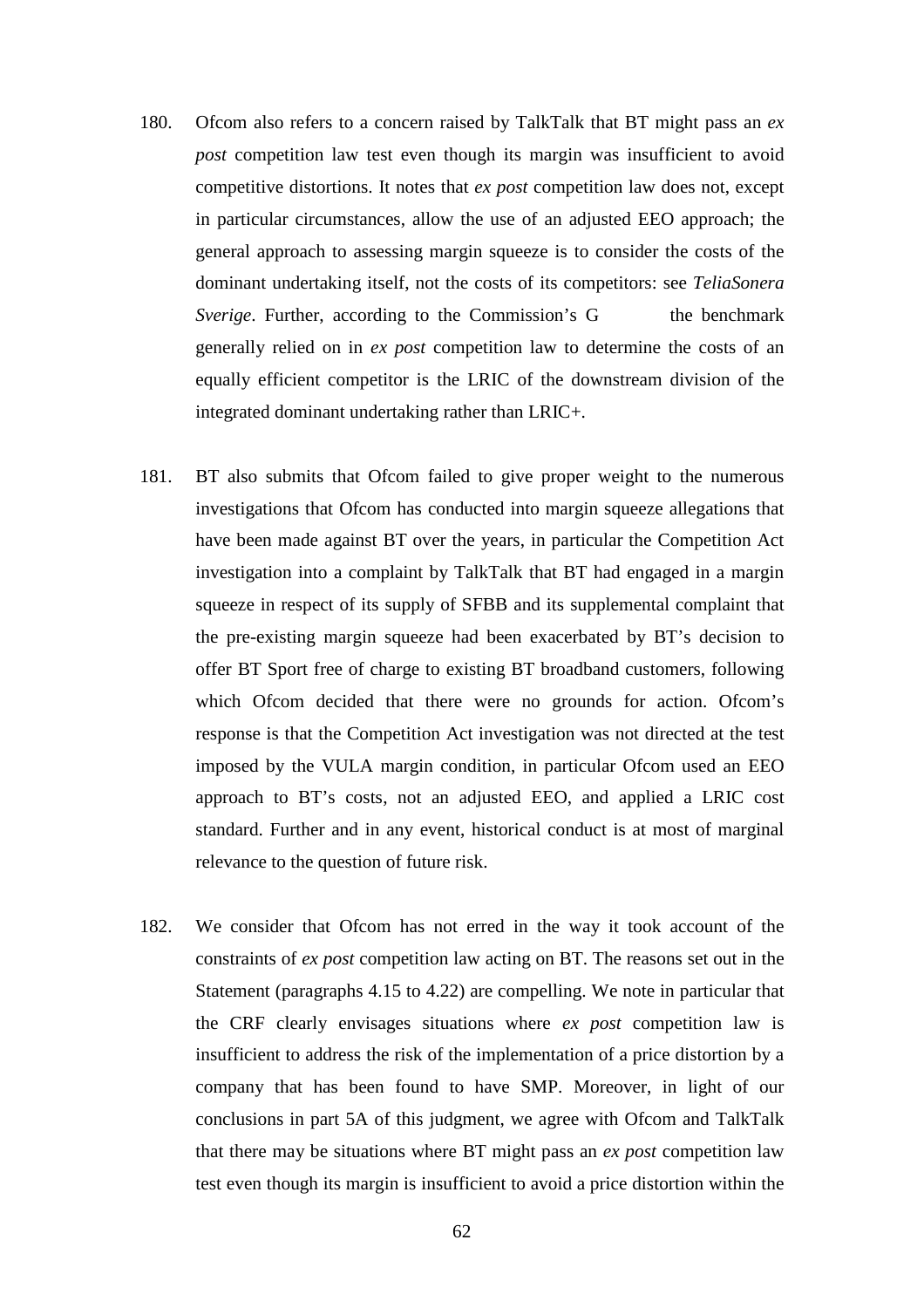meaning of section 88. Even if that were not the case, there is likely to be some uncertainty surrounding the appropriate benchmark for assessing whether BT's pricing is abusive within the meaning of Article 102. More generally, any uncertainty and delay surrounding enforcement is likely to negatively affect the investment incentives of BT's competitors in SFBB.

## *Tribunal conclusion – Weight accorded to existing legal and regulatory constraints*

183. For the reasons set out above we consider that Ofcom gave proper weight to the FRAND Obligation and to the deterrent effects of *ex post* competition law in concluding that further regulation of the VULA margin was required. In our judgement, Ofcom was entitled to conclude that the BT Undertakings did not address the risk of a price distortion and did not need to be specifically considered in its market analysis because they may reasonably be considered to be largely irrelevant in the context of addressing the concerns that Ofcom had identified and was seeking to address in the Statement.

# **5(D) Was Ofcom wrong to consider that any additional regulation was required beyond existing regulation?**

184. BT submits that any suggestion to impose a VULA margin control should have been rejected *in limine* by Ofcom for the following reasons. First, there was no evidence that the existing regulation pursuant to the 2014 FAMR Statement had proved inadequate to protect effective retail competition in the broadband market. Second, the nature of the market, increasingly characterised by differentiated bundling by four major retail competitors with a distinct balance of advantages and commercial strategies, would render any exclusionary strategy based on margin squeeze for only one upstream input very difficult to implement. Third, there is no evidence that BT is intending to engage in such a strategy. Fourth, there is no evidence that BT has in practice implemented an exclusionary strategy or that it has set prices at such a low level as to raise a presumption of abusive pricing. Fifth, there are significant regulatory risks associated with implementing the proposed condition.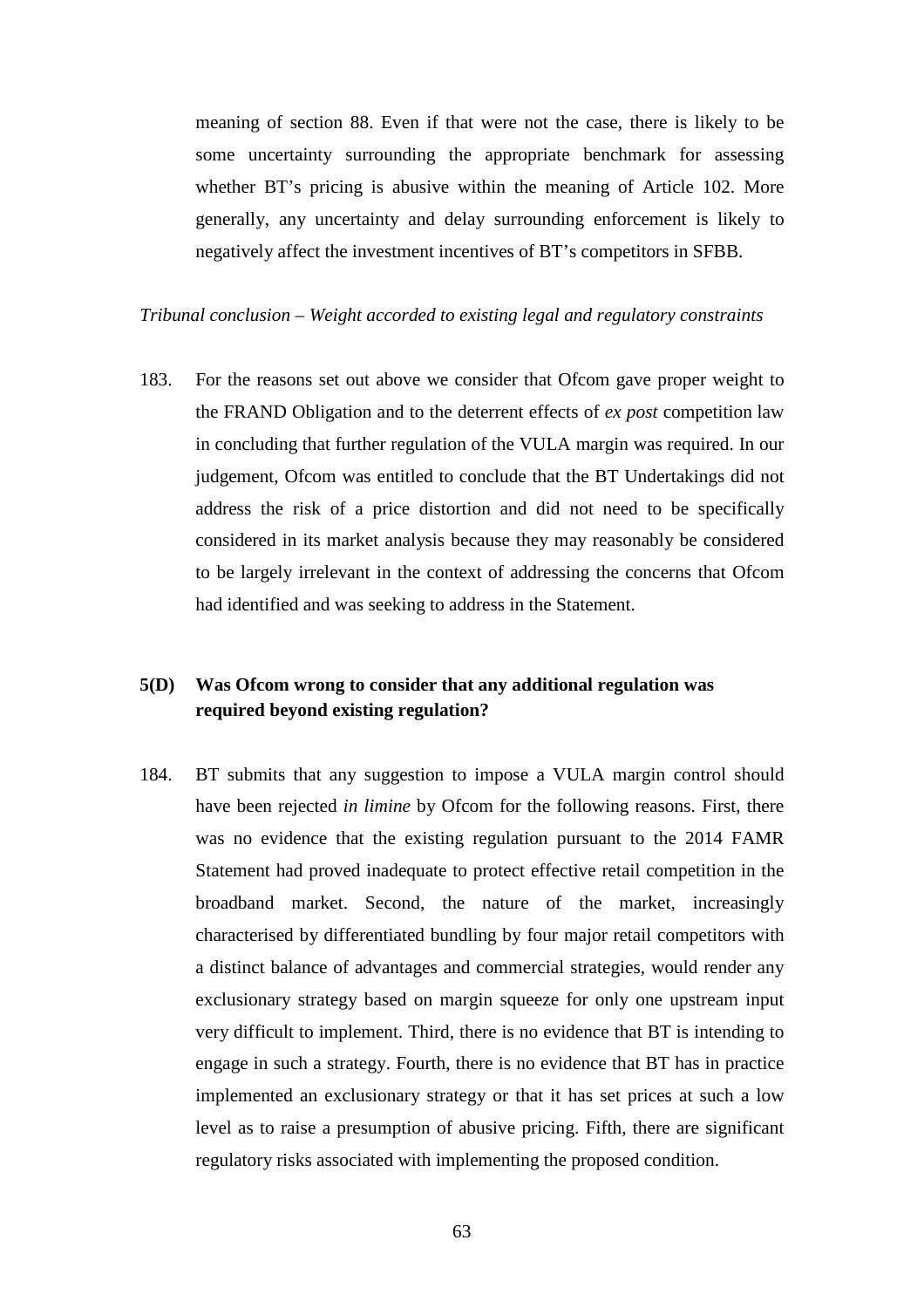185. We consider that Ofcom was entitled to conclude, in the exercise of its regulatory judgement, that additional regulation was required beyond the regulation existing under 2014 FAMR Statement. It is clear that, as a matter of law, it is not necessary for Ofcom to demonstrate that BT has engaged in or attempted to engage in a price distortion: see *Hutchison 3G (CAT)* at [296]. We agree with Ofcom that an absence of evidence of current intent on BT's part to engage in a margin squeeze is of limited relevance to the risk of a margin squeeze in the future. Ofcom's treatment of BT's past conduct, the competitive advantages of BT's competitors and the risks of regulatory intervention, which we consider in part 5(E) below, were properly taken into account by Ofcom. Ofcom was entitled to conclude that these factors did not remove the need for the VULA margin condition.

# **5(E) Did Ofcom fail to analyse the prevailing market conditions to the requisite standard?**

- 186. BT submits that Ofcom's market analysis cannot withstand 'profound and rigorous scrutiny': there is a substantial onus on Ofcom to demonstrate that there is a 'realistic likelihood' of BT engaging in a price distortion. There are a number of elements to this aspect of BT's Ground 1, which we set out in the next paragraph. However, by way of preliminary observation, we note that we do not agree with BT that Ofcom must demonstrate that there is *realistic likelihood* of BT engaging in a price distortion; it is sufficient, for the purpose of sections 88(1)(a) and 88(3) that Ofcom is able to show that BT *may* engage in a price distortion: see the reasoning and conclusions in part 5A of this judgment.
- 187. The errors alleged by BT under this aspect of Ground 1 are as follows:
	- a. Ofcom has made errors in the assessment of BT's incentives to engage in a price distortion;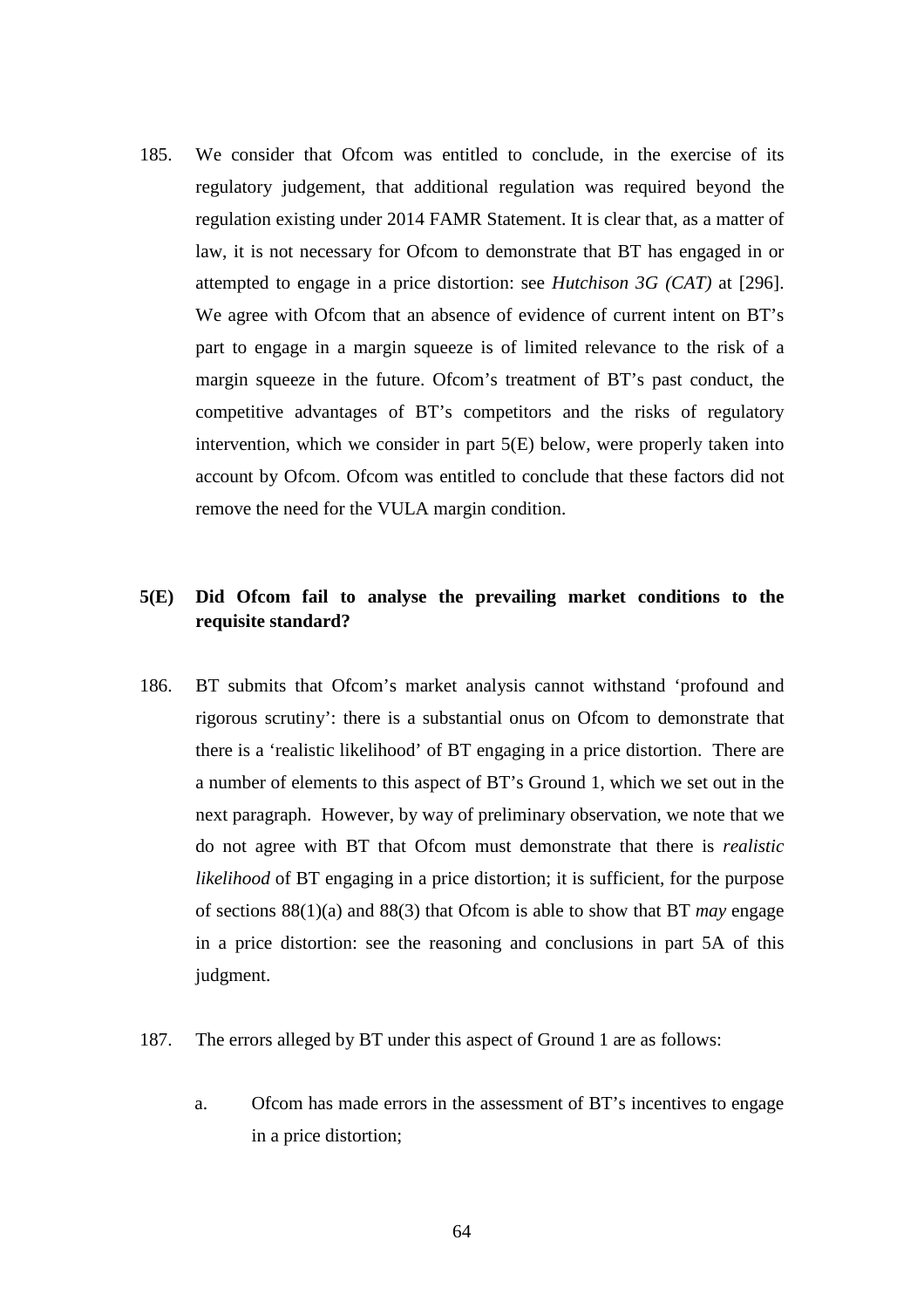- b. Ofcom has erred in placing undue reliance on market shares and in failing to investigate sufficiently the following competitive constraints that impact on BT's incentives:
	- i. BT's rivals;
	- ii. standard broadband;
	- iii. the potential for competitors to build their own fibre networks;
	- iv. the threat of re-entry by rivals;
- c. Ofcom has also erred in not taking proper account of:
	- i. BT's past conduct;
	- ii. the risks of regulation; and
- d. Ofcom ought to have carried out a quantitative analysis of BT's incentives.
- 188. Before dealing with each of these, we note that in the course of the hearing it became clear that there was little or no dispute about BT's ability to impose a price squeeze in light of the fact that it possesses significant market power in the upstream market.<sup>[24](#page-64-0)</sup>

# *BT's incentives to implement a price distortion*

- 189. BT disagrees with Ofcom's assertion that, in the absence of regulation, there is a relevant risk that BT has an incentive to impose a price distortion. According to Ofcom, the incentives for BT to behave in this way are as follows:
	- (i) raising the VULA price will raise BT's rivals' costs in supplying SFBB; if BT does not raise its own retail price then its retail businesses can win a larger share of downstream sales;
	- (ii) by imposing a margin squeeze, BT undermines the incentives of other CPs to invest and compete with BT;

 $\overline{a}$ 

<span id="page-64-0"></span> $24$  Transcript Day 2, page 65 lines 5-9.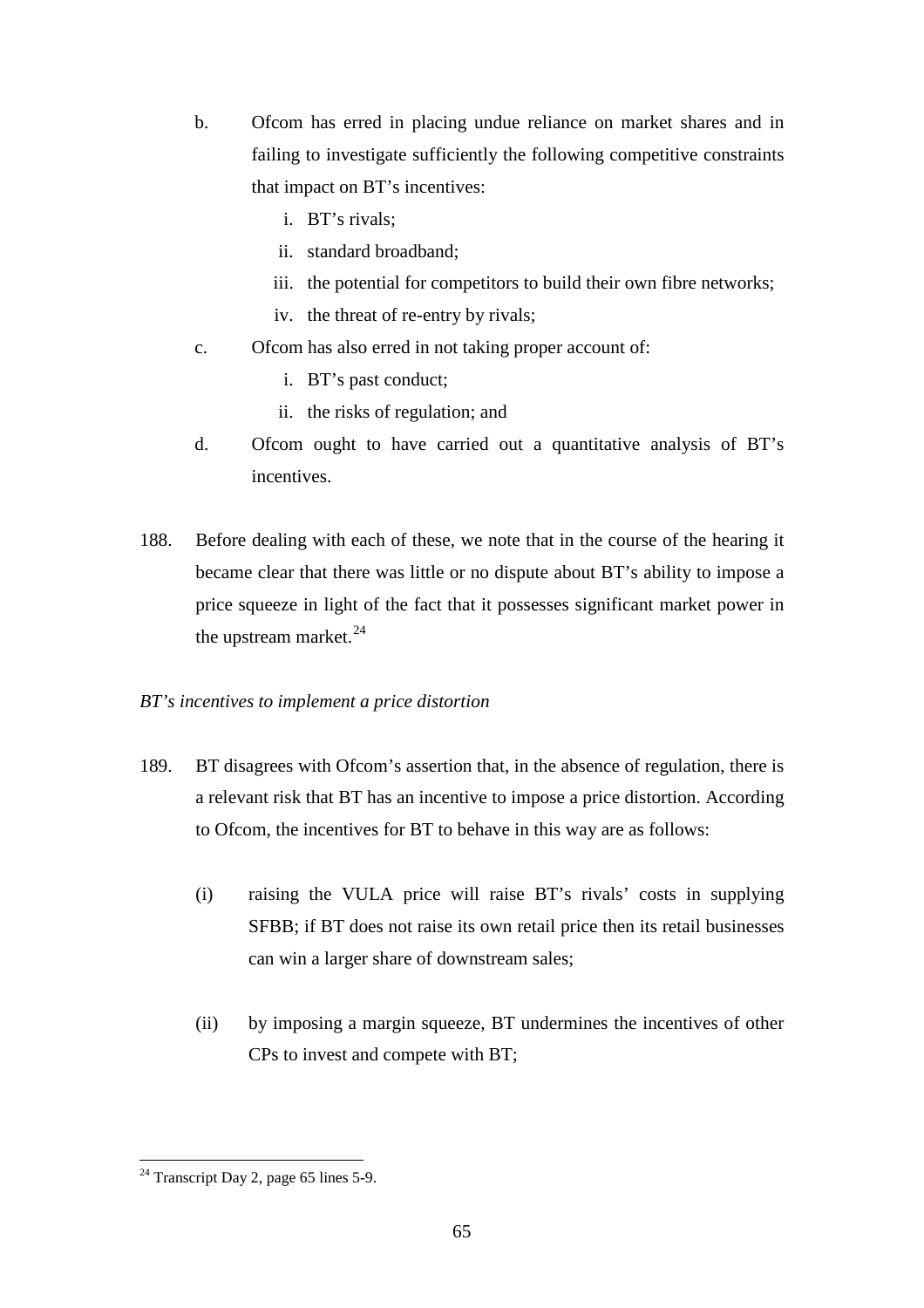- (iii) by building up a sufficiently large retail base, BT adversely affects the costs of its competitors and their ability to innovate; and
- (iv) by engaging in this behaviour BT could therefore potentially build a strong retail market position which could endure into the long term, weakening the competitive constraint it faces from other CPs in the future. This risk is made worse by the transition from SBB to SFBB increasing dependence of CPs on VULA.
- 190. BT submits that such a strategy is unlikely in a highly competitive retail market, given its low probability of success and its high cost for BT if the effect is to enhance the position of Virgin Media or leave Sky in the field and possibly provoke a regulatory response from Ofcom.
- 191. Mr Bishop, BT's expert witness, asserts that if BT's rivals are marginalised from the downstream retail market, then the volume of wholesale supply of VULA that BT will make will decline. In other words, there are costs associated with worsening the terms of VULA, consisting of the likely loss of wholesale revenues, which would need to be taken into account in a full analysis of BT's incentives as well as the extent of the likely increased retail revenues.
- 192. Mr Bishop goes on to argue that in order to consider the effects of a price squeeze on the profits of Openreach and BT Consumer, it is necessary to assess the likely responses of consumers to such pricing behaviour. Even if one were to assume that the response of BT's VULA-based downstream rivals to an increase in the VULA fee were to be an increase in the retail prices of those bundles which included SFBB, this does not necessarily benefit BT Group as a whole. According to Mr Bishop, a detailed assessment of the question would involve having regard to consumer choice patterns; this is absent from Ofcom's Statement.
- <span id="page-65-0"></span>193. Mr Bishop describes five possible responses of the end consumers of BT's rivals' SFBB services to an increase in their retail prices as a consequence of a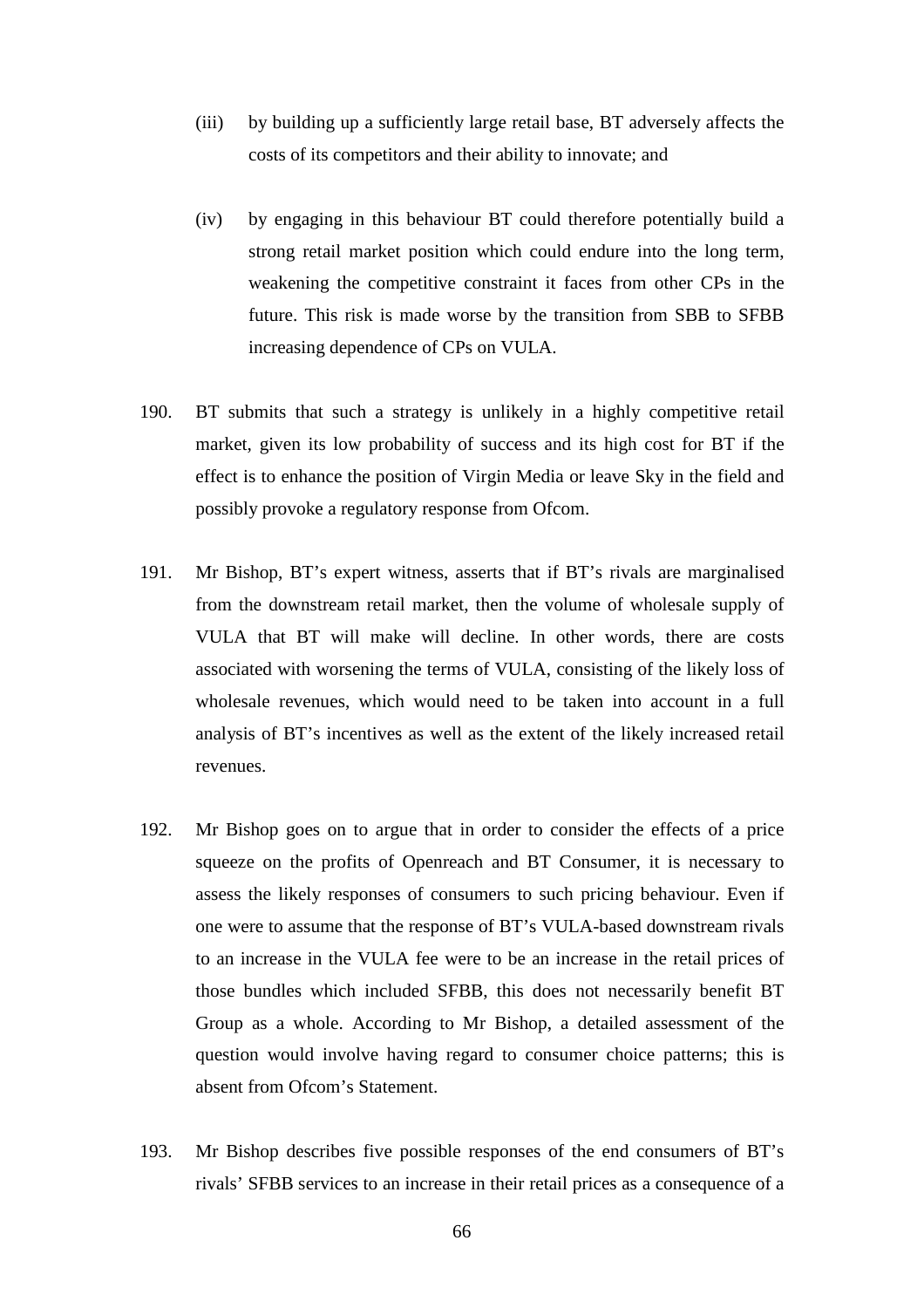rise in the VULA price. The consumers of BT's rivals could: (a) switch to BT's SFBB service; (b) remain with the rival and pay the higher price; (c) purchase SBB instead; (d) purchase SFBB from Virgin Media or another provider with its own network; or (e) not purchase broadband.

- 194. In his cross-examination of Mr Bishop, Mr Holmes produced a table detailing the impact on Openreach, BT Consumer and the overall impact on BT Group of these five possible consumer responses. The table recorded that the net impact of (a) and (b) would be to increase BT Group's profits because both would raise Openreach's revenue without reducing BT Consumer's revenue. In contrast, (c), (d) and (e) would result in a BT Group net loss because there would be no impact on BT Consumer and a loss of revenue for Openreach in each case.
- <span id="page-66-0"></span>195. A separate possibility was also considered in the table of BT's rivals absorbing the VULA price increase in lower profit margins and leaving their retail prices unchanged, in which case there would be a net gain to BT Group because Openreach's profits would increase while BT Consumer's would be unchanged.
- 196. BT subsequently produced a second table elaborating on Mr Holmes's table by considering an alternative way in which a price distortion could be achieved by lowering BT Consumer's price, causing BT Consumer to earn negative margins on new customers. BT suggested that the effect of this on BT Consumer's profits was negative if consumers switched to BT from its rivals and zero if they did not and that since Openreach's profits were unaffected, the overall impact on BT Group profits was either zero or negative.
- 197. It was further suggested by BT that a price squeeze that reduced the proportion of BT's profits coming from BT Consumer relative to Openreach would have a particularly detrimental effect on BT's valuation because investors attach a higher multiple to its Consumer than its Openreach profits. According to Mr Petter, city analysts attach a 12-times multiple to the profits of BT Consumer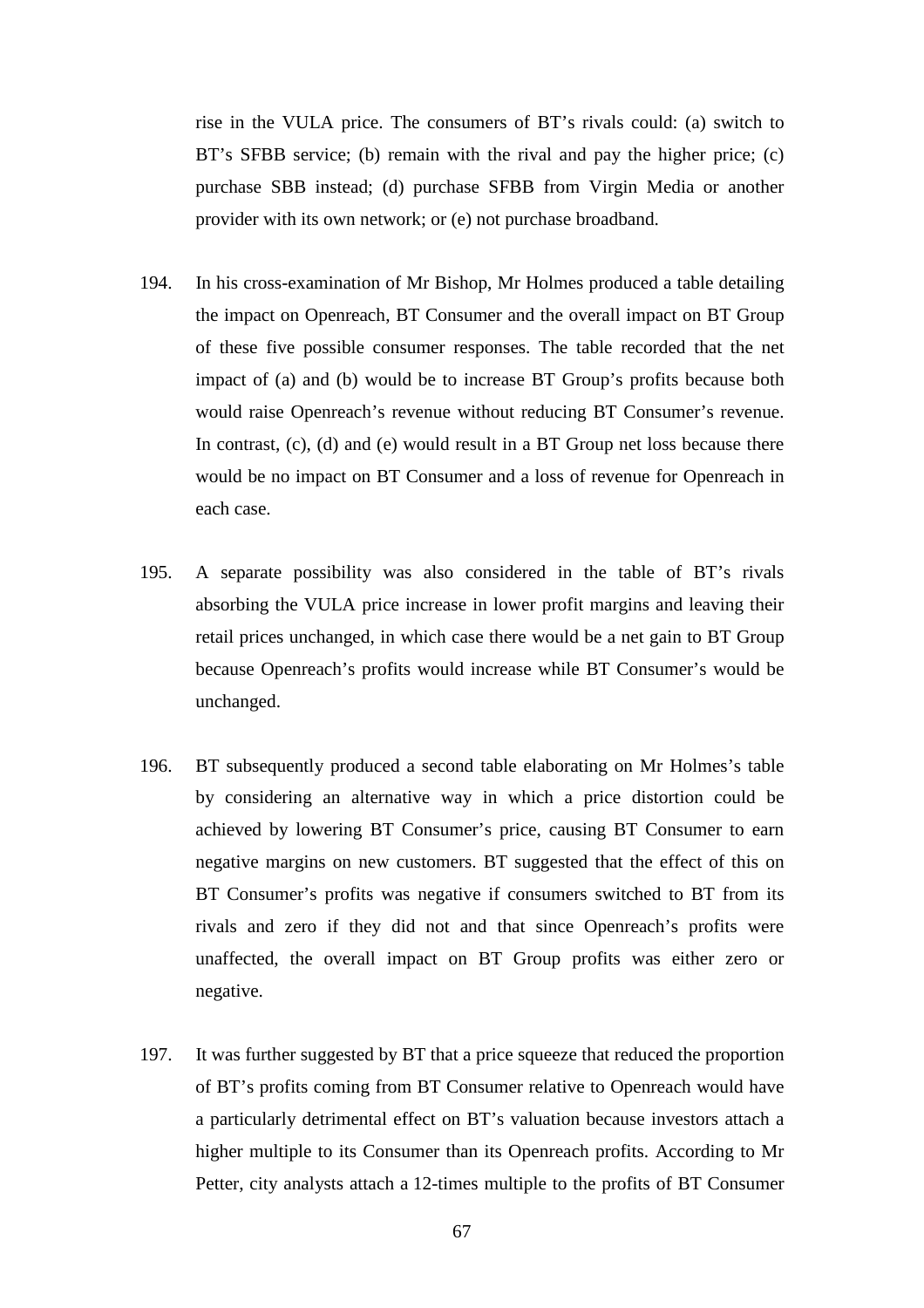and a 7-times multiple to the profits of Openreach as a basis for predicting future profitability, on the implicit assumption that profits in Openreach get regulated away over time. In BT's view, the profitability of a price squeeze therefore depends on its form, the possible price response of BT's rival, the purchase decisions of end consumers and the way in which it reallocates profits between Openreach and BT Consumer.

- 198. In his witness statement for TalkTalk, Mr Heaney states that BT has a particularly strong incentive to impose a price squeeze because the majority of customers switching away from TalkTalk will chose to take a BT product instead. He notes that in tracking the destinations of customers leaving TalkTalk in the first half of 2015, between 33% and 37% switched to BT retail as against 9% to 11% to Virgin Media.
- 199. Furthermore, Mr Heaney states that once consumers switch to the improved performance provided by SFBB, they are highly unlikely to switch back to standard broadband, as its performance will feel very poor by comparison with what they have become used to. Indeed the spindown from fibre is so low that TalkTalk does not even track customers doing so. He also believes it to be implausible that TalkTalk is in a position to raise prices without losing very substantial numbers of customers. He records that TalkTalk's data are consistent with a high price elasticity of demand for its broadband products, implying that an increase in price would result in a significant loss in demand for TalkTalk. In other words, if TalkTalk were to raise its prices, scenario (a) described at paragraph [193](#page-65-0) above is more likely than scenarios (b), (c) or (d), resulting in a probable increase in profits for BT Group from a rise in VULA prices.
- 200. In our view, while the impact of a price squeeze on BT's overall profits is clearly relevant to the incentive to engage in one, it is not the only consideration. As Ofcom pointed out in cross-examining Mr Bishop, four of the five scenarios of consumers' response to a VULA price increase (namely (a), (c), (d) and (e)) are detrimental to BT's rivals. Ofcom notes in the Statement that this will reduce the incentive of BT's rivals to invest in SFBB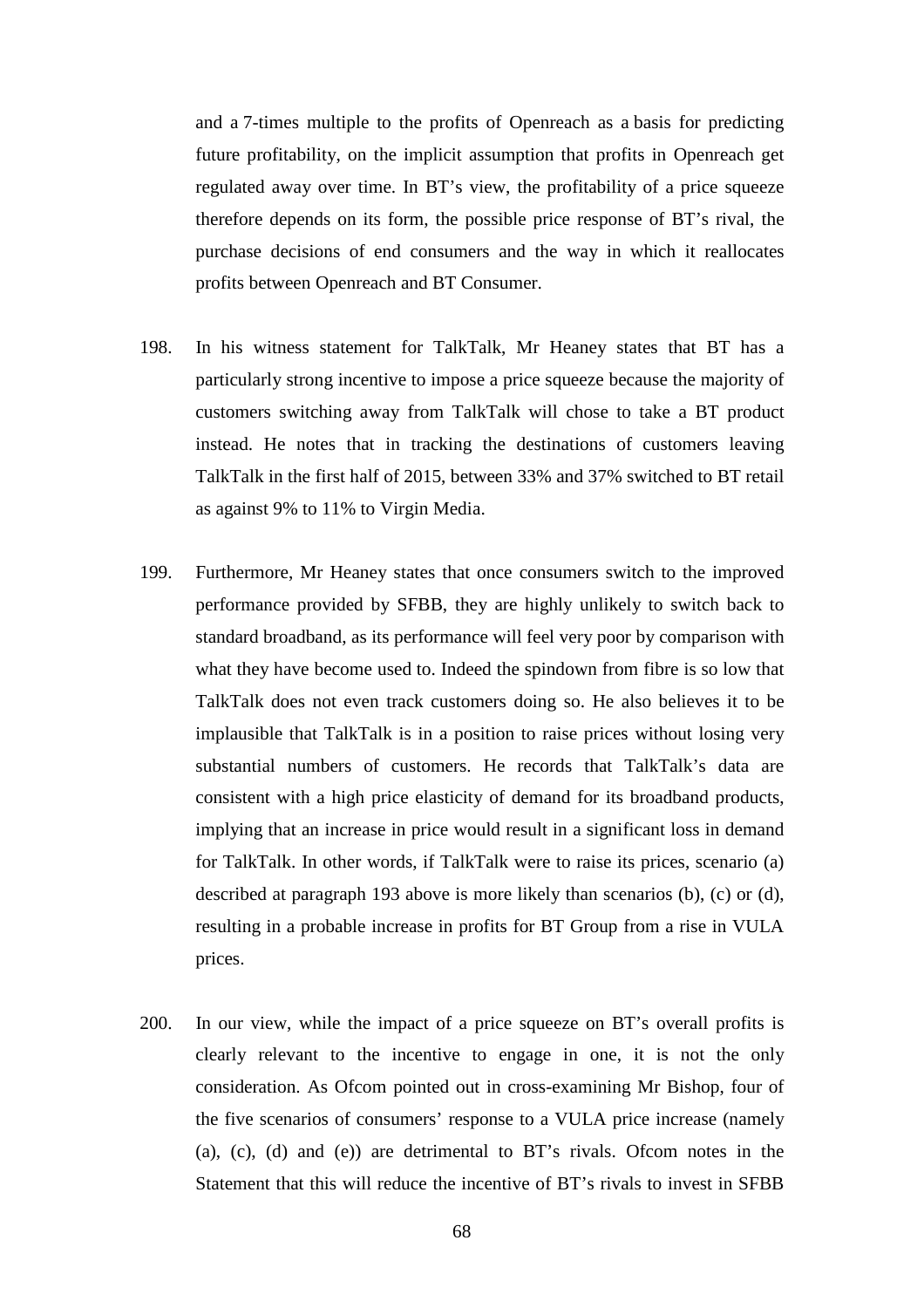and to compete effectively against BT. The incentives to engage in a price squeeze do not, therefore, merely derive from its short-run impact on BT's profits but also on the long-run incentives and ability of its competitors to compete effectively against BT.

- 201. The alternative form of a price squeeze to a rise in VULA prices, namely a reduction in BT Consumer's price (paragraph [195](#page-66-0) above), does not necessarily involve BT Consumer earning negative margins when a squeeze is judged against a LRIC+ rather than a LRIC standard. If the presence of CPs in the SFBB market requires prices to be in excess of LRIC, then BT can deter competition while still earning positive profits by setting prices between LRIC and LRIC+.
- 202. Furthermore, in reaction to Mr Petter's observation that the stock market applies a higher multiple to profits in BT Consumer than Openreach, Mr Matthew, for Ofcom, points out that if BT can raise the profitability of BT Consumer by reducing competition in the retail market, in the long-run BT Group shares will go up.
- 203. We conclude that, while it is difficult to predict the likely response of BT's rivals and their end consumers to a price squeeze, not only does BT have the ability to implement a price distortion but there is a significant risk of it having an incentive to do so in the short-run to raise its profits and in the longrun to discourage its rivals from investing and competing effectively with it. We do not agree with BT that Ofcom's assessment and conclusions are in error in this regard.
- 204. Mr Bishop asserts that even if one were to assume that BT did have the incentive to engage in such pricing behaviour it would still be necessary to assess whether this would likely lead to adverse effects on consumers (i.e. consumer harm). In particular, he asserts that Ofcom did not consider: (a) competition from Virgin Media; (b) competition from SBB; (c) investment by BT's competitors in their own networks; and (d) the potential re-entry of competitors that are initially forced out by a price distortion. He concludes that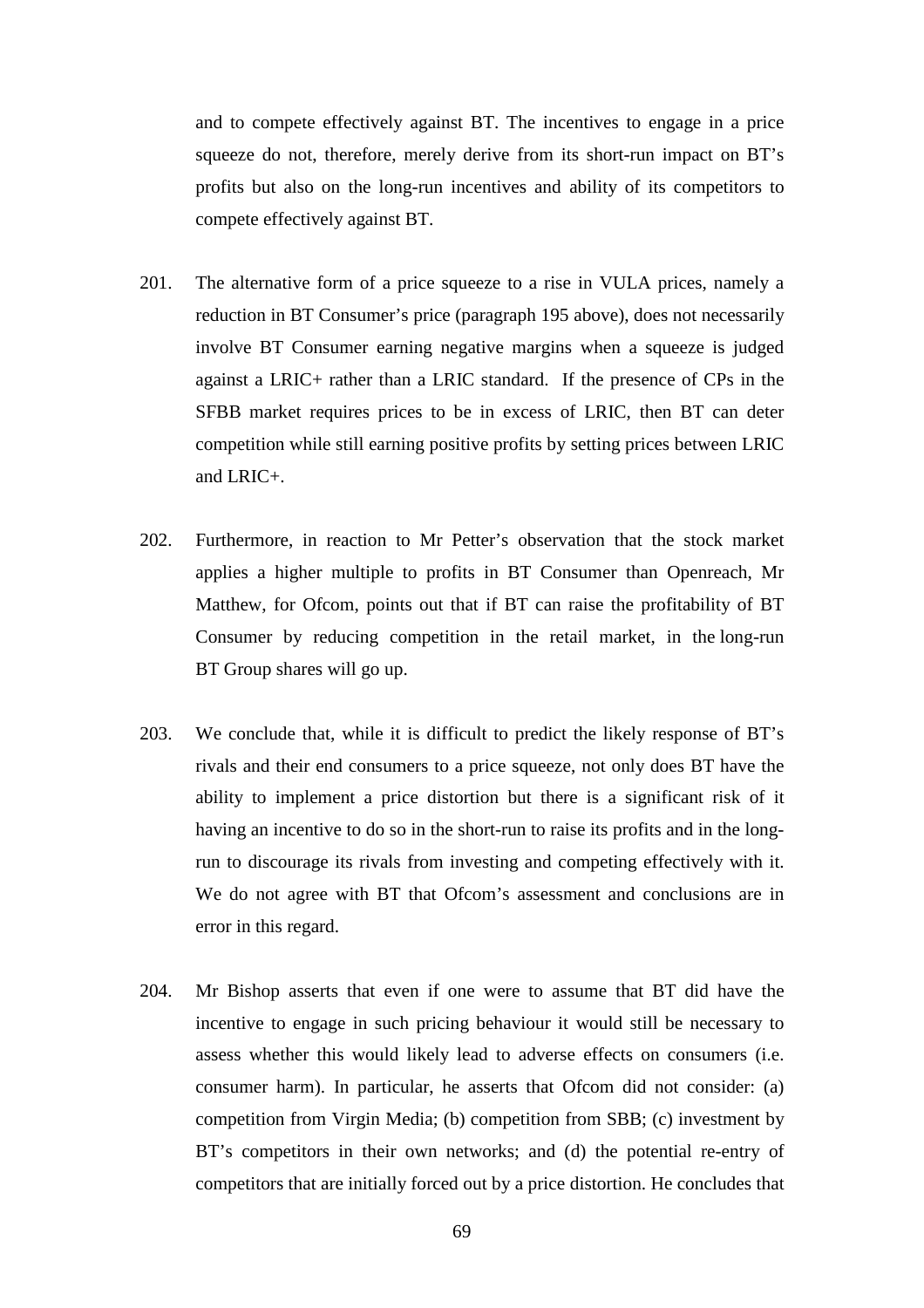Ofcom's analysis of the likely effects of any pricing behaviour that may give rise to a price distortion is lacking and does not allow the conclusion reached by Ofcom. Moreover, BT contends that Ofcom placed undue reliance on market shares (by which it means BT's share of VULA-based retail SFBB subscribers) given the various constraints mentioned under (a)-(d) above and the fact that the existence of even relatively high market shares on a newly developing market is an imperfect guide to competitiveness of that market. We now turn to a consideration of each of these factors.

# *Constraints imposed by BT's competitors*

 $\overline{a}$ 

- 205. BT emphasizes the extent to which the ability of BT to impose a price squeeze is constrained by competition in the retail market. It submits that the retail broadband market is highly competitive and characterised by the presence of a vertically integrated competitor, Virgin Media.
- 206. Mr Bishop argues in his report that BT's rivals enjoy their own competitive advantages which they would be able to use to counter any raise in BT's wholesale price (or decrease in its retail price) and that, because BT's rivals have different competitive advantages, they may decide to compete with BT by emphasising their own competitive advantages. In particular it is suggested that some competitors enjoy certain advantages in relation to TV and that "triple-play" bundles including SFBB, phone lines and pay television exert a constraint on  $BT<sup>25</sup>$  $BT<sup>25</sup>$  $BT<sup>25</sup>$  In other words not only is the retail market competitive but competitors also have their own competitive strengths, which allow them to differentiate themselves in competing with BT.
- 207. BT maintains that Sky's market strength in pay-TV and triple play bundles lends it a particular competitive advantage. According to Mr Petter's evidence, the big winner over the five years that the VULA product has been in existence in terms of broadband market growth has not been BT; it has

<span id="page-69-0"></span><sup>&</sup>lt;sup>25</sup> "Triple play is becoming increasingly important in the fixed broadband sector, and therefore, going forward, we expect triple play to have a more important role in determining consumer choice." (Mr Bishop, Transcript Day 3, page 16, lines 27-29).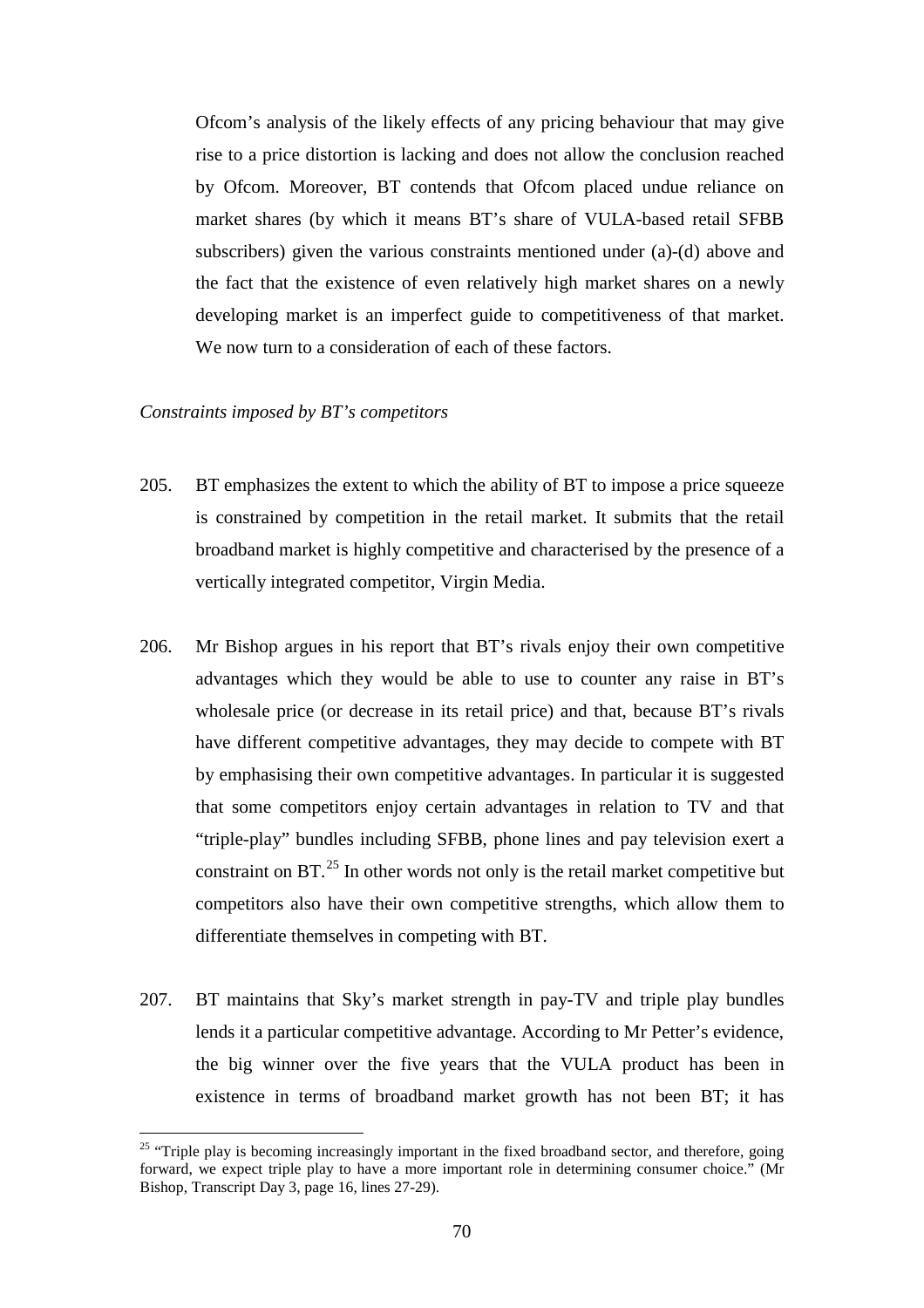actually been Sky. Sky has grown its broadband base roughly 50 per cent faster than BT. As a consequence, Sky may have a sufficient advantage in pay-TV to remain competitive even in the event of a price squeeze by BT.

- 208. However, Ofcom draws attention to the fact that: (a) only a minority of consumers purchase "triple play"; (b) a price squeeze may encourage Sky to re-focus its efforts away from bundles including SFBB; (c) raising the VULA price risks dulling competitors' incentives to invest in value-added services; (d) BT has competitive advantages of its own; and (e) competitors such as TalkTalk do not enjoy an advantage in pay-TV. Ofcom therefore argues that the fact that one rival, Sky, has a competitive advantage in pay-TV does not extinguish the risk of a price distortion.
- 209. TalkTalk contends in its Statement of Intervention that since all the competing retail products are ultimately dependent on VULA inputs, the potential to differentiate does not detract from the consequences of BT imposing a price distortion across the board on all its competitors.
- 210. Ofcom makes a similar point: the ability of other retailers to compete effectively in the provision of SFBB services in this review period is largely dependent upon access to wholesale inputs from BT, and the only practical way for other CPs to supply SFBB is to purchase VULA from BT. Therefore, VULA is likely to be the key wholesale input for competition in SFBB in this review period. In relation to triple-play, Mr Holmes in his closing submissions for Ofcom stated that only a minority of consumers purchase triple play bundles, and this constraint therefore would not work against a price squeeze in relation to the majority who do not purchase pay television with their broadband. Moreover, in relation to triple play, if a CP's profitability were reduced, this would itself risk reducing competitive pressures on BT in relation to retail offers that include SFBB. The provider would face fewer incentives to invest in SFBB offerings. The final point on triple play is that if a CP did absorb a VULA price increase in this way, then that price increase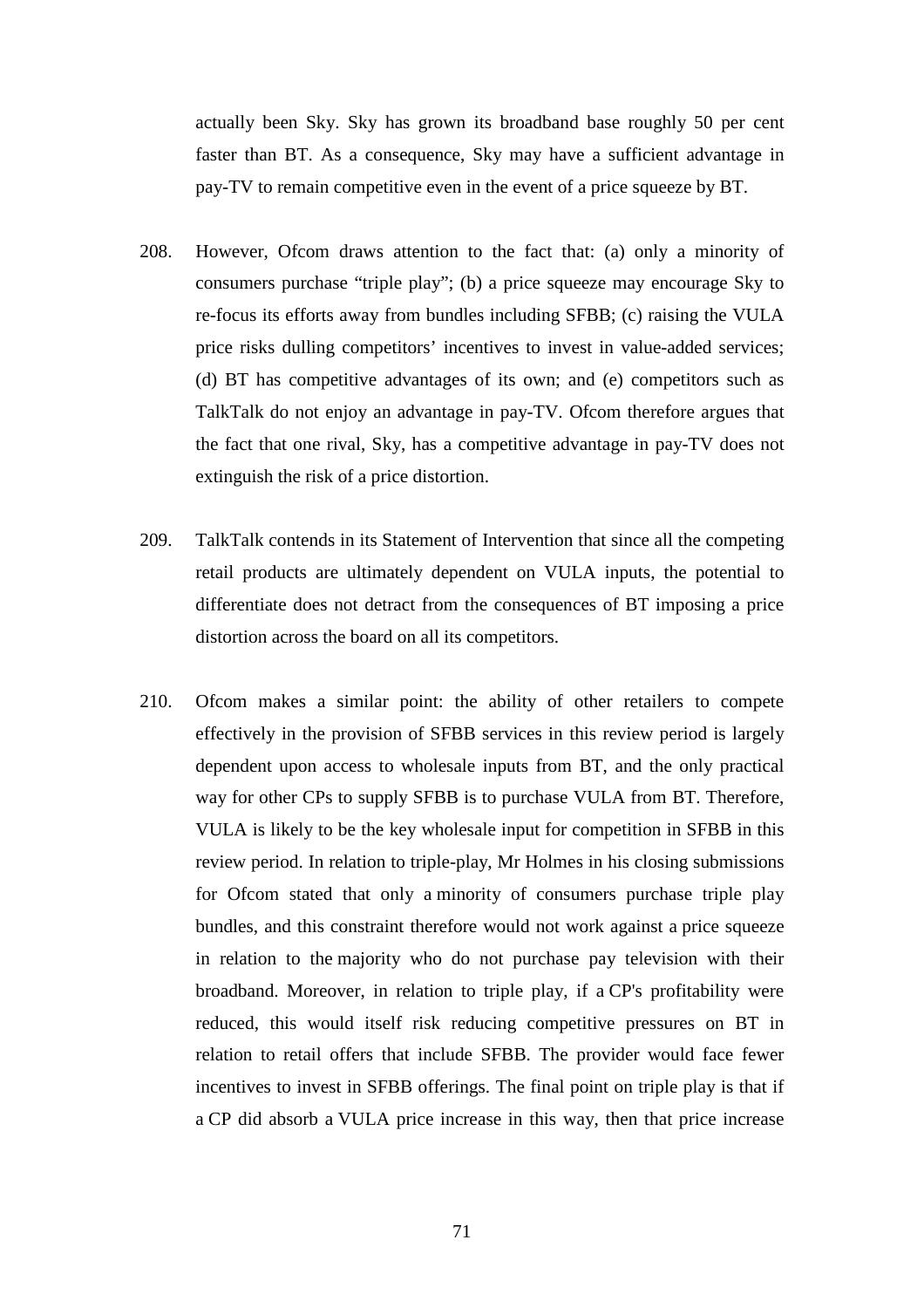would be profitable for BT, potentially increasing its short-run incentives to price squeeze.<sup>26</sup>

- 211. The one exception in this context is Virgin Media, which uses its own superfast fibre optic network and is not therefore dependent on VULA. However in his witness statement, Mr Matthew for Ofcom notes that Virgin Media's share has been steadily declining since then (2012) while BT's share has been increasing. Virgin Media's share has declined from its peak of 65% in Q3 2012 to 56% in Q1 2014, while BT's share has increased from 31% to 35% over the same period. Virgin Media has limited national coverage and its plans point to an increase in the number of UK premises to which it can provide services by almost a third (approximately an additional four million premises) by 2020, which would still result in sub-national coverage, and which will not be fully realised during the course of this review period. Moreover the presence of only one competitor network is unlikely to be sufficient to engender effective competition. Mr Matthew for Ofcom notes that if competition from VULA based rivals is not forthcoming and BT continues to account for a large share of SFBB sales based on VULA, it is likely that BT would eventually emerge as a substantially larger SFBB retailer than Virgin Media in the future.
- 212. We agree with Ofcom's conclusions with regard to the constraining effects of BT's competitors and we reject BT's criticisms of this aspect of Ofcom's market analysis. We are of the opinion that competition in the retail market does not mitigate the risk of BT imposing a price distortion because of the dependence of all but one of BT's rivals on VULA and the limited competitive constraint (due to its geographical coverage) imposed by the one significant provider, Virgin Media, that has its own network. This, however, begs the question of the effect of competition from SBB and the ability of other rivals to build their own networks. We consider these next.

 $\overline{a}$ 

<span id="page-71-0"></span> $26$  Transcript Day 5, page 61, lines 21-31.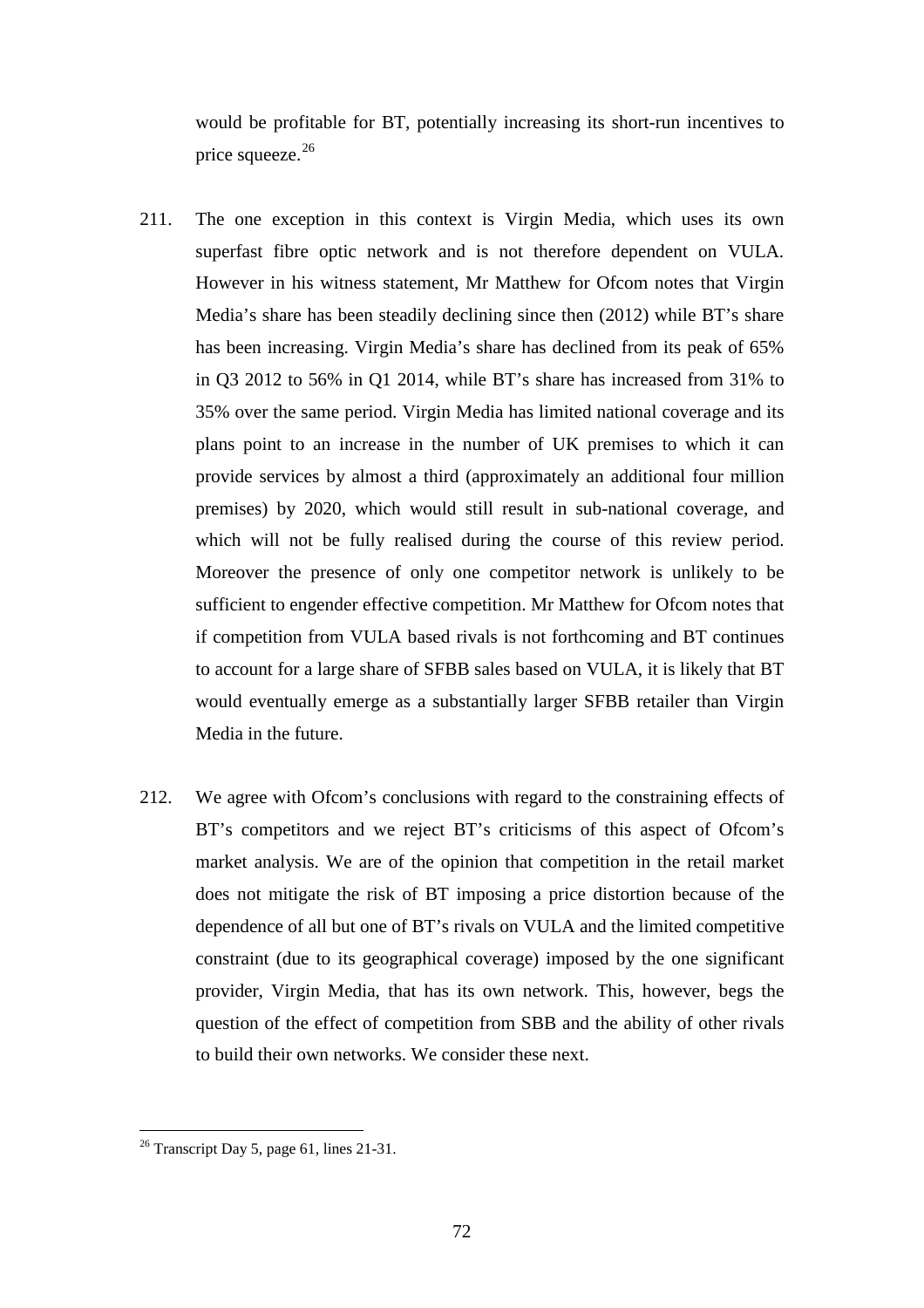213. In his analysis of the broadband market, Mr Murray on behalf of BT contends that even with the increasing requirements for more speed, the additional speed offered by SFBB over and above standard broadband is by no means essential for most applications. At the same time, he recognised in his oral evidence that the market trend is towards SFBB:

> "Q. BT Group has made a major investment in the fibre infrastructure needed to provide superfast broadband to premises?

A. It has, yes.

Q. So it's betting on superfast broadband as the future?

A. Initially I think it was a risky bet, but certainly now I think everyone is agreed it's the way forward and discussions have now, to a great extent, moved on to: what is the next thing in terms of ultra fast broadband?"<sup>[27](#page-72-0)</sup>

- 214. Moreover, the evidence of Mr Matthew for Ofcom is that SFBB is a better quality product and the importance of the differentiation is likely to increase; while SBB may well be sufficient today for many customers, as SFBB becomes more widespread (both in terms of availability and take-up), more applications that require SFBB can be expected to be developed due to a greater potential market. As a consequence, Mr Matthew concludes that as the market tips towards SFBB it seems very likely that a dilution of competition in those services would harm consumers.
- 215. Ofcom in its market review argues that this period of high expected take-up of (and transition to) SFBB represents a disruption to the market and so is likely to present an opportunity for retailers to win customers from their rivals. Accordingly, this market review period could see a heightened opportunity for retailers (including BT) to compete to attract new subscribers.
- <span id="page-72-1"></span>216. We consider that, although there is inevitably an element of speculation about how markets will develop, the increasing demand for higher broadband speeds will, in all probability, drive customers to SFBB away from SBB. While SBB

 $\overline{a}$ 

<span id="page-72-0"></span> $27$  Transcript Day 2, page 58, lines 4-10.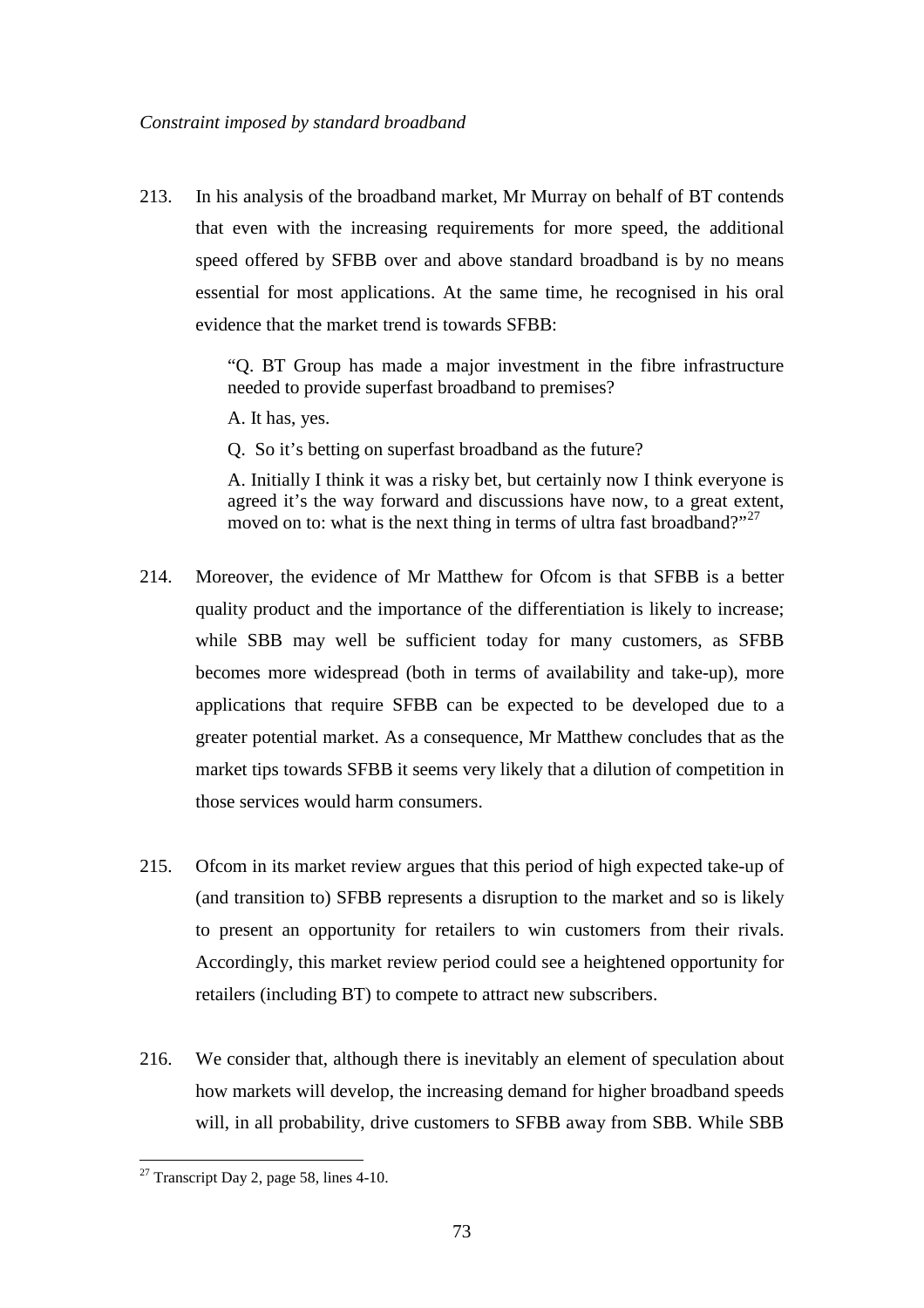may therefore still be exerting a moderating influence on BT's ability to squeeze its competitors in SFBB, this will diminish over time, including in this review period. It is therefore appropriate for Ofcom to anticipate that the potential for BT to implement a price distortion will intensify over this review period. Accordingly, we reject BT's criticism that Ofcom failed properly to analyse the constraining effect of SBB on SFBB.

#### *Potential for competitors to build their own fibre networks*

- 217. In his witness statement for BT, Mr Bishop contends that Sky and TalkTalk, as well as other new entrants, are able commercially to counter any attempt to marginalise them as competitors by investing in a fibre network themselves, even if only in limited areas. In his witness statement, Mr Clarkson for Ofcom disputes this on the basis that, although there are alternative providers investing in their own fibre networks, beyond Virgin Media these are very small scale and not expected to have any significant impact on the broadband market during the market review period. Mr Blumberg, on behalf of Sky, refers to a number of trials of network construction that are being undertaken by Sky and TalkTalk in South Harrow in London, by Sky, TalkTalk and Cityfibre in York, in Wandsworth and Swadlincote, and the delivery of SFBB over Sub Loop Unbundling. However, he notes the small scale of these trials and concludes that as a result, Sky will continue to rely on regulated access to GEA (BT's VULA product) from Openreach for the foreseeable future to provide competing SFBB services.
- 218. In our view, the evidence put forward by Ofcom and the interveners is compelling. We do not anticipate that investments by CPs building their own networks will have a material effect on the provision of SFBB in the market review period. BT has not shown that Ofcom's analysis in this regard is in error.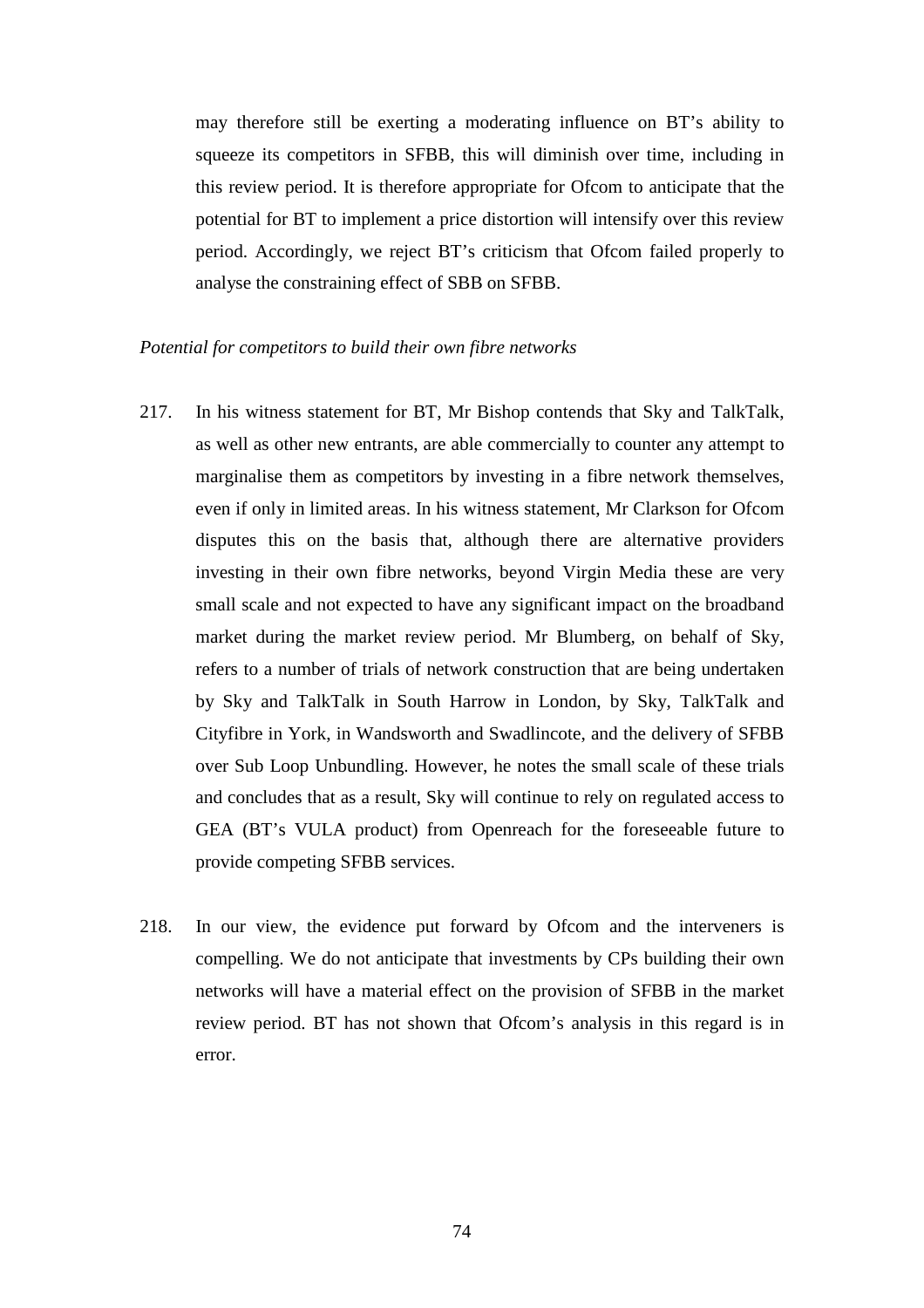### *Constraint imposed by the threat of re-entry*

- 219. In his witness statement, Mr Bishop contends that, even if BT could impose a price distortion and had an incentive to do so, this would not be expected to cause harm because in the event that BT did marginalise its downstream VULA rivals and then later sought to increase its retail prices, these rivals would likely find it profitable to re-enter the market at those new higher retail prices. In such an event, the attempt by BT to raise its own prices would be frustrated and the harm to consumers eliminated. Mr Bishop considers that the costs of re-entry of BT's VULA-based rivals into the provision of SFBB services are likely to be low, given that it is likely that BT's downstream rivals will be able to use their existing customer-facing infrastructure and network for standard broadband services to upgrade to SFBB services, simply by paying the VULA access fee to BT to upgrade these customers to SFBB and incurring some investment costs in upgrading the services when providing SFBB for the first time.
- 220. Mr Matthew for Ofcom disputes these assertions in his witness statement on the basis that it is highly unlikely that Sky or TalkTalk's ability to exert a constraint in SFBB would be unaffected by their exclusion from SFBB for a period or by a diminution of their position to retail broadband more generally. He argues that these markets are not contestable purely in the sense that the costs of exiting and re-entering are low, and he points to the economies of scale that arise in respect of marketing, customer acquisition costs, backhaul and product bundling. He believes that customer inertia and switching costs are significant and that if BT raised its VULA prices once to exclude competition then there would be nothing to stop it from doing this again after competitors had re-entered, thereby driving them out for a second time and indefinitely thereafter.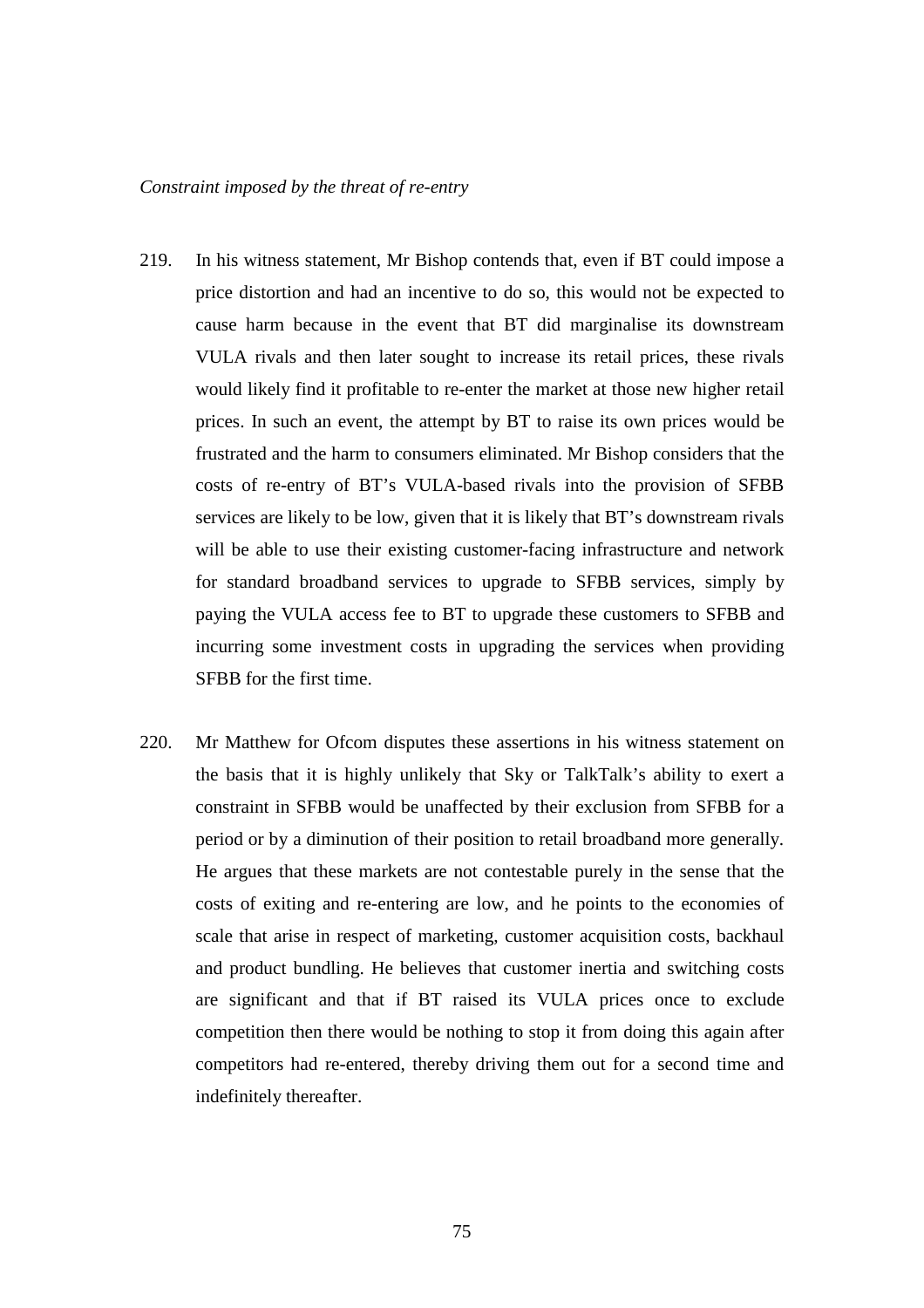- 221. In our view, it is not compelling for the reasons put forward by Ofcom that the constraint imposed by the threat of re-entry removes the risk of BT implementing a price distortion.
- 222. BT also contends that there would be limited impact in the current market review period if TalkTalk and Sky were excluded as any effects could be assessed in the next review period, so that harmful effects could be limited at that stage. Ofcom's responds that some consumer harm is likely in this period so that this must be addressed now. If BT's conduct distorts long run competition then future regulation may not fully remedy the situation and therefore it is appropriate to address risk of future harm now to avoid need for more intensive regulation later. As noted above at paragraph [216,](#page-72-1) we agree with Ofcom that some consumer harm would be likely to occur in this market review period and that it is preferable to address this risk now rather than waiting till the next review period.

### *Tribunal conclusion – Assessment of incentives and market factors*

223. Overall, we consider that while there may be some market factors that potentially exert a mitigating influence on BT's incentives to engage in a price squeeze, they do not, individually or in combination, remove the risk of BT engaging in one. Possible short-run loss in profits of Openreach from reduced custom, and in BT Consumer from reduced margins in the short run, need to be set against increased retail profits from diminished competition in the longrun. While competition from Virgin Media and SBB may have a minor constraining influence, Virgin Media has limited market penetration and the constraining effect of SBB is likely to diminish over time. The costs of competitors building their own networks are likely to be prohibitive and there may well be significant hurdles to companies re-entering the retail market once they have abandoned it. There is little merit in BT's argument that there is limited adverse impact on consumers in the current market review period if TalkTalk and Sky are excluded.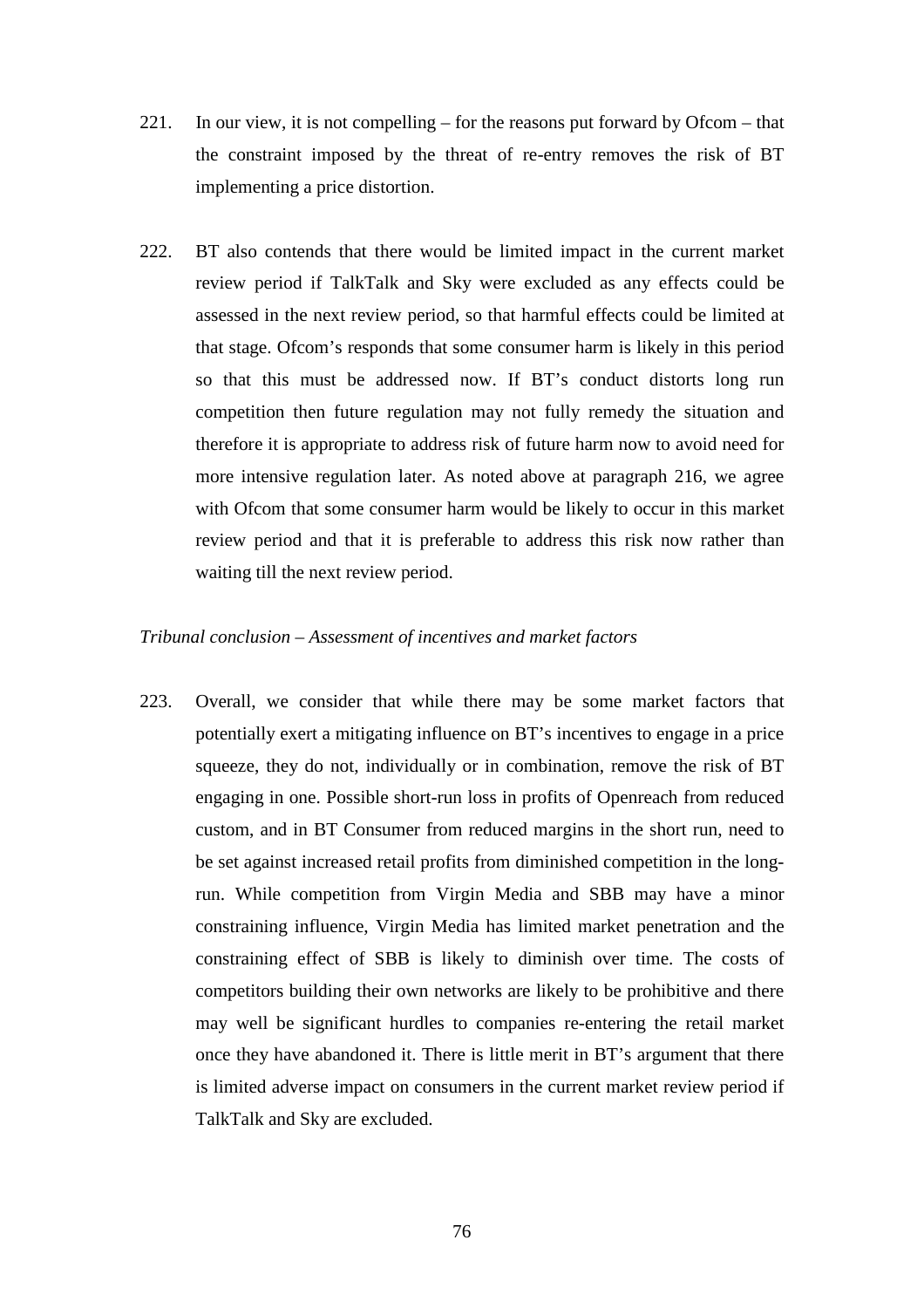224. We therefore conclude that BT has not shown that Ofcom erred in its market analysis, either in the assessment of BT's incentives or the analysis of market factors that may remove the risk of a price squeeze.

### *BT's past conduct*

- 225. Mr Bishop notes in his witness statement that Ofcom itself has concluded recently that BT is not currently engaging in a margin squeeze as prohibited by Article 102 and that BT has effectively been incentivising its rivals that use VULA to upgrade their customers to the fibre network, by investing in services that they require such as self-install, fibre voice access and others. He contends that this behaviour does not appear to be consistent with incentives to engage in a price distortion.
- 226. Mr Matthew for Ofcom responds that lack of a margin squeeze to date does not indicate that BT has not had such incentives in the past or would not have them going forward. He points out that BT's conduct to date has been constrained by current and future potential regulatory obligations and that its incentives to engage in a price distortion are likely to intensify as the SFBB market develops. He disputes the assertion that the specific BT investments cited by Mr Bishop are evidence of a general attempt by BT to incentivise its rivals to upgrade their customers to fibre network and he notes that their sales of VULA based products are currently much lower than BT's.
- 227. Ofcom is required to assess whether there are relevant risks in the market review period of adverse effects on end users arising from BT imposing a price squeeze. In our view, past conduct is of significance in that regard but not conclusive; as noted above, it is not necessary as a matter of law, for Ofcom to demonstrate that BT has engaged in or attempted to engage in a price distortion (*Hutchison 3G (CAT)* at [286]). Market conditions are changing and past conduct is influenced by both existing and prospective regulation. In determining the appropriate form of future regulation Ofcom has to look forward as well as back and consider this in light of prospective market developments. In our view, Ofcom correctly concluded that the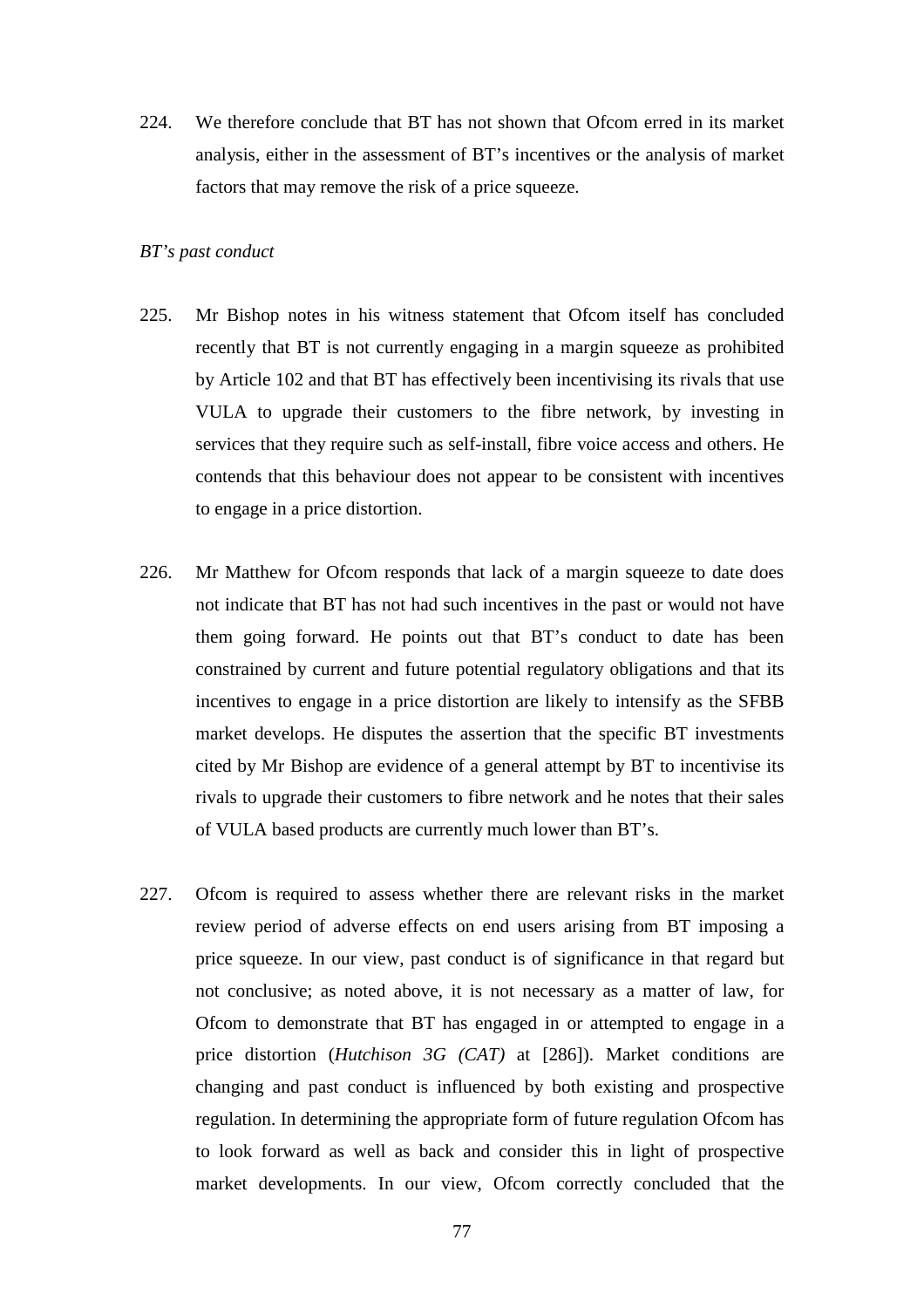absence of the implementation of a price distortion (or an Article 102 margin squeeze) by BT to date should not be regarded as conclusive in establishing whether or not there is a relevant risk of it occurring in the future.

### *Risks of regulation*

- 228. BT asserts that Ofcom erred by not considering in Section 3 of the Statement (which deals with BT's incentives to implement a price distortion) the risks associated with regulatory intervention. Ofcom denies this on the basis that consideration of such risks is relevant in the context of the CMA's consideration of specified price control matters, and that in any event they were properly taken into account in the Statement.
- 229. In the Statement, Ofcom acknowledges that increasing the VULA margin is not a costless exercise (paragraph 3.114). It considers three possible adverse effects. The first is the risk of productive inefficiencies arising from the higher margin supporting inefficient providers. The second is the risk that the higher margins will result in increased BT retail prices for consumers. The third is reduced incentives to invest in fibre networks if increased margins are achieved by lowering VULA prices. Ofcom considers these possible adverse effects in the context of three options for determining the appropriate margin – allowing a competitor with the same costs as BT to compete against it, allowing a competitor with slightly higher costs than BT to match its offers profitably, and allowing a competitor with slightly higher costs to undercut BT profitably (paragraphs 3.114 - 3.130). It concludes that, while the first option may be ineffective in preventing the adverse effect of a price squeeze for competitors that face higher costs than BT, the adverse effects of the third option on efficiency, consumers and incentives to invest might outweigh its benefits. It therefore concludes that the second option strikes an appropriate balance.
- 230. We believe that Ofcom has correctly evaluated the potential adverse effects of regulation and the trade-off that exists in promoting effective competition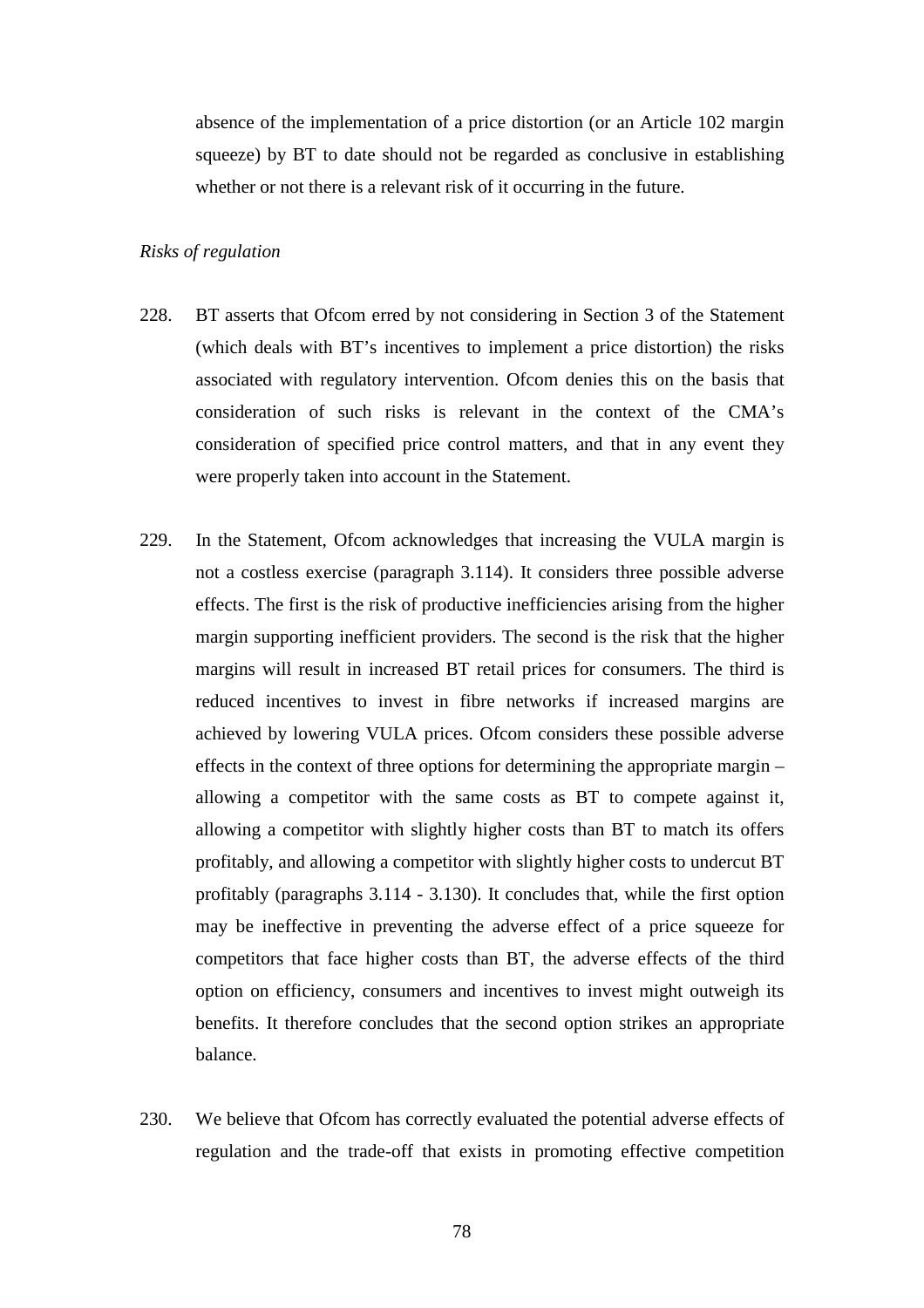through a margin requirement with its potential adverse effects on efficiency, consumers and incentives to invest in fibre networks.

#### *Quantitative analysis*

- 231. Ofcom did not undertake a quantified analysis of BT's incentives. BT contends that this is one of the manifest defects in Ofcom's assessment of BT's incentives and that, in order properly to assess BT's incentives to engage in a price squeeze, it is important to consider in turn the likely magnitude of the loss of profits for Openreach and the likely magnitude of the potential gain for BT Consumer.
- 232. Ofcom's response to this criticism is that a quantitative analysis would be extremely complex, would itself involve a series of judgements, and would be unlikely to advance matters.
- 233. We agree with Ofcom's view that a quantitative analysis is unlikely to be helpful in the context of its analysis of BT's incentives in this case. We consider that, in light of the rapidly changing market conditions and consumer preferences, Ofcom was justified in not undertaking such an analysis given the complexities involved and the likelihood that it would not be sufficiently informative about the relevant risk of a price squeeze.

## *Tribunal conclusion*

234. We conclude that BT has not shown that Ofcom erred in its market analysis. Ofcom has sufficiently demonstrated that there is at least a risk that BT has incentives to implement a price distortion; the constraints imposed by competitors, SBB, the ability of competitors to build their own fibre networks and the possibility of re-entry by competitors do not, individually or taken together, remove that risk; the past conduct of BT is also not a sufficient guarantee against the risk of such conduct occurring in the future. Neither has Ofcom placed undue reliance on market shares. Ofcom has adequately